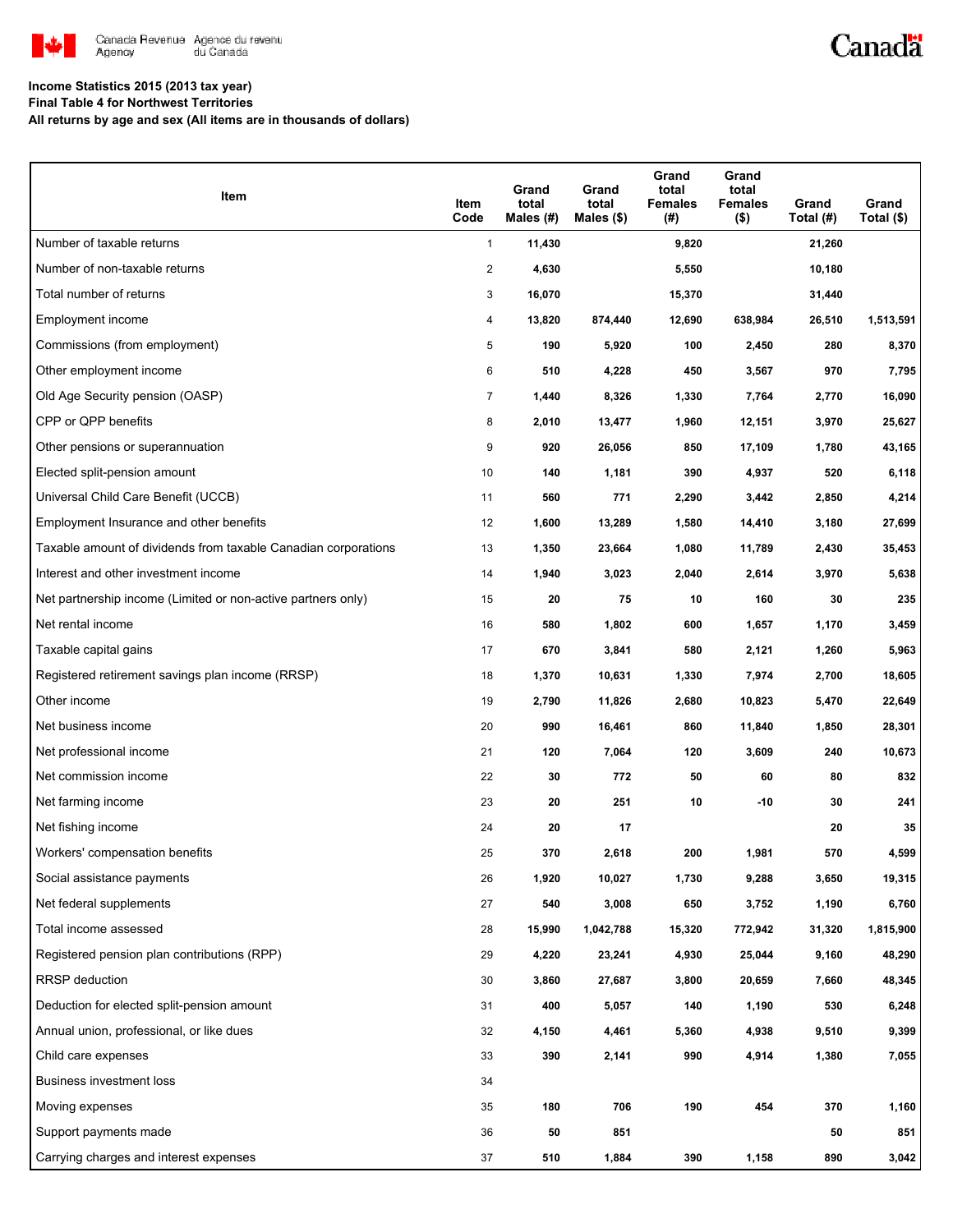

# Canadä

#### **Income Statistics 2015 (2013 tax year)**

**Final Table 4 for Northwest Territories**

**All returns by age and sex (All items are in thousands of dollars)**

| Item                                                                                           | Item<br>Code | Grand<br>total<br>Males (#) | Grand<br>total<br>Males (\$) | Grand<br>total<br><b>Females</b><br>(#) | Grand<br>total<br><b>Females</b><br>$($ \$) | Grand<br>Total (#) | Grand<br>Total (\$) |
|------------------------------------------------------------------------------------------------|--------------|-----------------------------|------------------------------|-----------------------------------------|---------------------------------------------|--------------------|---------------------|
| Deductions for CPP/QPP contributions on self-employment and other<br>earnings                  | 38           | 580                         | 571                          | 530                                     | 442                                         | 1,100              | 1,013               |
| Deductions for provincial parental insurance plan (PPIP) premiums on<br>self-employment income | 39           |                             |                              |                                         |                                             |                    |                     |
| Exploration and development expenses                                                           | 40           | 20                          | 131                          |                                         |                                             | 30                 | 158                 |
| Other employment expenses                                                                      | 41           | 280                         | 982                          | 160                                     | 527                                         | 440                | 1,509               |
| Clergy residence deduction                                                                     | 42           | 40                          | 486                          | 20                                      | 85                                          | 50                 | 572                 |
| Other deductions                                                                               | 43           | 470                         | 554                          | 320                                     | 493                                         | 790                | 1,047               |
| Total deductions before adjustments                                                            | 44           | 8,440                       | 68,860                       | 8,700                                   | 59,960                                      | 17,140             | 128,824             |
| Social benefits repayment                                                                      | 45           | 440                         | 1,235                        | 190                                     | 500                                         | 630                | 1,735               |
| Net income after adjustments                                                                   | 46           | 15,960                      | 973,150                      | 15,290                                  | 712,715                                     | 31,260             | 1,686,031           |
| Canadian Forces personnel and police deduction                                                 | 47           |                             |                              |                                         |                                             |                    |                     |
| Security options deductions                                                                    | 48           |                             |                              |                                         |                                             |                    |                     |
| Other payments deductions                                                                      | 49           | 2,340                       | 15,653                       | 2,090                                   | 15,080                                      | 4,430              | 30,733              |
| Non-capital losses of other years                                                              | 50           | 10                          | 52                           | 10                                      | 42                                          | 20                 | 93                  |
| Net capital losses of other years                                                              | 51           | 170                         | 428                          | 110                                     | 247                                         | 280                | 675                 |
| Capital gains deduction                                                                        | 52           | 20                          | 1,045                        | 10                                      | 697                                         | 30                 | 1,741               |
| Northern residents deductions                                                                  | 53           | 9,620                       | 55,745                       | 8,420                                   | 44,070                                      | 18,040             | 99,817              |
| Additional deductions                                                                          | 54           | 20                          | 112                          | 10                                      | 198                                         | 30                 | 310                 |
| Farming/fishing losses of prior years                                                          | 55           |                             |                              |                                         |                                             |                    |                     |
| Total deductions from net income                                                               | 56           | 11,320                      | 73,167                       | 9,970                                   | 60,443                                      | 21,290             | 133,612             |
| Taxable income assessed                                                                        | 57           | 15,570                      | 900,068                      | 14,950                                  | 652,452                                     | 30,520             | 1,552,684           |
| Basic personal amount                                                                          | 58           | 16,060                      | 176,987                      | 15,370                                  | 169,185                                     | 31,440             | 346,199             |
| Age amount                                                                                     | 59           | 1,210                       | 7,277                        | 1,210                                   | 7,400                                       | 2,430              | 14,677              |
| Spouse or common-law partner amount                                                            | 60           | 1,440                       | 11,617                       | 520                                     | 4,161                                       | 1,970              | 15,789              |
| Amount for eligible dependant                                                                  | 61           | 240                         | 2,537                        | 1,490                                   | 16,048                                      | 1,730              | 18,584              |
| Amount for children 17 and under                                                               | 62           | 2,740                       | 11,430                       | 2,760                                   | 10,800                                      | 5,510              | 22,239              |
| Amount for infirm dependants age 18 or older                                                   | 63           |                             |                              |                                         |                                             |                    |                     |
| CPP or QPP contributions through employment                                                    | 64           | 11,930                      | 21,187                       | 10,680                                  | 18,049                                      | 22,610             | 39,236              |
| CPP or QPP contributions on self-employment and other earnings                                 | 65           | 580                         | 571                          | 530                                     | 442                                         | 1,100              | 1,013               |
| Employment Insurance premiums                                                                  | 66           | 12,240                      | 8,151                        | 11,150                                  | 7,071                                       | 23,390             | 15,222              |
| PPIP premiums paid                                                                             | 67           |                             |                              |                                         |                                             |                    |                     |
| PPIP premiums payable on employment income                                                     | 68           |                             |                              |                                         |                                             |                    |                     |
| PPIP premiums payable on self-employment income                                                | 69           |                             |                              |                                         |                                             |                    |                     |
| Volunteer firefighters' amount                                                                 | 70           | 140                         | 408                          | 30                                      | 87                                          | 170                | 495                 |
| Canada employment amount                                                                       | 71           | 13,520                      | 14,797                       | 12,300                                  | 13,373                                      | 25,820             | 28,171              |
| Public transit amount                                                                          | 72           | 170                         | 56                           | 240                                     | 71                                          | 410                | 127                 |
| Children's fitness amount                                                                      | 73           | 930                         | 504                          | 730                                     | 366                                         | 1,660              | 870                 |
| Children's arts amount                                                                         | 74           | 290                         | 143                          | 220                                     | 106                                         | 510                | 249                 |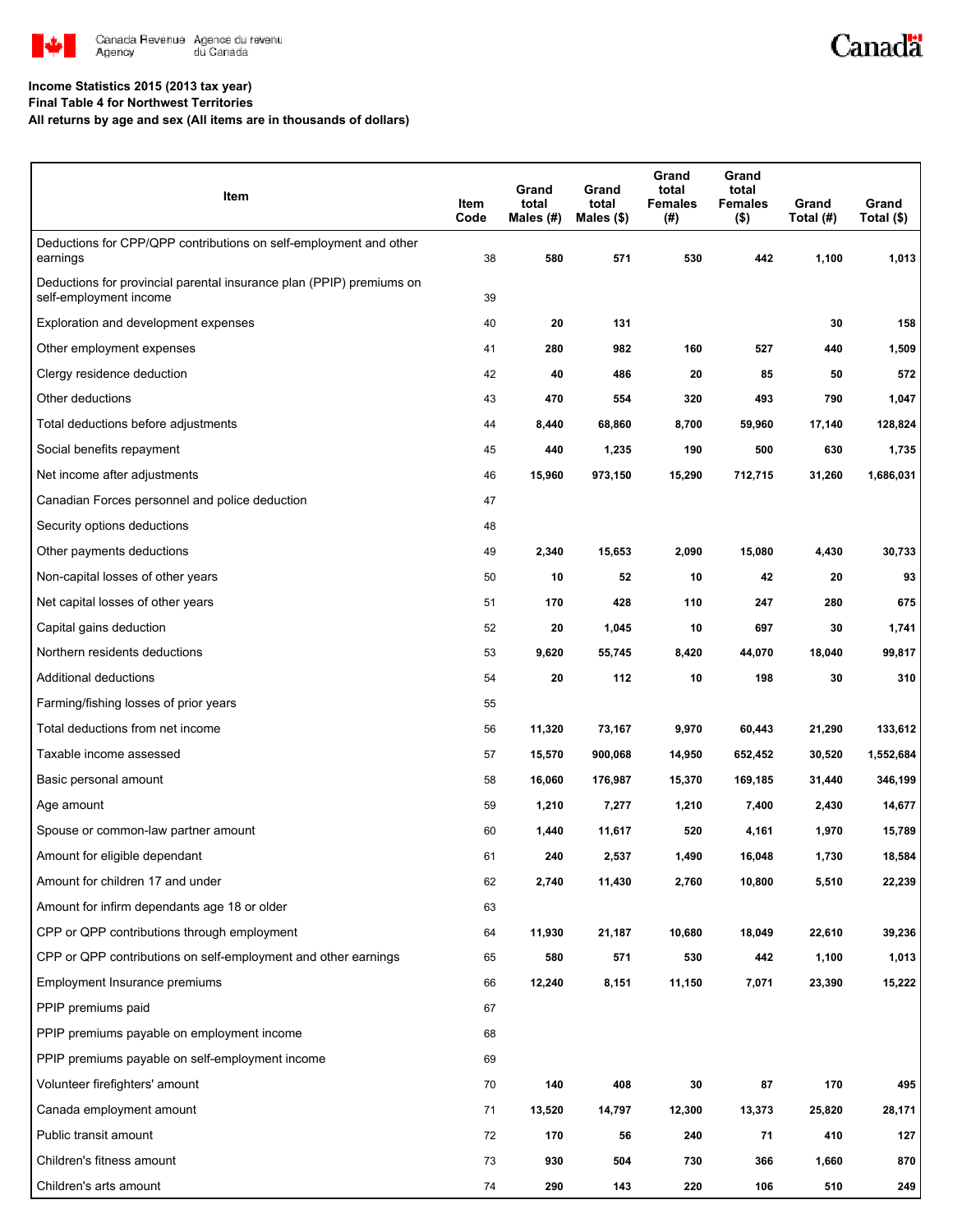

# Canadä

#### **Income Statistics 2015 (2013 tax year)**

**Final Table 4 for Northwest Territories**

**All returns by age and sex (All items are in thousands of dollars)**

| Item                                                              | Item<br>Code | Grand<br>total<br>Males (#) | Grand<br>total<br>Males $(\$)$ | Grand<br>total<br><b>Females</b><br>(#) | Grand<br>total<br><b>Females</b><br>$($ \$) | Grand<br>Total (#) | Grand<br>Total (\$) |
|-------------------------------------------------------------------|--------------|-----------------------------|--------------------------------|-----------------------------------------|---------------------------------------------|--------------------|---------------------|
| Home buyers' amount                                               | 75           | 130                         | 585                            | 110                                     | 464                                         | 230                | 1,048               |
| Pension income amount                                             | 76           | 1,010                       | 1,949                          | 1,120                                   | 2,160                                       | 2,140              | 4,109               |
| Caregiver amount                                                  | 77           | 50                          | 279                            | 50                                      | 248                                         | 90                 | 526                 |
| Disability amount                                                 | 78           | 200                         | 1,561                          | 190                                     | 1,476                                       | 400                | 3,037               |
| Disability amount transferred from a dependant                    | 79           | 80                          | 852                            | 110                                     | 1,062                                       | 190                | 1,913               |
| Interest paid on student loans                                    | 80           | 360                         | 210                            | 580                                     | 347                                         | 940                | 557                 |
| Tuition, education, and textbook amounts                          | 81           | 940                         | 5,609                          | 1,480                                   | 8,740                                       | 2,420              | 14,349              |
| Tuition, education, and textbook amounts transferred from a child | 82           | 200                         | 1,025                          | 150                                     | 695                                         | 340                | 1,720               |
| Amounts transferred from spouse or common-law partner             | 83           | 420                         | 2,015                          | 320                                     | 1,504                                       | 730                | 3,519               |
| Medical expenses                                                  | 84           | 350                         | 870                            | 550                                     | 1,293                                       | 900                | 2,163               |
| Total tax credits on personal amounts                             | 85           | 16,070                      | 40,596                         | 15,370                                  | 39,778                                      | 31,440             | 80,382              |
| Allowable charitable donations and government gifts               | 86           | 2,180                       | 3,483                          | 2,370                                   | 2,911                                       | 4,560              | 6,394               |
| Eligible cultural and ecological gifts                            | 87           |                             |                                |                                         |                                             |                    |                     |
| Total tax credit on donations and gifts                           | 88           | 2,170                       | 969                            | 2,360                                   | 797                                         | 4,520              | 1,766               |
| Total federal non-refundable tax credits                          | 89           | 16,070                      | 41,565                         | 15,370                                  | 40,576                                      | 31,440             | 82,148              |
| Federal dividend tax credit                                       | 90           | 1,330                       | 3,213                          | 1,020                                   | 1,599                                       | 2,350              | 4,812               |
| Overseas employment tax credit                                    | 91           |                             |                                |                                         |                                             |                    |                     |
| Minimum tax carryover                                             | 92           | 20                          | 114                            |                                         |                                             | 20                 | 133                 |
| Basic federal tax                                                 | 93           | 11,270                      | 134,345                        | 9,680                                   | 83,704                                      | 20,940             | 218,083             |
| Federal Foreign Tax Credit                                        | 94           | 400                         | 274                            | 320                                     | 69                                          | 720                | 343                 |
| Federal Political contribution tax credit                         | 95           | 140                         | 34                             | 100                                     | 19                                          | 240                | 53                  |
| <b>Investment Tax Credit</b>                                      | 96           | 10                          | 18                             |                                         |                                             | 20                 | 25                  |
| Labour-sponsored funds tax credit                                 | 97           |                             |                                |                                         |                                             |                    |                     |
| Alternative minimum tax payable                                   | 98           | 10                          | 19                             |                                         |                                             | 20                 | 39                  |
| Net federal tax                                                   | 99           | 11,250                      | 134,042                        | 9,670                                   | 83,611                                      | 20,910             | 217,686             |
| CPP contributions on self-employment                              | 100          | 580                         | 1,142                          | 530                                     | 884                                         | 1,100              | 2,026               |
| Social Benefits repayment                                         | 101          | 440                         | 1,235                          | 190                                     | 500                                         | 630                | 1,735               |
| <b>Net Provincial Tax</b>                                         | 102          | 11,000                      | 57,662                         | 9,450                                   | 34,857                                      | 20,450             | 92,534              |
| Total tax payable                                                 | 103          | 11,430                      | 194,081                        | 9,820                                   | 119,855                                     | 21,260             | 313,984             |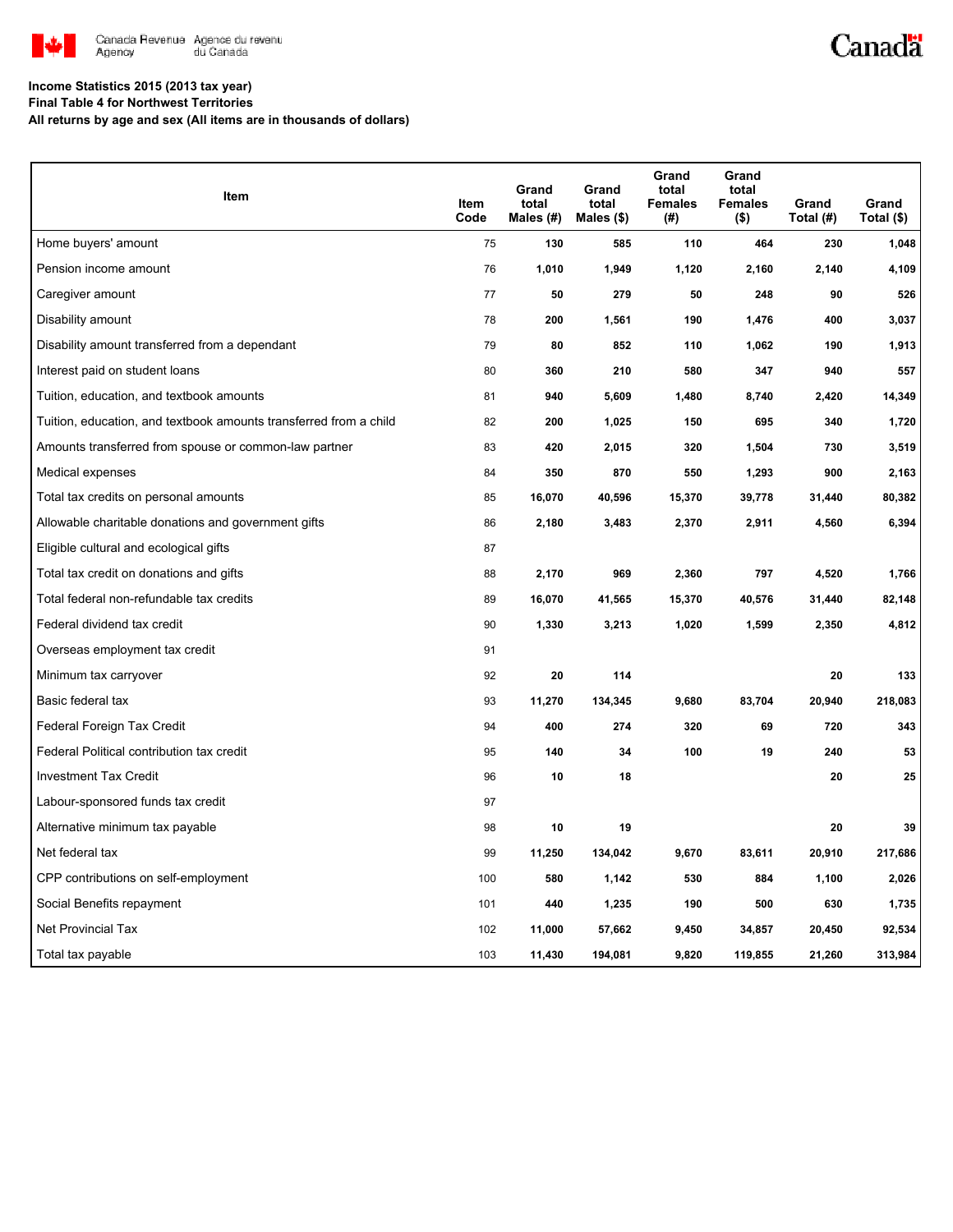| <b>Item</b>                                                                                    | Item<br>Code   | Age<br>group:<br>under 20<br>Males (#) | Age<br>group:<br>under 20<br>Males (\$) | Age<br>group:<br>under 20<br><b>Females</b><br>(# ) | Age<br>group:<br>under 20<br><b>Females</b><br>$($ \$) | Age<br>group:<br>under 20<br>total $(H)$ | Age<br>group:<br>under 20<br>total $($)$ |
|------------------------------------------------------------------------------------------------|----------------|----------------------------------------|-----------------------------------------|-----------------------------------------------------|--------------------------------------------------------|------------------------------------------|------------------------------------------|
| Number of taxable returns                                                                      | $\mathbf{1}$   | 180                                    |                                         | 110                                                 |                                                        | 290                                      |                                          |
| Number of non-taxable returns                                                                  | $\overline{c}$ | 740                                    |                                         | 800                                                 |                                                        | 1,550                                    |                                          |
| Total number of returns                                                                        | 3              | 920                                    |                                         | 920                                                 |                                                        | 1,840                                    |                                          |
| Employment income                                                                              | 4              | 860                                    | 7,968                                   | 840                                                 | 5,970                                                  | 1,700                                    | 13,938                                   |
| Commissions (from employment)                                                                  | 5              |                                        |                                         |                                                     |                                                        |                                          |                                          |
| Other employment income                                                                        | 6              | 10                                     | 35                                      | 10                                                  | 25                                                     | 20                                       | 59                                       |
| Old Age Security pension (OASP)                                                                | $\overline{7}$ |                                        |                                         |                                                     |                                                        |                                          |                                          |
| CPP or QPP benefits                                                                            | 8              | 10                                     | 21                                      |                                                     |                                                        | 30                                       | 70                                       |
| Other pensions or superannuation                                                               | 9              |                                        |                                         |                                                     |                                                        |                                          |                                          |
| Elected split-pension amount                                                                   | 10             |                                        |                                         |                                                     |                                                        |                                          |                                          |
| Universal Child Care Benefit (UCCB)                                                            | 11             |                                        |                                         | 50                                                  | 50                                                     | 50                                       | 55                                       |
| Employment Insurance and other benefits                                                        | 12             |                                        |                                         |                                                     |                                                        |                                          |                                          |
| Taxable amount of dividends from taxable Canadian corporations                                 | 13             | 10                                     | 197                                     |                                                     |                                                        | 20                                       | 198                                      |
| Interest and other investment income                                                           | 14             |                                        |                                         | 20                                                  | 5                                                      | 30                                       | 6                                        |
| Net partnership income (Limited or non-active partners only)                                   | 15             |                                        |                                         |                                                     |                                                        |                                          |                                          |
| Net rental income                                                                              | 16             |                                        |                                         |                                                     |                                                        |                                          |                                          |
| Taxable capital gains                                                                          | 17             |                                        |                                         |                                                     |                                                        |                                          |                                          |
| Registered retirement savings plan income (RRSP)                                               | 18             |                                        |                                         |                                                     |                                                        |                                          |                                          |
| Other income                                                                                   | 19             | 110                                    | 269                                     | 110                                                 | 336                                                    | 220                                      | 605                                      |
| Net business income                                                                            | 20             |                                        |                                         |                                                     |                                                        |                                          |                                          |
| Net professional income                                                                        | 21             |                                        |                                         |                                                     |                                                        |                                          |                                          |
| Net commission income                                                                          | 22             |                                        |                                         |                                                     |                                                        |                                          |                                          |
| Net farming income                                                                             | 23             |                                        |                                         |                                                     |                                                        |                                          |                                          |
| Net fishing income                                                                             | 24             |                                        |                                         |                                                     |                                                        |                                          |                                          |
| Workers' compensation benefits                                                                 | 25             | 10                                     | 38                                      |                                                     |                                                        | 20                                       | 59                                       |
| Social assistance payments                                                                     | 26             | 50                                     | 132                                     | 30                                                  | 144                                                    | 80                                       | 276                                      |
| Net federal supplements                                                                        | 27             |                                        |                                         |                                                     |                                                        |                                          |                                          |
| Total income assessed                                                                          | 28             | 910                                    | 8,735                                   | 910                                                 | 6,662                                                  | 1,810                                    | 15,397                                   |
| Registered pension plan contributions (RPP)                                                    | 29             |                                        |                                         |                                                     |                                                        | 30                                       | 20                                       |
| RRSP deduction                                                                                 | 30             |                                        |                                         | 10                                                  | 19                                                     |                                          |                                          |
| Deduction for elected split-pension amount                                                     | 31             |                                        |                                         |                                                     |                                                        |                                          |                                          |
| Annual union, professional, or like dues                                                       | 32             | 130                                    | 21                                      |                                                     |                                                        | 270                                      | 40                                       |
| Child care expenses                                                                            | 33             |                                        |                                         |                                                     |                                                        |                                          |                                          |
| Business investment loss                                                                       | 34             |                                        |                                         |                                                     |                                                        |                                          |                                          |
| Moving expenses                                                                                | 35             |                                        |                                         |                                                     |                                                        |                                          |                                          |
| Support payments made                                                                          | 36             |                                        |                                         |                                                     |                                                        |                                          |                                          |
| Carrying charges and interest expenses                                                         | 37             |                                        |                                         |                                                     |                                                        |                                          |                                          |
| Deductions for CPP/QPP contributions on self-employment and other<br>earnings                  | 38             |                                        |                                         |                                                     |                                                        |                                          |                                          |
| Deductions for provincial parental insurance plan (PPIP) premiums on<br>self-employment income | 39             |                                        |                                         |                                                     |                                                        |                                          |                                          |
| Exploration and development expenses                                                           | 40             |                                        |                                         |                                                     |                                                        |                                          |                                          |
| Other employment expenses                                                                      | 41             |                                        |                                         |                                                     |                                                        |                                          |                                          |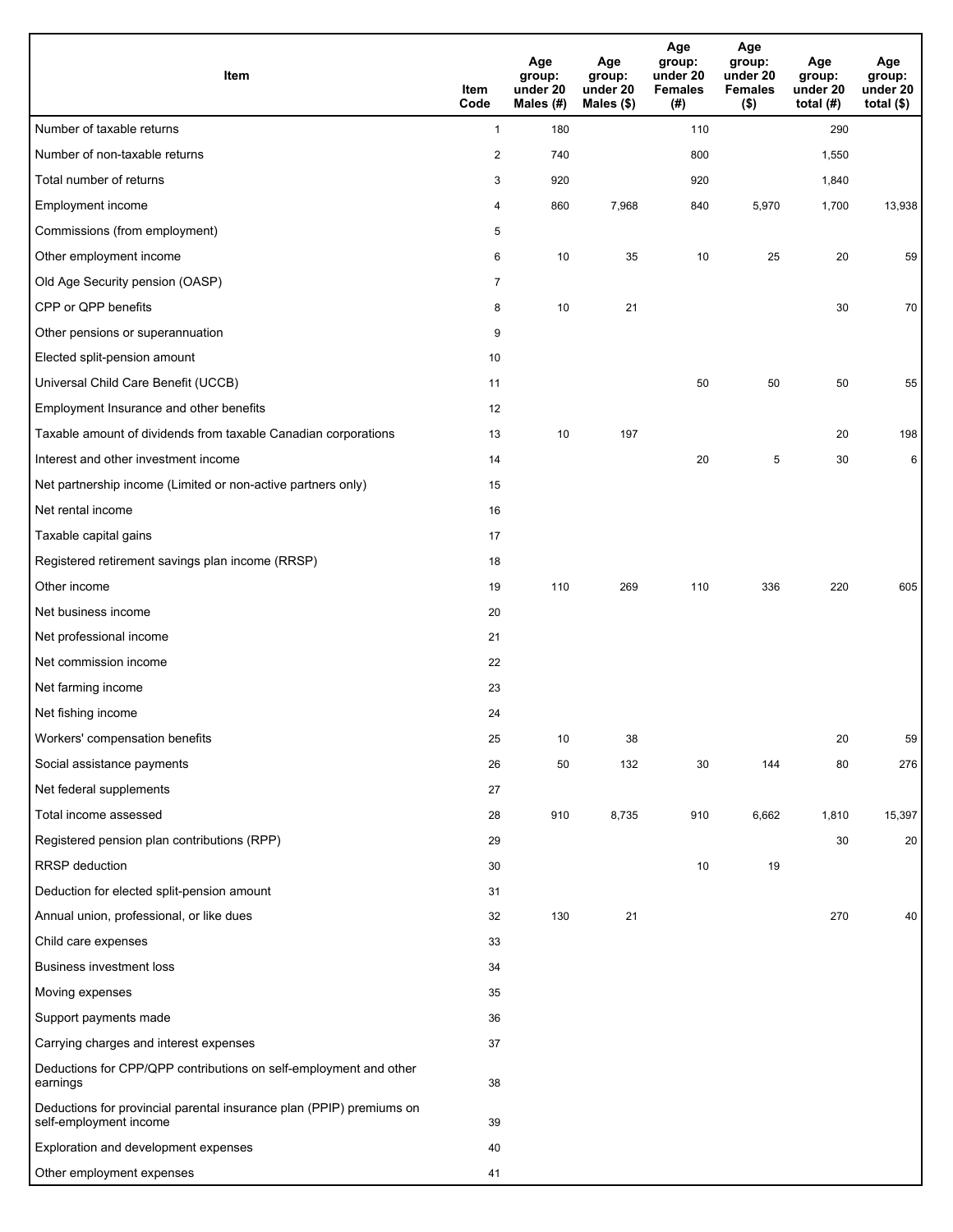| Item                                                              | Item<br>Code | Age<br>group:<br>under 20<br>Males (#) | Age<br>group:<br>under 20<br>Males (\$) | Age<br>group:<br>under 20<br><b>Females</b><br>(# ) | Age<br>group:<br>under 20<br><b>Females</b><br>$($ \$) | Age<br>group:<br>under 20<br>total $(H)$ | Age<br>group:<br>under 20<br>total $($)$ |
|-------------------------------------------------------------------|--------------|----------------------------------------|-----------------------------------------|-----------------------------------------------------|--------------------------------------------------------|------------------------------------------|------------------------------------------|
| Clergy residence deduction                                        | 42           |                                        |                                         |                                                     |                                                        |                                          |                                          |
| Other deductions                                                  | 43           |                                        |                                         |                                                     |                                                        |                                          |                                          |
| Total deductions before adjustments                               | 44           | 150                                    | 58                                      | 150                                                 | 56                                                     | 310                                      | 114                                      |
| Social benefits repayment                                         | 45           |                                        |                                         |                                                     |                                                        |                                          |                                          |
| Net income after adjustments                                      | 46           | 910                                    | 8,677                                   | 900                                                 | 6,607                                                  | 1,810                                    | 15,283                                   |
| Canadian Forces personnel and police deduction                    | 47           |                                        |                                         |                                                     |                                                        |                                          |                                          |
| Security options deductions                                       | 48           |                                        |                                         |                                                     |                                                        |                                          |                                          |
| Other payments deductions                                         | 49           | 60                                     | 170                                     | 40                                                  | 165                                                    | 90                                       | 335                                      |
| Non-capital losses of other years                                 | 50           |                                        |                                         |                                                     |                                                        |                                          |                                          |
| Net capital losses of other years                                 | 51           |                                        |                                         |                                                     |                                                        |                                          |                                          |
| Capital gains deduction                                           | 52           |                                        |                                         |                                                     |                                                        |                                          |                                          |
| Northern residents deductions                                     | 53           | 150                                    | 333                                     | 120                                                 | 222                                                    | 270                                      | 556                                      |
| Additional deductions                                             | 54           |                                        |                                         |                                                     |                                                        |                                          |                                          |
| Farming/fishing losses of prior years                             | 55           |                                        |                                         |                                                     |                                                        |                                          |                                          |
| Total deductions from net income                                  | 56           | 210                                    | 503                                     | 150                                                 | 388                                                    | 360                                      | 891                                      |
| Taxable income assessed                                           | 57           | 890                                    | 8,174                                   | 890                                                 | 6,220                                                  | 1,780                                    | 14,394                                   |
| Basic personal amount                                             | 58           | 920                                    | 10,148                                  | 920                                                 | 10,104                                                 | 1,840                                    | 20,252                                   |
| Age amount                                                        | 59           |                                        |                                         |                                                     |                                                        |                                          |                                          |
| Spouse or common-law partner amount                               | 60           |                                        |                                         |                                                     |                                                        |                                          |                                          |
| Amount for eligible dependant                                     | 61           |                                        |                                         | 30                                                  | 287                                                    | 30                                       | 298                                      |
| Amount for children 17 and under                                  | 62           |                                        |                                         | 30                                                  | 78                                                     | 40                                       | 85                                       |
| Amount for infirm dependants age 18 or older                      | 63           |                                        |                                         |                                                     |                                                        |                                          |                                          |
| CPP or QPP contributions through employment                       | 64           | 330                                    | 188                                     | 290                                                 | 121                                                    | 620                                      | 309                                      |
| CPP or QPP contributions on self-employment and other<br>earnings | 65           |                                        |                                         |                                                     |                                                        |                                          |                                          |
| Employment Insurance premiums                                     | 66           | 660                                    | 141                                     | 620                                                 | 107                                                    | 1,280                                    | 248                                      |
| PPIP premiums paid                                                | 67           |                                        |                                         |                                                     |                                                        |                                          |                                          |
| PPIP premiums payable on employment income                        | 68           |                                        |                                         |                                                     |                                                        |                                          |                                          |
| PPIP premiums payable on self-employment income                   | 69           |                                        |                                         |                                                     |                                                        |                                          |                                          |
| Volunteer firefighters' amount                                    | 70           |                                        |                                         |                                                     |                                                        |                                          |                                          |
| Canada employment amount                                          | 71           | 830                                    | 872                                     | 790                                                 | 834                                                    | 1,620                                    | 1,706                                    |
| Public transit amount                                             | 72           | 20                                     | 4                                       | 20                                                  | 3                                                      | 40                                       | $\overline{7}$                           |
| Children's fitness amount                                         | 73           |                                        |                                         |                                                     |                                                        |                                          |                                          |
| Children's arts amount                                            | 74           |                                        |                                         |                                                     |                                                        |                                          |                                          |
| Home buyers' amount                                               | 75           |                                        |                                         |                                                     |                                                        |                                          |                                          |
| Pension income amount                                             | 76           |                                        |                                         |                                                     |                                                        |                                          |                                          |
| Caregiver amount                                                  | 77           |                                        |                                         |                                                     |                                                        |                                          |                                          |
| Disability amount                                                 | 78           |                                        |                                         |                                                     |                                                        |                                          |                                          |
| Disability amount transferred from a dependant                    | 79           |                                        |                                         |                                                     |                                                        |                                          |                                          |
| Interest paid on student loans                                    | 80           |                                        |                                         |                                                     |                                                        |                                          |                                          |
| Tuition, education, and textbook amounts                          | 81           | 50                                     | 222                                     | 50                                                  | 156                                                    | 100                                      | 378                                      |
| Tuition, education, and textbook amounts transferred from a child | 82           |                                        |                                         |                                                     |                                                        |                                          |                                          |
| Amounts transferred from spouse or common-law partner             | 83           |                                        |                                         |                                                     |                                                        |                                          |                                          |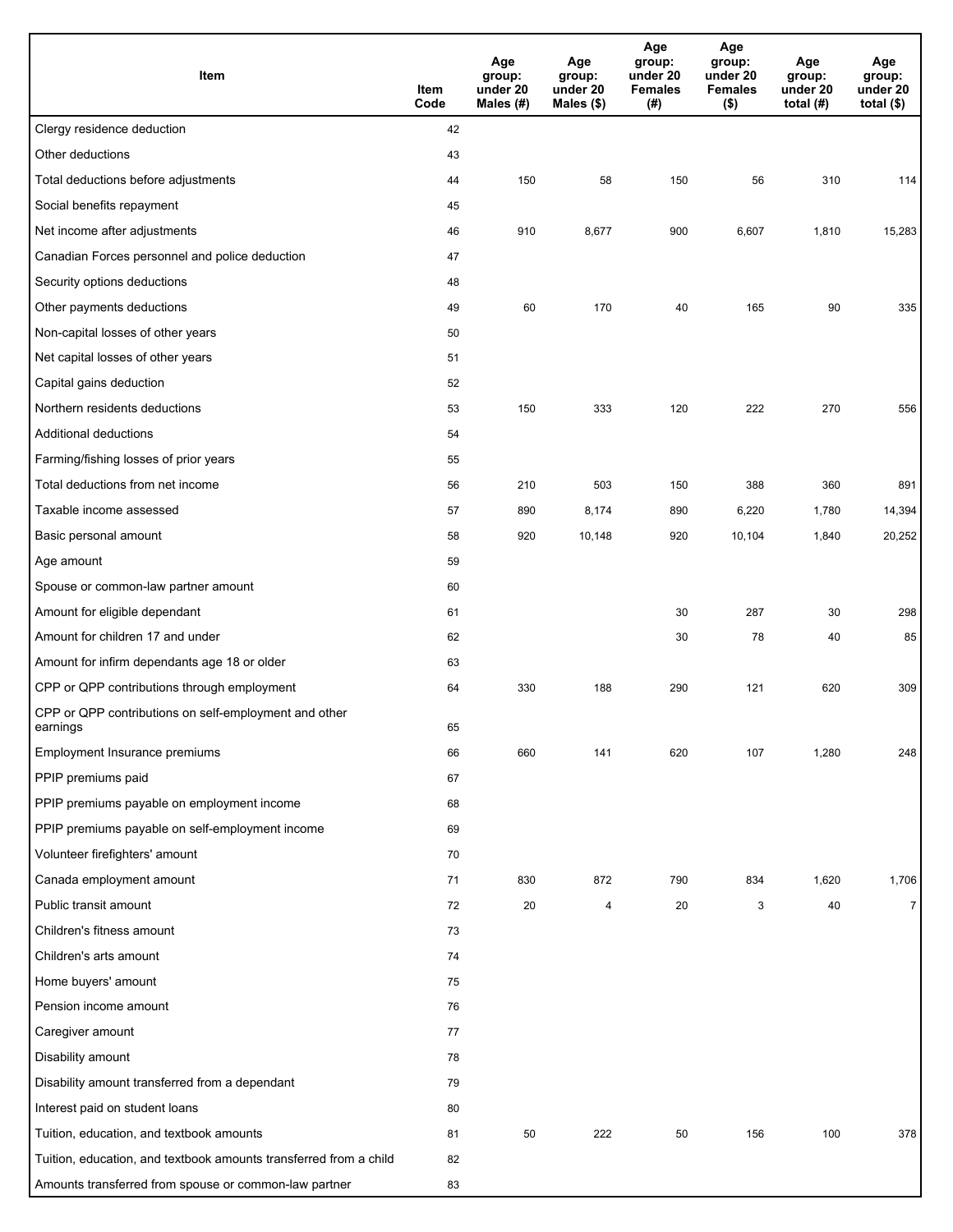| Item                                                | <b>Item</b><br>Code | Age<br>group:<br>under 20<br>Males (#) | Age<br>group:<br>under 20<br>Males $(\$)$ | Age<br>group:<br>under 20<br><b>Females</b><br>(# ) | Age<br>group:<br>under 20<br><b>Females</b><br>$($ \$) | Age<br>group:<br>under 20<br>total $(H)$ | Age<br>group:<br>under 20<br>total $($)$ |
|-----------------------------------------------------|---------------------|----------------------------------------|-------------------------------------------|-----------------------------------------------------|--------------------------------------------------------|------------------------------------------|------------------------------------------|
| Medical expenses                                    | 84                  |                                        |                                           |                                                     |                                                        |                                          |                                          |
| Total tax credits on personal amounts               | 85                  | 920                                    | 1,753                                     | 920                                                 | 1,767                                                  | 1,840                                    | 3,520                                    |
| Allowable charitable donations and government gifts | 86                  | 10                                     | 3                                         |                                                     |                                                        | 20                                       | 4                                        |
| Eligible cultural and ecological gifts              | 87                  |                                        |                                           |                                                     |                                                        |                                          |                                          |
| Total tax credit on donations and gifts             | 88                  | 10                                     | 1                                         |                                                     |                                                        | 20                                       | $\mathbf{1}$                             |
| Total federal non-refundable tax credits            | 89                  | 920                                    | 1,753                                     | 920                                                 | 1,768                                                  | 1,840                                    | 3,521                                    |
| Federal dividend tax credit                         | 90                  |                                        |                                           |                                                     |                                                        |                                          |                                          |
| Overseas employment tax credit                      | 91                  |                                        |                                           |                                                     |                                                        |                                          |                                          |
| Minimum tax carryover                               | 92                  |                                        |                                           |                                                     |                                                        |                                          |                                          |
| Basic federal tax                                   | 93                  | 180                                    | 313                                       | 110                                                 | 120                                                    | 290                                      | 433                                      |
| Federal Foreign Tax Credit                          | 94                  |                                        |                                           |                                                     |                                                        |                                          |                                          |
| Federal Political contribution tax credit           | 95                  |                                        |                                           |                                                     |                                                        |                                          |                                          |
| <b>Investment Tax Credit</b>                        | 96                  |                                        |                                           |                                                     |                                                        |                                          |                                          |
| Labour-sponsored funds tax credit                   | 97                  |                                        |                                           |                                                     |                                                        |                                          |                                          |
| Alternative minimum tax payable                     | 98                  |                                        |                                           |                                                     |                                                        |                                          |                                          |
| Net federal tax                                     | 99                  | 180                                    | 313                                       | 110                                                 | 120                                                    | 290                                      | 433                                      |
| CPP contributions on self-employment                | 100                 |                                        |                                           |                                                     |                                                        |                                          |                                          |
| Social Benefits repayment                           | 101                 |                                        |                                           |                                                     |                                                        |                                          |                                          |
| <b>Net Provincial Tax</b>                           | 102                 | 150                                    | 112                                       | 90                                                  | 40                                                     | 240                                      | 151                                      |
| Total tax payable                                   | 103                 | 180                                    | 426                                       | 110                                                 | 161                                                    | 290                                      | 587                                      |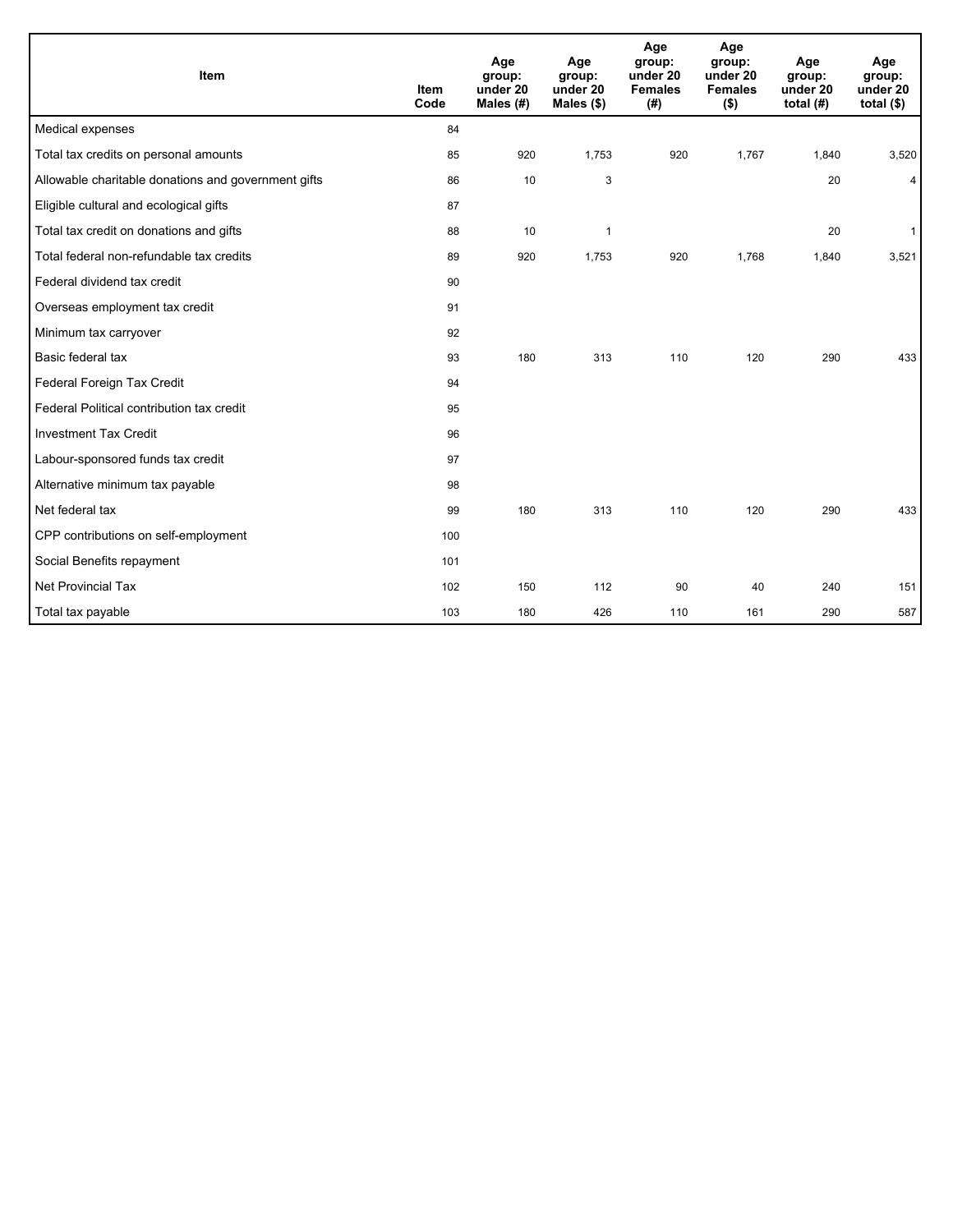| <b>Item</b>                                                                                    | Item<br>Code            | Age<br>group:<br>20 to 24<br>Males (#) | Age<br>group:<br>20 to 24<br>Males (\$) | Age<br>group:<br>20 to 24<br><b>Females</b><br>(# ) | Age<br>group:<br>20 to 24<br><b>Females</b><br>$($ \$) | Age<br>group:<br>20 to 24<br>total $(#)$ | Age<br>group:<br>20 to 24<br>total $($)$ |
|------------------------------------------------------------------------------------------------|-------------------------|----------------------------------------|-----------------------------------------|-----------------------------------------------------|--------------------------------------------------------|------------------------------------------|------------------------------------------|
| Number of taxable returns                                                                      | $\mathbf{1}$            | 840                                    |                                         | 640                                                 |                                                        | 1,480                                    |                                          |
| Number of non-taxable returns                                                                  | $\overline{\mathbf{c}}$ | 830                                    |                                         | 1,010                                               |                                                        | 1,840                                    |                                          |
| Total number of returns                                                                        | 3                       | 1,660                                  |                                         | 1,650                                               |                                                        | 3,320                                    |                                          |
| Employment income                                                                              | 4                       | 1,510                                  | 40,629                                  | 1,430                                               | 30,142                                                 | 2,950                                    | 70,772                                   |
| Commissions (from employment)                                                                  | 5                       | 20                                     | 178                                     | 20                                                  | 34                                                     | 40                                       | 212                                      |
| Other employment income                                                                        | 6                       | 20                                     | 59                                      | 30                                                  | 88                                                     | 60                                       | 147                                      |
| Old Age Security pension (OASP)                                                                | $\overline{7}$          |                                        |                                         |                                                     |                                                        |                                          |                                          |
| CPP or QPP benefits                                                                            | 8                       | 20                                     | 61                                      | 30                                                  | 71                                                     | 60                                       | 132                                      |
| Other pensions or superannuation                                                               | 9                       |                                        |                                         |                                                     |                                                        |                                          |                                          |
| Elected split-pension amount                                                                   | 10                      |                                        |                                         |                                                     |                                                        |                                          |                                          |
| Universal Child Care Benefit (UCCB)                                                            | 11                      | 20                                     | 24                                      | 350                                                 | 503                                                    | 370                                      | 527                                      |
| Employment Insurance and other benefits                                                        | 12                      | 140                                    | 1,012                                   | 140                                                 | 1,346                                                  | 280                                      | 2,358                                    |
| Taxable amount of dividends from taxable Canadian corporations                                 | 13                      | 40                                     | 639                                     |                                                     |                                                        | 80                                       | 846                                      |
| Interest and other investment income                                                           | 14                      |                                        |                                         | 80                                                  | 29                                                     | 150                                      | 45                                       |
| Net partnership income (Limited or non-active partners only)                                   | 15                      |                                        |                                         |                                                     |                                                        |                                          |                                          |
| Net rental income                                                                              | 16                      |                                        |                                         |                                                     |                                                        |                                          |                                          |
| Taxable capital gains                                                                          | 17                      | 20                                     | 8                                       |                                                     |                                                        |                                          |                                          |
| Registered retirement savings plan income (RRSP)                                               | 18                      | 30                                     | 55                                      |                                                     |                                                        |                                          |                                          |
| Other income                                                                                   | 19                      | 290                                    | 878                                     | 310                                                 | 988                                                    | 600                                      | 1,866                                    |
| Net business income                                                                            | 20                      | 30                                     | 94                                      | 40                                                  | 357                                                    | 70                                       | 451                                      |
| Net professional income                                                                        | 21                      |                                        |                                         |                                                     |                                                        |                                          |                                          |
| Net commission income                                                                          | 22                      |                                        |                                         |                                                     |                                                        |                                          |                                          |
| Net farming income                                                                             | 23                      |                                        |                                         |                                                     |                                                        |                                          |                                          |
| Net fishing income                                                                             | 24                      |                                        |                                         |                                                     |                                                        |                                          |                                          |
| Workers' compensation benefits                                                                 | 25                      | 30                                     | 40                                      |                                                     |                                                        | 40                                       | 41                                       |
| Social assistance payments                                                                     | 26                      | 250                                    | 1,128                                   | 240                                                 | 1,220                                                  | 490                                      | 2,348                                    |
| Net federal supplements                                                                        | 27                      |                                        |                                         |                                                     |                                                        |                                          |                                          |
| Total income assessed                                                                          | 28                      | 1,650                                  | 44,837                                  | 1,650                                               | 35,071                                                 | 3,290                                    | 79,908                                   |
| Registered pension plan contributions (RPP)                                                    | 29                      | 150                                    | 321                                     | 170                                                 | 381                                                    | 320                                      | 702                                      |
| RRSP deduction                                                                                 | 30                      | 130                                    | 328                                     | 150                                                 | 315                                                    | 280                                      | 642                                      |
| Deduction for elected split-pension amount                                                     | 31                      |                                        |                                         |                                                     |                                                        |                                          |                                          |
| Annual union, professional, or like dues                                                       | 32                      | 290                                    | 127                                     | 450                                                 | 176                                                    | 740                                      | 303                                      |
| Child care expenses                                                                            | 33                      |                                        |                                         | 40                                                  | 171                                                    | 40                                       | 194                                      |
| <b>Business investment loss</b>                                                                | 34                      |                                        |                                         |                                                     |                                                        |                                          |                                          |
| Moving expenses                                                                                | 35                      | 30                                     | 43                                      | 40                                                  | 62                                                     | 70                                       | 105                                      |
| Support payments made                                                                          | 36                      |                                        |                                         |                                                     |                                                        |                                          |                                          |
| Carrying charges and interest expenses                                                         | 37                      |                                        |                                         |                                                     |                                                        |                                          |                                          |
| Deductions for CPP/QPP contributions on self-employment and other<br>earnings                  | 38                      | 20                                     | 5                                       | 30                                                  | 13                                                     | 50                                       | 18                                       |
| Deductions for provincial parental insurance plan (PPIP) premiums on<br>self-employment income | 39                      |                                        |                                         |                                                     |                                                        |                                          |                                          |
| Exploration and development expenses                                                           | 40                      |                                        |                                         |                                                     |                                                        |                                          |                                          |
| Other employment expenses                                                                      | 41                      | 20                                     | 31                                      |                                                     |                                                        | 20                                       | 36                                       |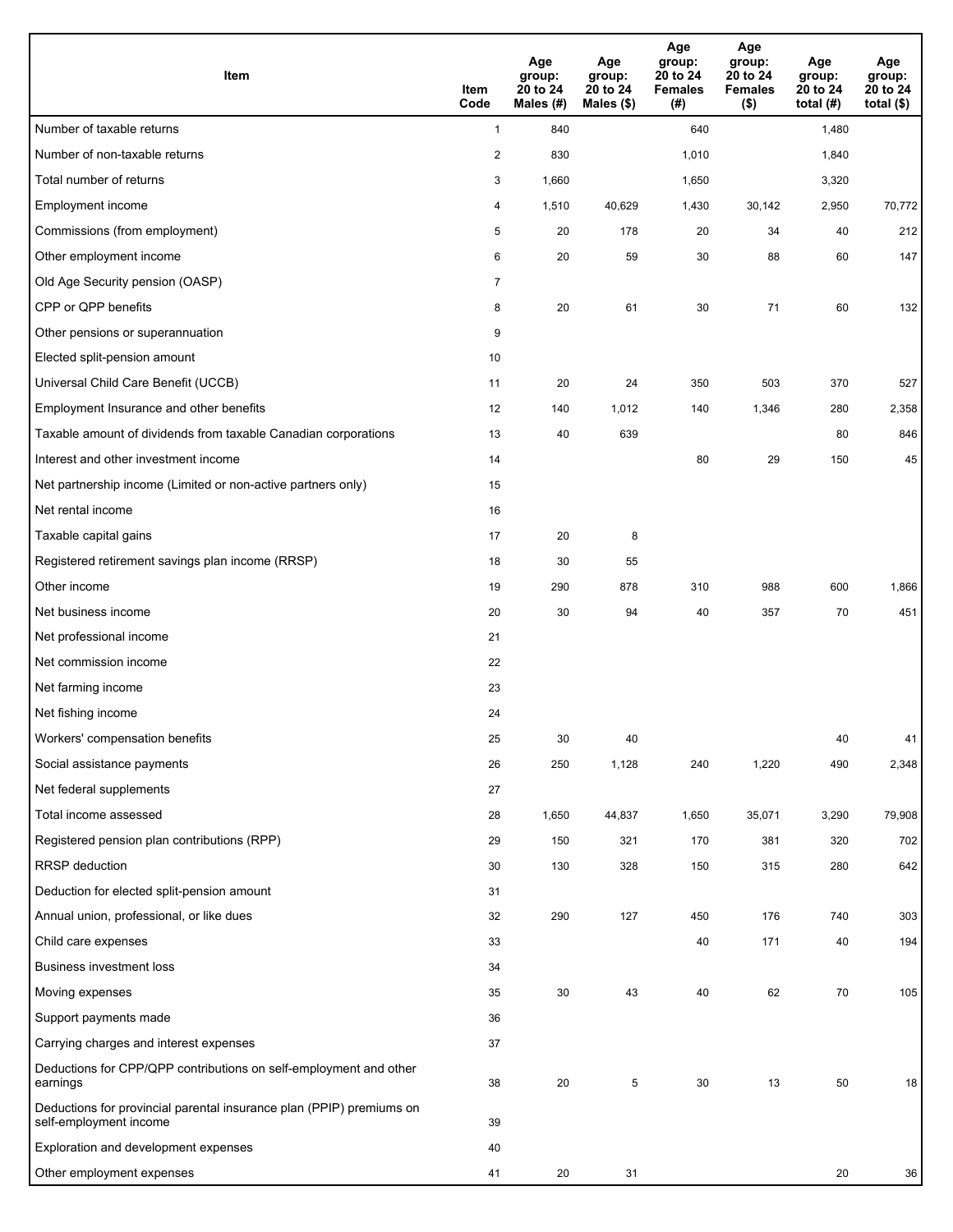| Item                                                              | Item<br>Code | Age<br>group:<br>20 to 24<br>Males (#) | Age<br>group:<br>20 to 24<br>Males (\$) | Age<br>group:<br>20 to 24<br><b>Females</b><br>(#) | Age<br>group:<br>20 to 24<br><b>Females</b><br>$($ \$) | Age<br>group:<br>20 to 24<br>total $(H)$ | Age<br>group:<br>20 to 24<br>total $($)$ |
|-------------------------------------------------------------------|--------------|----------------------------------------|-----------------------------------------|----------------------------------------------------|--------------------------------------------------------|------------------------------------------|------------------------------------------|
| Clergy residence deduction                                        | 42           |                                        |                                         |                                                    |                                                        |                                          |                                          |
| Other deductions                                                  | 43           | 20                                     | $\overline{7}$                          | 20                                                 | 13                                                     | 30                                       | 20                                       |
| Total deductions before adjustments                               | 44           | 500                                    | 894                                     | 640                                                | 1,147                                                  | 1,130                                    | 2,042                                    |
| Social benefits repayment                                         | 45           |                                        |                                         |                                                    |                                                        |                                          |                                          |
| Net income after adjustments                                      | 46           | 1,640                                  | 43,945                                  | 1,650                                              | 33,924                                                 | 3,290                                    | 77,869                                   |
| Canadian Forces personnel and police deduction                    | 47           |                                        |                                         |                                                    |                                                        |                                          |                                          |
| Security options deductions                                       | 48           |                                        |                                         |                                                    |                                                        |                                          |                                          |
| Other payments deductions                                         | 49           | 280                                    | 1,168                                   | 250                                                | 1,251                                                  | 530                                      | 2,419                                    |
| Non-capital losses of other years                                 | 50           |                                        |                                         |                                                    |                                                        |                                          |                                          |
| Net capital losses of other years                                 | 51           |                                        |                                         |                                                    |                                                        |                                          |                                          |
| Capital gains deduction                                           | 52           |                                        |                                         |                                                    |                                                        |                                          |                                          |
| Northern residents deductions                                     | 53           | 550                                    | 1,972                                   | 530                                                | 1,775                                                  | 1,080                                    | 3,747                                    |
| Additional deductions                                             | 54           |                                        |                                         |                                                    |                                                        |                                          |                                          |
| Farming/fishing losses of prior years                             | 55           |                                        |                                         |                                                    |                                                        |                                          |                                          |
| Total deductions from net income                                  | 56           | 790                                    | 3,143                                   | 760                                                | 3,026                                                  | 1,550                                    | 6,169                                    |
| Taxable income assessed                                           | 57           | 1,560                                  | 40,804                                  | 1,590                                              | 30,933                                                 | 3,150                                    | 71,736                                   |
| Basic personal amount                                             | 58           | 1,660                                  | 18,344                                  | 1,650                                              | 18,242                                                 | 3,320                                    | 36,586                                   |
| Age amount                                                        | 59           |                                        |                                         |                                                    |                                                        |                                          |                                          |
| Spouse or common-law partner amount                               | 60           | 70                                     | 553                                     | 30                                                 | 265                                                    | 100                                      | 818                                      |
| Amount for eligible dependant                                     | 61           |                                        |                                         | 220                                                | 2,377                                                  | 220                                      | 2,432                                    |
| Amount for children 17 and under                                  | 62           | 90                                     | 266                                     | 280                                                | 808                                                    | 370                                      | 1,074                                    |
| Amount for infirm dependants age 18 or older                      | 63           |                                        |                                         |                                                    |                                                        |                                          |                                          |
| CPP or QPP contributions through employment                       | 64           | 1,270                                  | 1,476                                   | 1,160                                              | 1,146                                                  | 2,430                                    | 2,622                                    |
| CPP or QPP contributions on self-employment and other<br>earnings | 65           | 20                                     | 5                                       | 30                                                 | 13                                                     | 50                                       | 18                                       |
| Employment Insurance premiums                                     | 66           | 1,330                                  | 628                                     | 1,230                                              | 505                                                    | 2,560                                    | 1,133                                    |
| PPIP premiums paid                                                | 67           |                                        |                                         |                                                    |                                                        |                                          |                                          |
| PPIP premiums payable on employment income                        | 68           |                                        |                                         |                                                    |                                                        |                                          |                                          |
| PPIP premiums payable on self-employment income                   | 69           |                                        |                                         |                                                    |                                                        |                                          |                                          |
| Volunteer firefighters' amount                                    | 70           | 10                                     | 33                                      |                                                    |                                                        | 10                                       | 39                                       |
| Canada employment amount                                          | 71           | 1,440                                  | 1,576                                   | 1,380                                              | 1,472                                                  | 2,820                                    | 3,048                                    |
| Public transit amount                                             | 72           | 40                                     | 10                                      | 70                                                 | 17                                                     | 110                                      | 26                                       |
| Children's fitness amount                                         | 73           |                                        |                                         | 10                                                 | 3                                                      | 10                                       | 3                                        |
| Children's arts amount                                            | 74           |                                        |                                         |                                                    |                                                        |                                          |                                          |
| Home buyers' amount                                               | 75           |                                        |                                         |                                                    |                                                        | 10                                       | 65                                       |
| Pension income amount                                             | 76           |                                        |                                         |                                                    |                                                        |                                          |                                          |
| Caregiver amount                                                  | 77           |                                        |                                         |                                                    |                                                        |                                          |                                          |
| Disability amount                                                 | 78           | 20                                     | 185                                     | 10                                                 | 77                                                     | 30                                       | 262                                      |
| Disability amount transferred from a dependant                    | 79           |                                        |                                         |                                                    |                                                        |                                          |                                          |
| Interest paid on student loans                                    | 80           | 40                                     | 17                                      | 60                                                 | 26                                                     | 100                                      | 43                                       |
| Tuition, education, and textbook amounts                          | 81           | 290                                    | 2,001                                   | 390                                                | 2,521                                                  | 680                                      | 4,522                                    |
| Tuition, education, and textbook amounts transferred from a child | 82           |                                        |                                         |                                                    |                                                        |                                          |                                          |
| Amounts transferred from spouse or common-law partner             | 83           | 20                                     | 58                                      | 10                                                 | 40                                                     |                                          |                                          |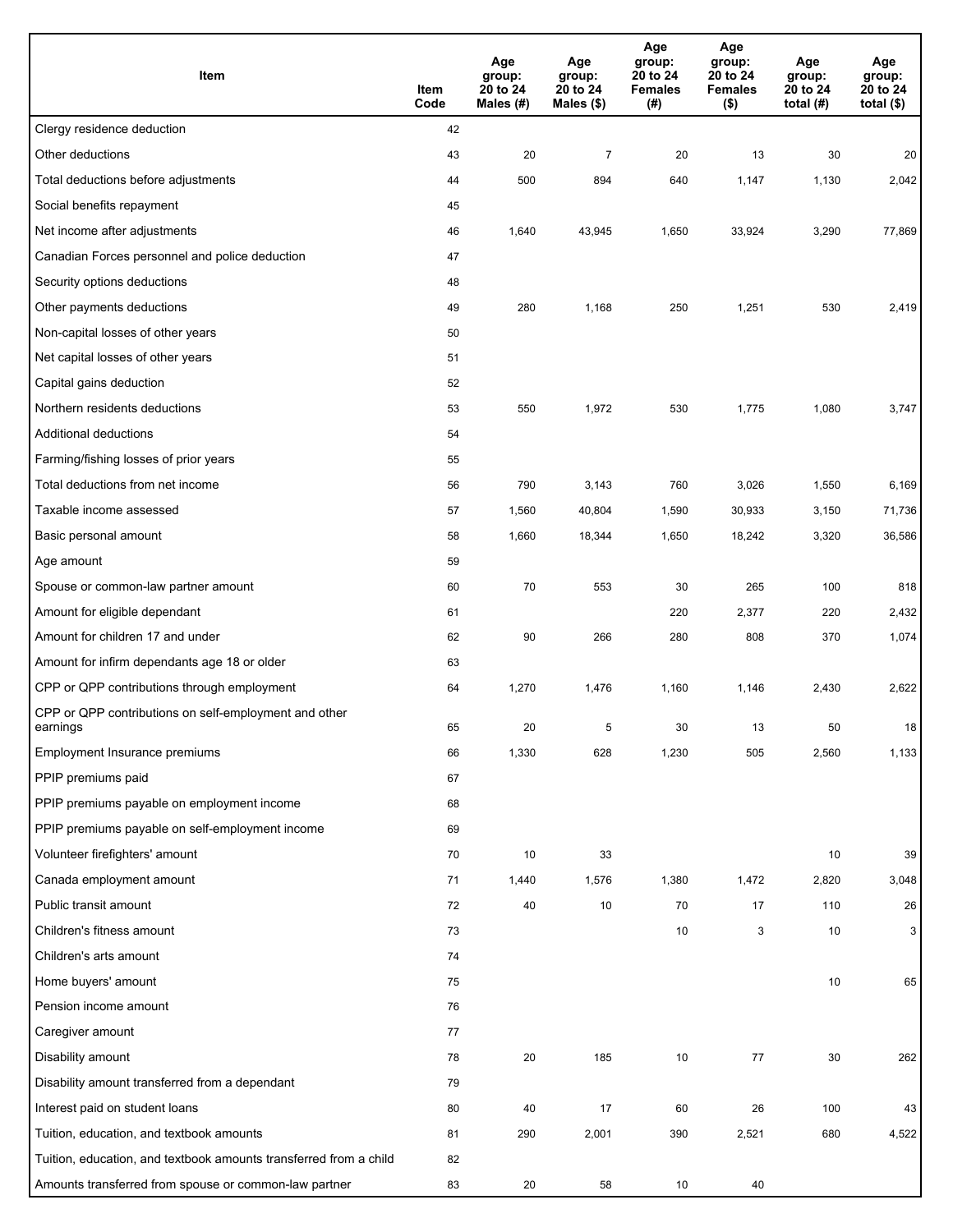| Item                                                | <b>Item</b><br>Code | Age<br>group:<br>20 to 24<br>Males $(H)$ | Age<br>group:<br>20 to 24<br>Males $(\$)$ | Age<br>group:<br>20 to 24<br><b>Females</b><br>(#) | Age<br>group:<br>20 to 24<br><b>Females</b><br>$($ \$) | Age<br>group:<br>20 to 24<br>total $(H)$ | Age<br>group:<br>20 to 24<br>total $($)$ |
|-----------------------------------------------------|---------------------|------------------------------------------|-------------------------------------------|----------------------------------------------------|--------------------------------------------------------|------------------------------------------|------------------------------------------|
| Medical expenses                                    | 84                  | 10                                       | 18                                        | 40                                                 | 53                                                     | 50                                       | 71                                       |
| Total tax credits on personal amounts               | 85                  | 1,660                                    | 3,792                                     | 1,650                                              | 4,145                                                  | 3,320                                    | 7,937                                    |
| Allowable charitable donations and government gifts | 86                  | 50                                       | 22                                        |                                                    |                                                        | 120                                      | 44                                       |
| Eligible cultural and ecological gifts              | 87                  |                                          |                                           |                                                    |                                                        |                                          |                                          |
| Total tax credit on donations and gifts             | 88                  | 40                                       | 6                                         |                                                    |                                                        | 110                                      | 11                                       |
| Total federal non-refundable tax credits            | 89                  | 1,660                                    | 3,798                                     | 1,650                                              | 4,150                                                  | 3,320                                    | 7,948                                    |
| Federal dividend tax credit                         | 90                  | 40                                       | 82                                        |                                                    |                                                        |                                          |                                          |
| Overseas employment tax credit                      | 91                  |                                          |                                           |                                                    |                                                        |                                          |                                          |
| Minimum tax carryover                               | 92                  |                                          |                                           |                                                    |                                                        |                                          |                                          |
| Basic federal tax                                   | 93                  | 830                                      | 3,675                                     | 630                                                | 1,981                                                  | 1,460                                    | 5,656                                    |
| Federal Foreign Tax Credit                          | 94                  |                                          |                                           |                                                    |                                                        | 10                                       |                                          |
| Federal Political contribution tax credit           | 95                  |                                          |                                           |                                                    |                                                        |                                          |                                          |
| <b>Investment Tax Credit</b>                        | 96                  |                                          |                                           |                                                    |                                                        |                                          |                                          |
| Labour-sponsored funds tax credit                   | 97                  |                                          |                                           |                                                    |                                                        |                                          |                                          |
| Alternative minimum tax payable                     | 98                  |                                          |                                           |                                                    |                                                        |                                          |                                          |
| Net federal tax                                     | 99                  | 830                                      | 3.674                                     | 630                                                | 1,981                                                  | 1,460                                    | 5,656                                    |
| CPP contributions on self-employment                | 100                 | 20                                       | 10                                        | 30                                                 | 26                                                     | 50                                       | 36                                       |
| Social Benefits repayment                           | 101                 |                                          |                                           |                                                    |                                                        |                                          |                                          |
| <b>Net Provincial Tax</b>                           | 102                 | 790                                      | 1,455                                     | 590                                                | 753                                                    | 1,380                                    | 2,208                                    |
| Total tax payable                                   | 103                 | 840                                      | 5,145                                     | 640                                                | 2,760                                                  | 1,480                                    | 7,905                                    |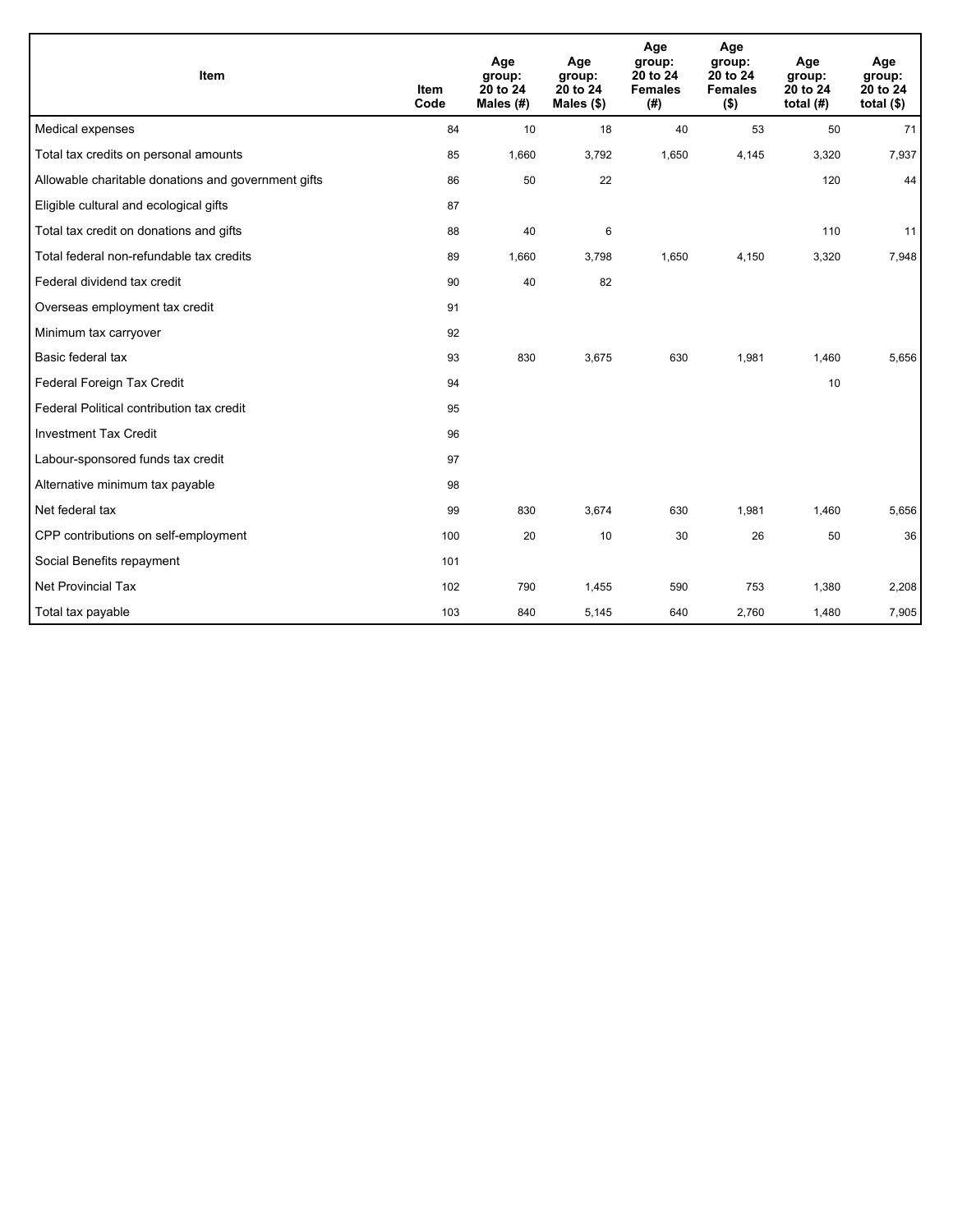| <b>Item</b>                                                                                    | Item<br>Code            | Age<br>group:<br>25 to 29<br>Males (#) | Age<br>group:<br>25 to 29<br>Males (\$) | Age<br>group:<br>25 to 29<br><b>Females</b><br>(#) | Age<br>group:<br>25 to 29<br><b>Females</b><br>$($ \$) | Age<br>group:<br>25 to 29<br>total $(#)$ | Age<br>group:<br>25 to 29<br>total $($)$ |
|------------------------------------------------------------------------------------------------|-------------------------|----------------------------------------|-----------------------------------------|----------------------------------------------------|--------------------------------------------------------|------------------------------------------|------------------------------------------|
| Number of taxable returns                                                                      | $\mathbf{1}$            | 1,350                                  |                                         | 1,140                                              |                                                        | 2,490                                    |                                          |
| Number of non-taxable returns                                                                  | $\overline{\mathbf{c}}$ | 460                                    |                                         | 670                                                |                                                        | 1,130                                    |                                          |
| Total number of returns                                                                        | 3                       | 1,810                                  |                                         | 1,810                                              |                                                        | 3,620                                    |                                          |
| Employment income                                                                              | 4                       | 1,700                                  | 88,906                                  | 1,560                                              | 65,905                                                 | 3,260                                    | 154,810                                  |
| Commissions (from employment)                                                                  | 5                       | 30                                     | 579                                     | 20                                                 | 393                                                    | 50                                       | 971                                      |
| Other employment income                                                                        | 6                       | 60                                     | 239                                     | 50                                                 | 114                                                    | 110                                      | 354                                      |
| Old Age Security pension (OASP)                                                                | $\overline{7}$          |                                        |                                         |                                                    |                                                        |                                          |                                          |
| CPP or QPP benefits                                                                            | 8                       |                                        |                                         |                                                    |                                                        | 10                                       | 23                                       |
| Other pensions or superannuation                                                               | 9                       |                                        |                                         |                                                    |                                                        |                                          |                                          |
| Elected split-pension amount                                                                   | 10                      |                                        |                                         |                                                    |                                                        |                                          |                                          |
| Universal Child Care Benefit (UCCB)                                                            | 11                      | 70                                     | 104                                     | 550                                                | 875                                                    | 620                                      | 979                                      |
| Employment Insurance and other benefits                                                        | 12                      | 220                                    | 1,564                                   | 280                                                | 2,498                                                  | 500                                      | 4,062                                    |
| Taxable amount of dividends from taxable Canadian corporations                                 | 13                      | 90                                     | 675                                     | 70                                                 | 233                                                    | 160                                      | 908                                      |
| Interest and other investment income                                                           | 14                      | 150                                    | 52                                      | 160                                                | 40                                                     | 310                                      | 92                                       |
| Net partnership income (Limited or non-active partners only)                                   | 15                      |                                        |                                         |                                                    |                                                        |                                          |                                          |
| Net rental income                                                                              | 16                      | 30                                     | 34                                      | 40                                                 | 49                                                     |                                          |                                          |
| Taxable capital gains                                                                          | 17                      | 50                                     | 59                                      | 40                                                 | 13                                                     | 90                                       | 72                                       |
| Registered retirement savings plan income (RRSP)                                               | 18                      | 110                                    | 434                                     | 90                                                 | 275                                                    | 200                                      | 708                                      |
| Other income                                                                                   | 19                      | 300                                    | 656                                     | 280                                                | 793                                                    | 580                                      | 1,449                                    |
| Net business income                                                                            | 20                      | 50                                     | 470                                     | 90                                                 | 1,261                                                  | 150                                      | 1,731                                    |
| Net professional income                                                                        | 21                      | 10                                     | 727                                     | 20                                                 | 570                                                    | 30                                       | 1,297                                    |
| Net commission income                                                                          | 22                      |                                        |                                         |                                                    |                                                        |                                          |                                          |
| Net farming income                                                                             | 23                      |                                        |                                         |                                                    |                                                        |                                          |                                          |
| Net fishing income                                                                             | 24                      |                                        |                                         |                                                    |                                                        |                                          |                                          |
| Workers' compensation benefits                                                                 | 25                      | 30                                     | 134                                     | 20                                                 | 254                                                    | 50                                       | 388                                      |
| Social assistance payments                                                                     | 26                      | 170                                    | 957                                     | 170                                                | 976                                                    | 340                                      | 1,933                                    |
| Net federal supplements                                                                        | 27                      |                                        |                                         |                                                    |                                                        |                                          |                                          |
| Total income assessed                                                                          | 28                      | 1,810                                  | 95,633                                  | 1,810                                              | 74,289                                                 | 3,610                                    | 169,922                                  |
| Registered pension plan contributions (RPP)                                                    | 29                      | 420                                    | 1,536                                   | 510                                                | 1,872                                                  | 930                                      | 3,409                                    |
| RRSP deduction                                                                                 | 30                      | 410                                    | 1,882                                   | 440                                                | 1,795                                                  | 840                                      | 3,676                                    |
| Deduction for elected split-pension amount                                                     | 31                      |                                        |                                         |                                                    |                                                        |                                          |                                          |
| Annual union, professional, or like dues                                                       | 32                      | 430                                    | 372                                     | 670                                                | 516                                                    | 1,100                                    | 888                                      |
| Child care expenses                                                                            | 33                      | 40                                     | 187                                     | 150                                                | 657                                                    | 180                                      | 844                                      |
| <b>Business investment loss</b>                                                                | 34                      |                                        |                                         |                                                    |                                                        |                                          |                                          |
| Moving expenses                                                                                | 35                      | 40                                     | 82                                      | 50                                                 | 82                                                     | 90                                       | 164                                      |
| Support payments made                                                                          | 36                      |                                        |                                         |                                                    |                                                        |                                          |                                          |
| Carrying charges and interest expenses                                                         | 37                      |                                        |                                         |                                                    |                                                        |                                          |                                          |
| Deductions for CPP/QPP contributions on self-employment and other<br>earnings                  | 38                      | 40                                     | 32                                      | 70                                                 | 56                                                     | 110                                      | 88                                       |
| Deductions for provincial parental insurance plan (PPIP) premiums on<br>self-employment income | 39                      |                                        |                                         |                                                    |                                                        |                                          |                                          |
| Exploration and development expenses                                                           | 40                      |                                        |                                         |                                                    |                                                        |                                          |                                          |
| Other employment expenses                                                                      | 41                      | 50                                     | 72                                      | 20                                                 | 51                                                     | 70                                       | 123                                      |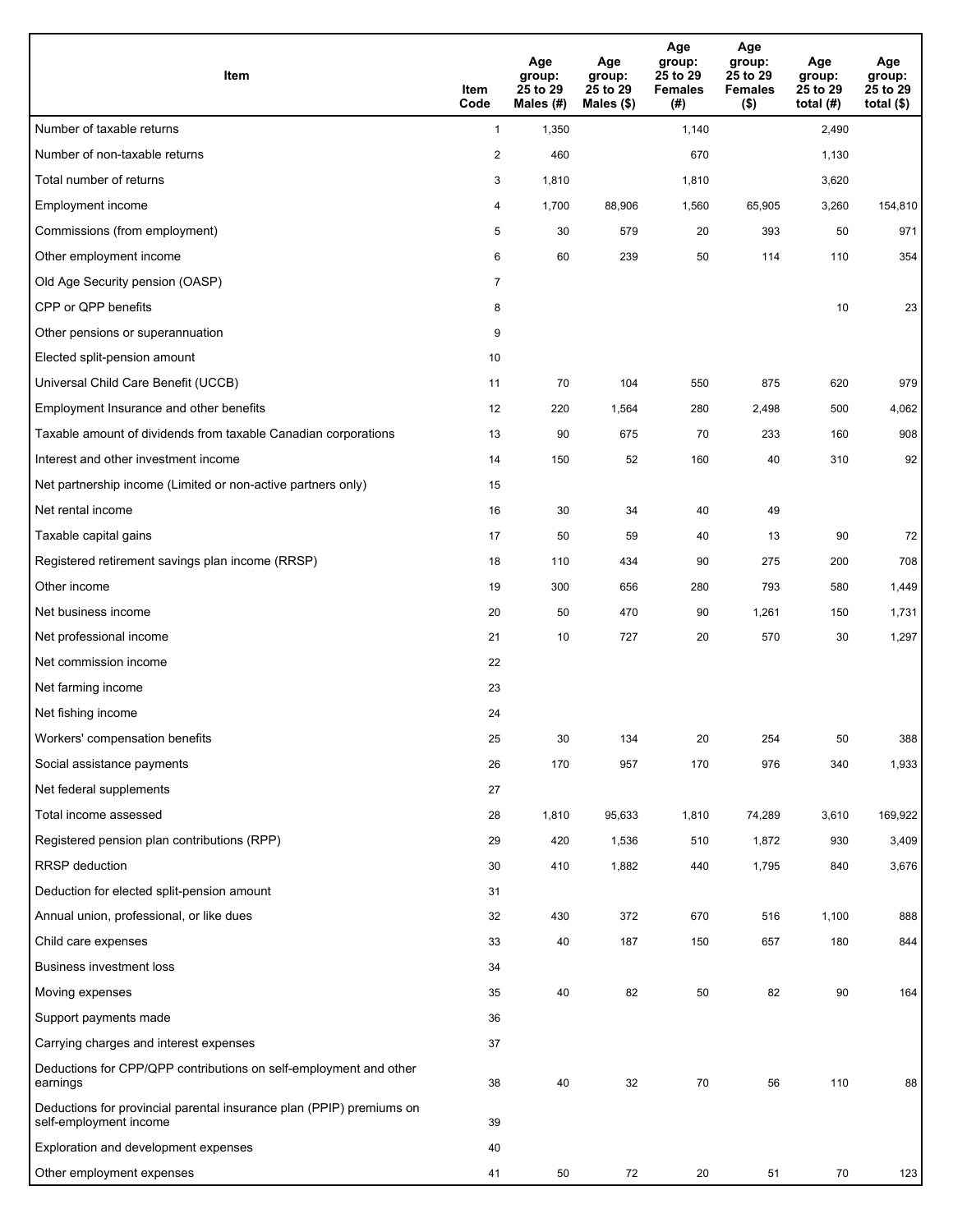| Item                                                              | Item<br>Code | Age<br>group:<br>25 to 29<br>Males (#) | Age<br>group:<br>25 to 29<br>Males (\$) | Age<br>group:<br>25 to 29<br><b>Females</b><br>(#) | Age<br>group:<br>25 to 29<br><b>Females</b><br>$($ \$) | Age<br>group:<br>25 to 29<br>total $(H)$ | Age<br>group:<br>25 to 29<br>total $($)$ |
|-------------------------------------------------------------------|--------------|----------------------------------------|-----------------------------------------|----------------------------------------------------|--------------------------------------------------------|------------------------------------------|------------------------------------------|
| Clergy residence deduction                                        | 42           |                                        |                                         |                                                    |                                                        |                                          |                                          |
| Other deductions                                                  | 43           | 40                                     | 64                                      | 40                                                 | 28                                                     | 80                                       | 91                                       |
| Total deductions before adjustments                               | 44           | 870                                    | 4,273                                   | 1,070                                              | 5,078                                                  | 1,930                                    | 9,351                                    |
| Social benefits repayment                                         | 45           | 30                                     | 36                                      |                                                    |                                                        | 30                                       | 41                                       |
| Net income after adjustments                                      | 46           | 1,810                                  | 91,325                                  | 1,800                                              | 69,212                                                 | 3,610                                    | 160,537                                  |
| Canadian Forces personnel and police deduction                    | 47           |                                        |                                         |                                                    |                                                        |                                          |                                          |
| Security options deductions                                       | 48           |                                        |                                         |                                                    |                                                        |                                          |                                          |
| Other payments deductions                                         | 49           | 200                                    | 1,091                                   | 190                                                | 1,230                                                  | 390                                      | 2,322                                    |
| Non-capital losses of other years                                 | 50           |                                        |                                         |                                                    |                                                        |                                          |                                          |
| Net capital losses of other years                                 | 51           |                                        |                                         |                                                    |                                                        |                                          |                                          |
| Capital gains deduction                                           | 52           |                                        |                                         |                                                    |                                                        |                                          |                                          |
| Northern residents deductions                                     | 53           | 1,020                                  | 5,073                                   | 930                                                | 4,180                                                  | 1,950                                    | 9,253                                    |
| Additional deductions                                             | 54           |                                        |                                         |                                                    |                                                        |                                          |                                          |
| Farming/fishing losses of prior years                             | 55           |                                        |                                         |                                                    |                                                        |                                          |                                          |
| Total deductions from net income                                  | 56           | 1,180                                  | 6,227                                   | 1,070                                              | 5,415                                                  | 2,250                                    | 11,641                                   |
| Taxable income assessed                                           | 57           | 1,760                                  | 85,109                                  | 1,770                                              | 63,813                                                 | 3,530                                    | 148,921                                  |
| Basic personal amount                                             | 58           | 1,810                                  | 19,965                                  | 1,810                                              | 19,850                                                 | 3,620                                    | 39,815                                   |
| Age amount                                                        | 59           |                                        |                                         |                                                    |                                                        |                                          |                                          |
| Spouse or common-law partner amount                               | 60           | 140                                    | 1,052                                   | 60                                                 | 460                                                    | 190                                      | 1,511                                    |
| Amount for eligible dependant                                     | 61           | 10                                     | 152                                     | 260                                                | 2,852                                                  | 270                                      | 3,004                                    |
| Amount for children 17 and under                                  | 62           | 240                                    | 932                                     | 420                                                | 1,586                                                  | 660                                      | 2,517                                    |
| Amount for infirm dependants age 18 or older                      | 63           |                                        |                                         |                                                    |                                                        |                                          |                                          |
| CPP or QPP contributions through employment                       | 64           | 1,550                                  | 2,678                                   | 1,390                                              | 2,192                                                  | 2,940                                    | 4,870                                    |
| CPP or QPP contributions on self-employment and other<br>earnings | 65           | 40                                     | 32                                      | 70                                                 | 56                                                     | 110                                      | 88                                       |
| Employment Insurance premiums                                     | 66           | 1,570                                  | 1,065                                   | 1,420                                              | 872                                                    | 3,000                                    | 1,937                                    |
| PPIP premiums paid                                                | 67           |                                        |                                         |                                                    |                                                        |                                          |                                          |
| PPIP premiums payable on employment income                        | 68           |                                        |                                         |                                                    |                                                        |                                          |                                          |
| PPIP premiums payable on self-employment income                   | 69           |                                        |                                         |                                                    |                                                        |                                          |                                          |
| Volunteer firefighters' amount                                    | 70           | 20                                     | 51                                      |                                                    |                                                        | 30                                       | 78                                       |
| Canada employment amount                                          | 71           | 1,650                                  | 1,822                                   | 1,520                                              | 1,662                                                  | 3,170                                    | 3,484                                    |
| Public transit amount                                             | 72           | 20                                     | 4                                       | 30                                                 | $\overline{7}$                                         | 40                                       | 11                                       |
| Children's fitness amount                                         | 73           | 40                                     | 13                                      | 60                                                 | 24                                                     | 100                                      | 37                                       |
| Children's arts amount                                            | 74           |                                        |                                         |                                                    |                                                        | 10                                       | 3                                        |
| Home buyers' amount                                               | 75           | 30                                     | 150                                     | 40                                                 | 149                                                    | $70\,$                                   | 298                                      |
| Pension income amount                                             | 76           |                                        |                                         |                                                    |                                                        |                                          |                                          |
| Caregiver amount                                                  | 77           |                                        |                                         |                                                    |                                                        |                                          |                                          |
| Disability amount                                                 | 78           | 20                                     | 128                                     |                                                    |                                                        | 20                                       | 182                                      |
| Disability amount transferred from a dependant                    | 79           |                                        |                                         |                                                    |                                                        |                                          |                                          |
| Interest paid on student loans                                    | 80           | 100                                    | 53                                      | 180                                                | 124                                                    | 290                                      | 177                                      |
| Tuition, education, and textbook amounts                          | 81           | 230                                    | 1,597                                   | 380                                                | 3,136                                                  | 610                                      | 4,732                                    |
| Tuition, education, and textbook amounts transferred from a child | 82           |                                        |                                         |                                                    |                                                        |                                          |                                          |
| Amounts transferred from spouse or common-law partner             | 83           | 30                                     | 101                                     | 20                                                 | 79                                                     | 50                                       | 180                                      |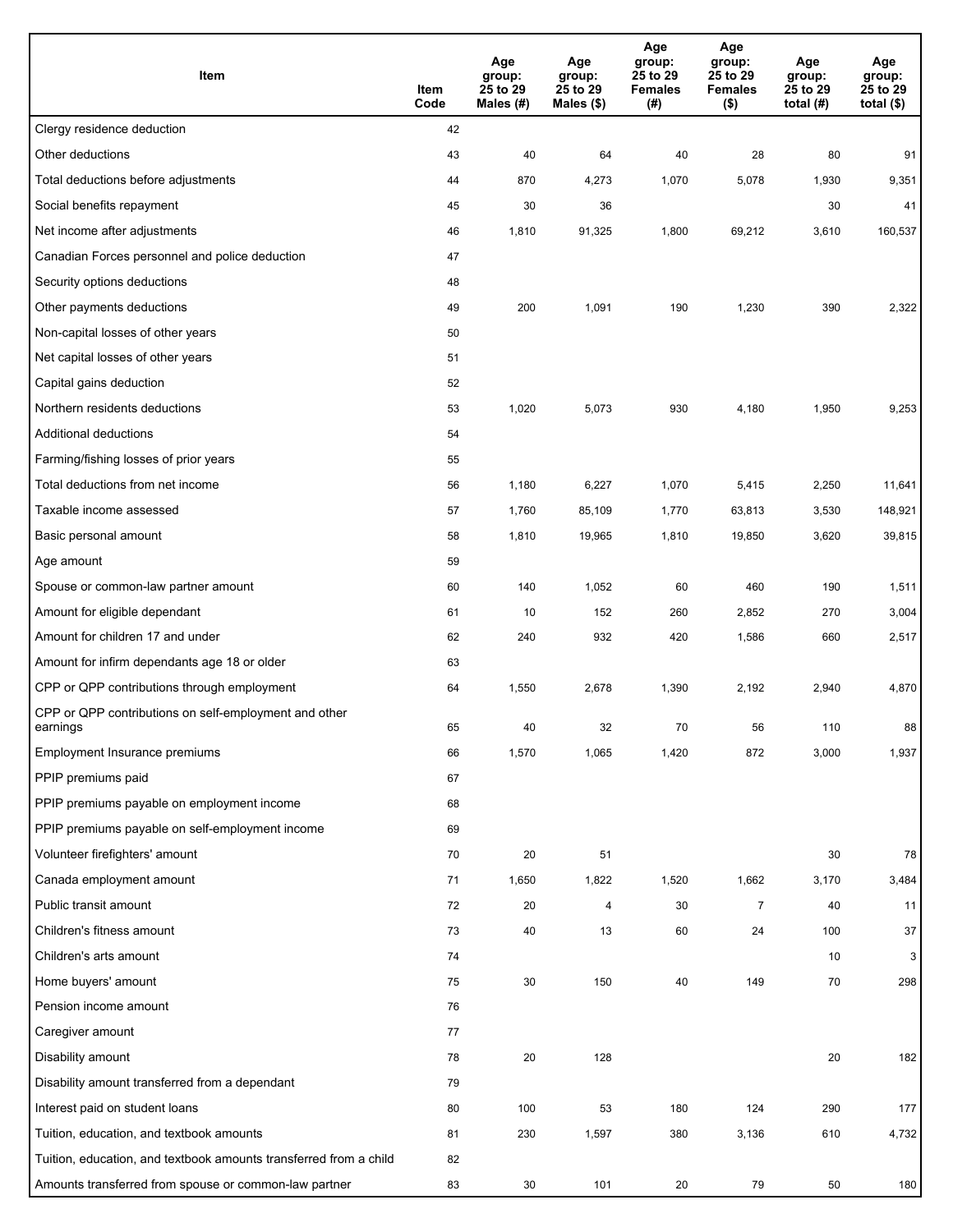| Item                                                | <b>Item</b><br>Code | Age<br>group:<br>25 to 29<br>Males (#) | Age<br>group:<br>25 to 29<br>Males $(\$)$ | Age<br>group:<br>25 to 29<br><b>Females</b><br>(#) | Age<br>group:<br>25 to 29<br><b>Females</b><br>$($ \$) | Age<br>group:<br>25 to 29<br>total $(H)$ | Age<br>group:<br>25 to 29<br>total $($)$ |
|-----------------------------------------------------|---------------------|----------------------------------------|-------------------------------------------|----------------------------------------------------|--------------------------------------------------------|------------------------------------------|------------------------------------------|
| Medical expenses                                    | 84                  | 20                                     | 37                                        | 60                                                 | 100                                                    | 80                                       | 137                                      |
| Total tax credits on personal amounts               | 85                  | 1,810                                  | 4,477                                     | 1,810                                              | 4,991                                                  | 3,620                                    | 9,468                                    |
| Allowable charitable donations and government gifts | 86                  | 130                                    | 135                                       | 220                                                | 138                                                    | 350                                      | 273                                      |
| Eligible cultural and ecological gifts              | 87                  |                                        |                                           |                                                    |                                                        |                                          |                                          |
| Total tax credit on donations and gifts             | 88                  | 130                                    | 38                                        | 210                                                | 37                                                     | 350                                      | 75                                       |
| Total federal non-refundable tax credits            | 89                  | 1,810                                  | 4,515                                     | 1,810                                              | 5,028                                                  | 3,620                                    | 9,543                                    |
| Federal dividend tax credit                         | 90                  | 100                                    | 90                                        | 70                                                 | 31                                                     | 170                                      | 120                                      |
| Overseas employment tax credit                      | 91                  |                                        |                                           |                                                    |                                                        |                                          |                                          |
| Minimum tax carryover                               | 92                  |                                        |                                           |                                                    |                                                        |                                          |                                          |
| Basic federal tax                                   | 93                  | 1,340                                  | 11,172                                    | 1,120                                              | 6,831                                                  | 2,460                                    | 18,004                                   |
| Federal Foreign Tax Credit                          | 94                  | 40                                     | 12                                        | 20                                                 |                                                        | 60                                       | 12                                       |
| Federal Political contribution tax credit           | 95                  |                                        |                                           |                                                    |                                                        |                                          |                                          |
| <b>Investment Tax Credit</b>                        | 96                  |                                        |                                           |                                                    |                                                        |                                          |                                          |
| Labour-sponsored funds tax credit                   | 97                  |                                        |                                           |                                                    |                                                        |                                          |                                          |
| Alternative minimum tax payable                     | 98                  |                                        |                                           |                                                    |                                                        |                                          |                                          |
| Net federal tax                                     | 99                  | 1,340                                  | 11,159                                    | 1,120                                              | 6,831                                                  | 2,460                                    | 17,990                                   |
| CPP contributions on self-employment                | 100                 | 40                                     | 65                                        | 70                                                 | 112                                                    | 110                                      | 177                                      |
| Social Benefits repayment                           | 101                 | 30                                     | 36                                        |                                                    |                                                        | 30                                       | 41                                       |
| <b>Net Provincial Tax</b>                           | 102                 | 1,320                                  | 4,651                                     | 1,100                                              | 2,769                                                  | 2,410                                    | 7,420                                    |
| Total tax payable                                   | 103                 | 1,350                                  | 15,911                                    | 1,140                                              | 9,718                                                  | 2,490                                    | 25,628                                   |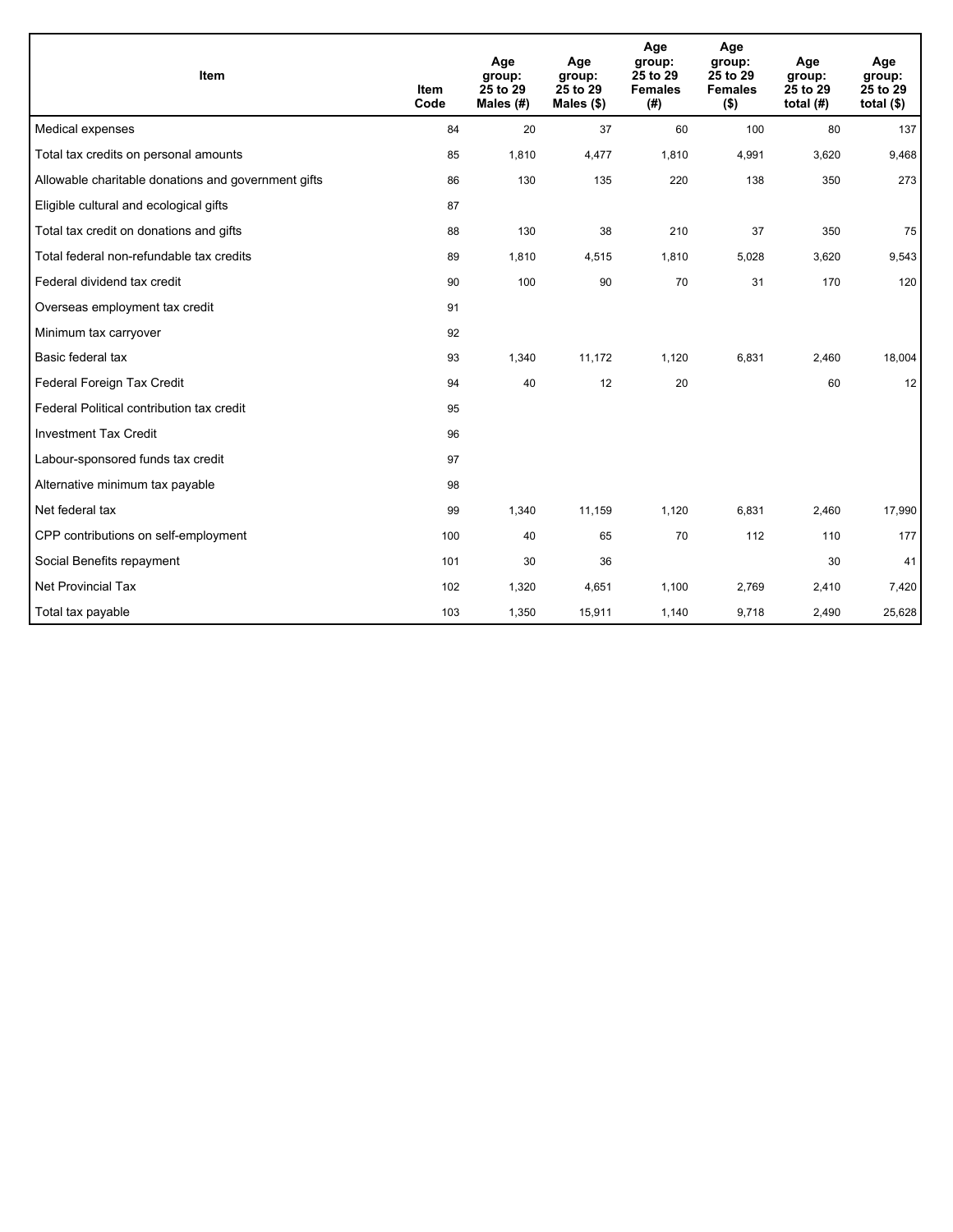| <b>Item</b>                                                                                    | Item<br>Code            | Age<br>group:<br>30 to 34<br>Males (#) | Age<br>group:<br>30 to 34<br>Males $(\$)$ | Age<br>group:<br>30 to 34<br><b>Females</b><br>(#) | Age<br>group:<br>30 to 34<br><b>Females</b><br>$($ \$) | Age<br>group:<br>30 to 34<br>total $(#)$ | Age<br>group:<br>30 to 34<br>total $($)$ |
|------------------------------------------------------------------------------------------------|-------------------------|----------------------------------------|-------------------------------------------|----------------------------------------------------|--------------------------------------------------------|------------------------------------------|------------------------------------------|
| Number of taxable returns                                                                      | $\mathbf{1}$            | 1,410                                  |                                           | 1,280                                              |                                                        | 2,690                                    |                                          |
| Number of non-taxable returns                                                                  | $\overline{\mathbf{c}}$ | 370                                    |                                           | 490                                                |                                                        | 860                                      |                                          |
| Total number of returns                                                                        | 3                       | 1,780                                  |                                           | 1,770                                              |                                                        | 3,550                                    |                                          |
| Employment income                                                                              | 4                       | 1,680                                  | 109,630                                   | 1,560                                              | 85,110                                                 | 3,240                                    | 194,740                                  |
| Commissions (from employment)                                                                  | 5                       | 30                                     | 934                                       | 10                                                 | 514                                                    | 40                                       | 1,448                                    |
| Other employment income                                                                        | 6                       | 60                                     | 433                                       | 50                                                 | 128                                                    | 100                                      | 560                                      |
| Old Age Security pension (OASP)                                                                | $\overline{7}$          |                                        |                                           |                                                    |                                                        |                                          |                                          |
| CPP or QPP benefits                                                                            | 8                       |                                        |                                           | 10                                                 | 91                                                     | 20                                       | 114                                      |
| Other pensions or superannuation                                                               | 9                       |                                        |                                           |                                                    |                                                        |                                          |                                          |
| Elected split-pension amount                                                                   | 10                      |                                        |                                           |                                                    |                                                        |                                          |                                          |
| Universal Child Care Benefit (UCCB)                                                            | 11                      | 150                                    | 205                                       | 620                                                | 1,000                                                  | 770                                      | 1,205                                    |
| Employment Insurance and other benefits                                                        | 12                      | 230                                    | 1,728                                     | 360                                                | 3,699                                                  | 590                                      | 5,428                                    |
| Taxable amount of dividends from taxable Canadian corporations                                 | 13                      | 80                                     | 691                                       | 90                                                 | 442                                                    | 170                                      | 1,134                                    |
| Interest and other investment income                                                           | 14                      | 160                                    | 59                                        | 210                                                | 88                                                     | 370                                      | 147                                      |
| Net partnership income (Limited or non-active partners only)                                   | 15                      |                                        |                                           |                                                    |                                                        |                                          |                                          |
| Net rental income                                                                              | 16                      | 70                                     | 128                                       | 60                                                 | 121                                                    | 140                                      | 249                                      |
| Taxable capital gains                                                                          | 17                      | 50                                     | 51                                        | 50                                                 | 48                                                     | 100                                      | 99                                       |
| Registered retirement savings plan income (RRSP)                                               | 18                      | 140                                    | 467                                       | 160                                                | 495                                                    | 310                                      | 962                                      |
| Other income                                                                                   | 19                      | 240                                    | 498                                       | 250                                                | 702                                                    | 490                                      | 1,200                                    |
| Net business income                                                                            | 20                      | 80                                     | 1,620                                     | 100                                                | 1,482                                                  | 180                                      | 3,102                                    |
| Net professional income                                                                        | 21                      |                                        |                                           | 20                                                 | 226                                                    | 20                                       | 384                                      |
| Net commission income                                                                          | 22                      |                                        |                                           | 10                                                 | 19                                                     | 10                                       | 19                                       |
| Net farming income                                                                             | 23                      |                                        |                                           |                                                    |                                                        |                                          |                                          |
| Net fishing income                                                                             | 24                      |                                        |                                           |                                                    |                                                        |                                          |                                          |
| Workers' compensation benefits                                                                 | 25                      | 30                                     | 156                                       |                                                    |                                                        | 40                                       | 228                                      |
| Social assistance payments                                                                     | 26                      | 150                                    | 846                                       | 130                                                | 879                                                    | 280                                      | 1,725                                    |
| Net federal supplements                                                                        | 27                      |                                        |                                           |                                                    |                                                        |                                          |                                          |
| Total income assessed                                                                          | 28                      | 1,770                                  | 117,620                                   | 1,770                                              | 95,217                                                 | 3,540                                    | 212,838                                  |
| Registered pension plan contributions (RPP)                                                    | 29                      | 610                                    | 2,904                                     | 690                                                | 3,226                                                  | 1,300                                    | 6,130                                    |
| RRSP deduction                                                                                 | 30                      | 520                                    | 2,637                                     | 570                                                | 2,264                                                  | 1,090                                    | 4,901                                    |
| Deduction for elected split-pension amount                                                     | 31                      |                                        |                                           |                                                    |                                                        |                                          |                                          |
| Annual union, professional, or like dues                                                       | 32                      | 530                                    | 535                                       | 730                                                | 685                                                    | 1,270                                    | 1,220                                    |
| Child care expenses                                                                            | 33                      | 90                                     | 578                                       | 290                                                | 1,637                                                  | 380                                      | 2,215                                    |
| <b>Business investment loss</b>                                                                | 34                      |                                        |                                           |                                                    |                                                        |                                          |                                          |
| Moving expenses                                                                                | 35                      | 30                                     | 80                                        | 20                                                 | 59                                                     | 50                                       | 139                                      |
| Support payments made                                                                          | 36                      |                                        |                                           |                                                    |                                                        |                                          |                                          |
| Carrying charges and interest expenses                                                         | 37                      | 30                                     | 26                                        | 30                                                 | 40                                                     | 50                                       | 66                                       |
| Deductions for CPP/QPP contributions on self-employment and other<br>earnings                  | 38                      | 50                                     | 56                                        | 70                                                 | 51                                                     | 120                                      | 107                                      |
| Deductions for provincial parental insurance plan (PPIP) premiums on<br>self-employment income | 39                      |                                        |                                           |                                                    |                                                        |                                          |                                          |
| Exploration and development expenses                                                           | 40                      |                                        |                                           |                                                    |                                                        |                                          |                                          |
| Other employment expenses                                                                      | 41                      | 40                                     | 86                                        | 20                                                 | 82                                                     | 60                                       | 167                                      |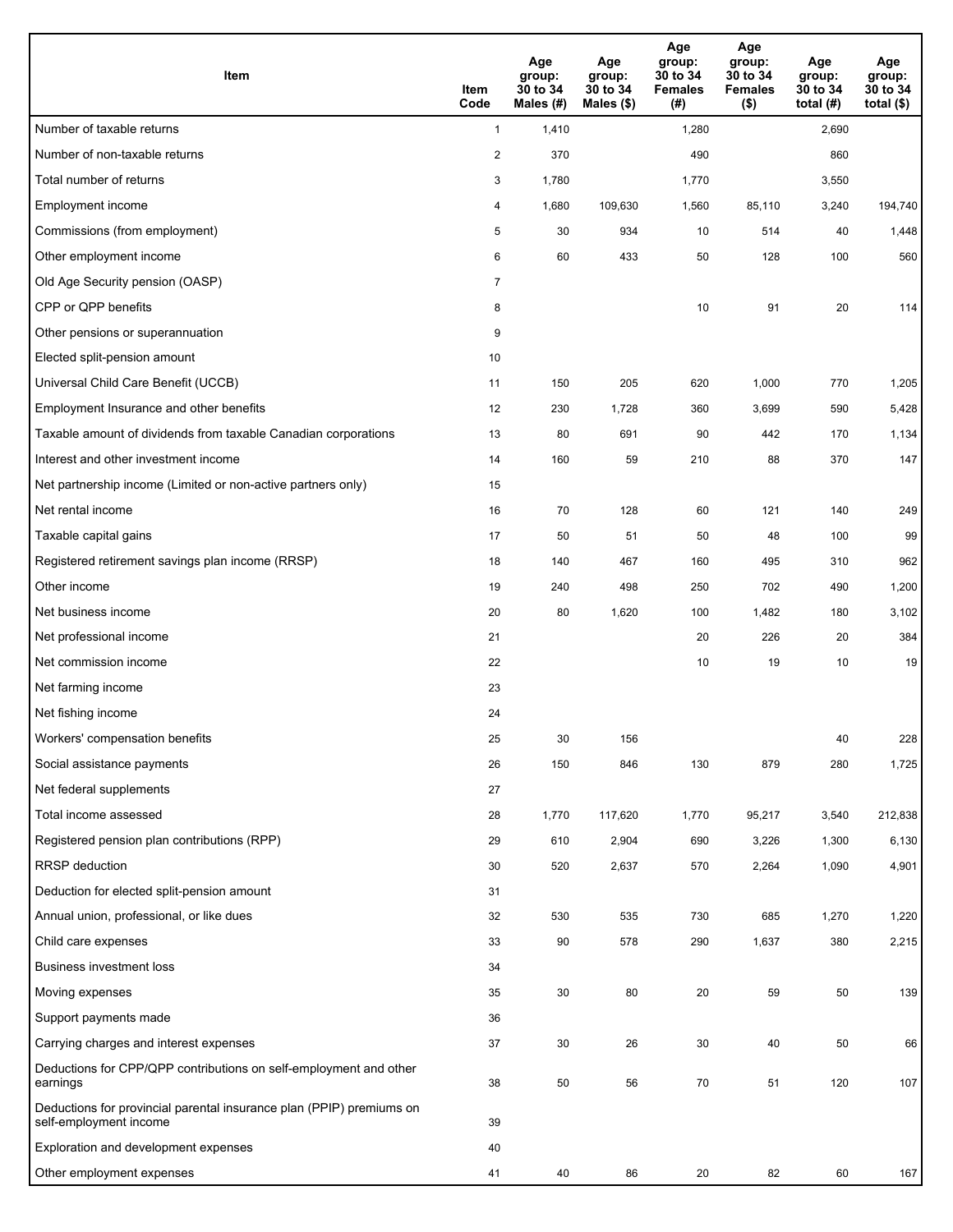| Item                                                              | Item<br>Code | Age<br>group:<br>30 to 34<br>Males (#) | Age<br>group:<br>30 to 34<br>Males (\$) | Age<br>group:<br>30 to 34<br><b>Females</b><br>(#) | Age<br>group:<br>30 to 34<br><b>Females</b><br>$($ \$) | Age<br>group:<br>30 to 34<br>total $(#)$ | Age<br>group:<br>30 to 34<br>total $($)$ |
|-------------------------------------------------------------------|--------------|----------------------------------------|-----------------------------------------|----------------------------------------------------|--------------------------------------------------------|------------------------------------------|------------------------------------------|
| Clergy residence deduction                                        | 42           |                                        |                                         |                                                    |                                                        |                                          |                                          |
| Other deductions                                                  | 43           | 50                                     | 54                                      |                                                    |                                                        | 100                                      | 188                                      |
| Total deductions before adjustments                               | 44           | 1,060                                  | 7,045                                   | 1,160                                              | 8,185                                                  | 2,220                                    | 15,230                                   |
| Social benefits repayment                                         | 45           | 30                                     | 52                                      |                                                    |                                                        | 40                                       | 60                                       |
| Net income after adjustments                                      | 46           | 1,770                                  | 110,536                                 | 1,770                                              | 87,033                                                 | 3,540                                    | 197,570                                  |
| Canadian Forces personnel and police deduction                    | 47           |                                        |                                         |                                                    |                                                        |                                          |                                          |
| Security options deductions                                       | 48           |                                        |                                         |                                                    |                                                        |                                          |                                          |
| Other payments deductions                                         | 49           | 170                                    | 1,002                                   | 140                                                | 951                                                    | 310                                      | 1,953                                    |
| Non-capital losses of other years                                 | 50           |                                        |                                         |                                                    |                                                        |                                          |                                          |
| Net capital losses of other years                                 | 51           |                                        |                                         |                                                    |                                                        | 10                                       | 15                                       |
| Capital gains deduction                                           | 52           |                                        |                                         |                                                    |                                                        |                                          |                                          |
| Northern residents deductions                                     | 53           | 1,190                                  | 6,844                                   | 1,060                                              | 5,267                                                  | 2,250                                    | 12,111                                   |
| Additional deductions                                             | 54           |                                        |                                         |                                                    |                                                        |                                          |                                          |
| Farming/fishing losses of prior years                             | 55           |                                        |                                         |                                                    |                                                        |                                          |                                          |
| Total deductions from net income                                  | 56           | 1,310                                  | 7,868                                   | 1,170                                              | 6,265                                                  | 2,490                                    | 14,134                                   |
| Taxable income assessed                                           | 57           | 1,740                                  | 102,672                                 | 1,740                                              | 80,773                                                 | 3,480                                    | 183,446                                  |
| Basic personal amount                                             | 58           | 1,780                                  | 19,564                                  | 1,770                                              | 19,414                                                 | 3,550                                    | 38,995                                   |
| Age amount                                                        | 59           |                                        |                                         |                                                    |                                                        |                                          |                                          |
| Spouse or common-law partner amount                               | 60           | 180                                    | 1,362                                   | 70                                                 | 540                                                    | 250                                      | 1,902                                    |
| Amount for eligible dependant                                     | 61           | 20                                     | 263                                     | 250                                                | 2,696                                                  | 270                                      | 2,959                                    |
| Amount for children 17 and under                                  | 62           | 440                                    | 1,813                                   | 530                                                | 2,392                                                  | 970                                      | 4,214                                    |
| Amount for infirm dependants age 18 or older                      | 63           |                                        |                                         |                                                    |                                                        |                                          |                                          |
| CPP or QPP contributions through employment                       | 64           | 1,560                                  | 2,906                                   | 1,430                                              | 2,524                                                  | 2,990                                    | 5,430                                    |
| CPP or QPP contributions on self-employment and other<br>earnings | 65           | 50                                     | 56                                      | 70                                                 | 51                                                     | 120                                      | 107                                      |
| Employment Insurance premiums                                     | 66           | 1,560                                  | 1,123                                   | 1,450                                              | 975                                                    | 3,020                                    | 2,098                                    |
| PPIP premiums paid                                                | 67           |                                        |                                         |                                                    |                                                        |                                          |                                          |
| PPIP premiums payable on employment income                        | 68           |                                        |                                         |                                                    |                                                        |                                          |                                          |
| PPIP premiums payable on self-employment income                   | 69           |                                        |                                         |                                                    |                                                        |                                          |                                          |
| Volunteer firefighters' amount                                    | 70           | 30                                     | 87                                      |                                                    |                                                        | 40                                       | 105                                      |
| Canada employment amount                                          | 71           | 1,640                                  | 1,810                                   | 1,540                                              | 1,682                                                  | 3,180                                    | 3,491                                    |
| Public transit amount                                             | 72           | 20                                     | 5                                       | 20                                                 | $\overline{7}$                                         | 40                                       | 12                                       |
| Children's fitness amount                                         | 73           | 140                                    | 61                                      | 140                                                | 69                                                     | 290                                      | 131                                      |
| Children's arts amount                                            | 74           | 40                                     | 14                                      | 40                                                 | 15                                                     | 80                                       | 29                                       |
| Home buyers' amount                                               | 75           | 40                                     | 170                                     | 20                                                 | 110                                                    | 60                                       | 280                                      |
| Pension income amount                                             | 76           |                                        |                                         |                                                    |                                                        |                                          |                                          |
| Caregiver amount                                                  | 77           |                                        |                                         |                                                    |                                                        |                                          |                                          |
| Disability amount                                                 | 78           | 10                                     | 92                                      | 10                                                 | 92                                                     | 20                                       | 185                                      |
| Disability amount transferred from a dependant                    | 79           |                                        |                                         |                                                    |                                                        | 10                                       | 137                                      |
| Interest paid on student loans                                    | 80           | 110                                    | 64                                      | 170                                                | 113                                                    | 280                                      | 178                                      |
| Tuition, education, and textbook amounts                          | 81           | 150                                    | 795                                     | 210                                                | 1,172                                                  | 350                                      | 1,967                                    |
| Tuition, education, and textbook amounts transferred from a child | 82           |                                        |                                         |                                                    |                                                        |                                          |                                          |
| Amounts transferred from spouse or common-law partner             | 83           | 50                                     | 213                                     | 30                                                 | 119                                                    | 80                                       | 332                                      |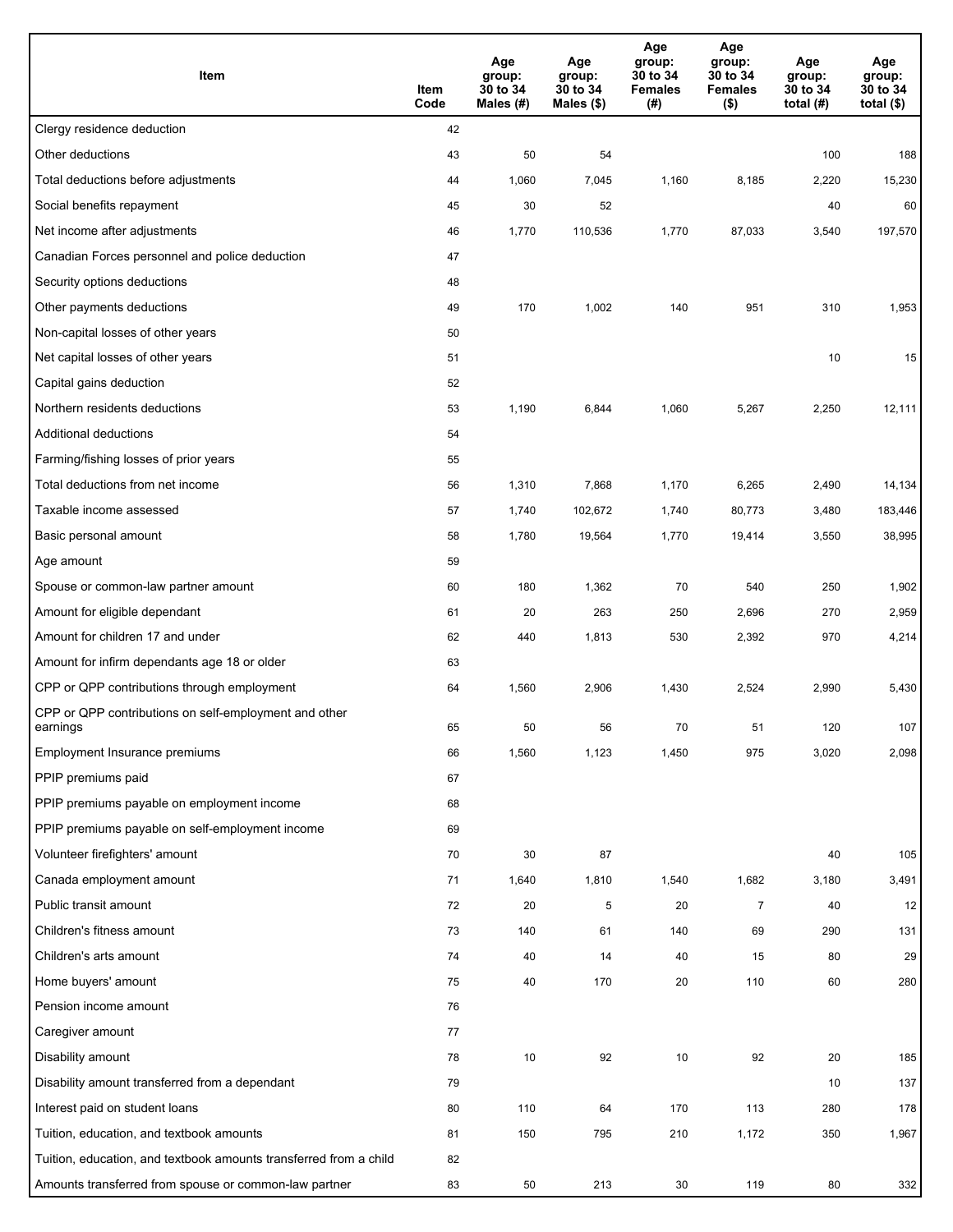| Item                                                | <b>Item</b><br>Code | Age<br>group:<br>30 to 34<br>Males $(H)$ | Age<br>group:<br>30 to 34<br>Males $(\$)$ | Age<br>group:<br>30 to 34<br><b>Females</b><br>(# ) | Age<br>group:<br>30 to 34<br><b>Females</b><br>$($ \$) | Age<br>group:<br>30 to 34<br>total $(H)$ | Age<br>group:<br>30 to 34<br>total $(§)$ |
|-----------------------------------------------------|---------------------|------------------------------------------|-------------------------------------------|-----------------------------------------------------|--------------------------------------------------------|------------------------------------------|------------------------------------------|
| Medical expenses                                    | 84                  | 30                                       | 81                                        | 70                                                  | 108                                                    | 100                                      | 189                                      |
| Total tax credits on personal amounts               | 85                  | 1,780                                    | 4,581                                     | 1,770                                               | 4,830                                                  | 3,550                                    | 9,414                                    |
| Allowable charitable donations and government gifts | 86                  | 240                                      | 338                                       | 270                                                 | 202                                                    | 500                                      | 540                                      |
| Eligible cultural and ecological gifts              | 87                  |                                          |                                           |                                                     |                                                        |                                          |                                          |
| Total tax credit on donations and gifts             | 88                  | 240                                      | 94                                        | 260                                                 | 54                                                     | 500                                      | 148                                      |
| Total federal non-refundable tax credits            | 89                  | 1,780                                    | 4,674                                     | 1,770                                               | 4,884                                                  | 3,550                                    | 9,562                                    |
| Federal dividend tax credit                         | 90                  | 90                                       | 93                                        | 90                                                  | 60                                                     | 180                                      | 152                                      |
| Overseas employment tax credit                      | 91                  |                                          |                                           |                                                     |                                                        |                                          |                                          |
| Minimum tax carryover                               | 92                  |                                          |                                           |                                                     |                                                        |                                          |                                          |
| Basic federal tax                                   | 93                  | 1,400                                    | 14,767                                    | 1,250                                               | 10,264                                                 | 2,650                                    | 25,031                                   |
| Federal Foreign Tax Credit                          | 94                  | 20                                       | $\mathbf{1}$                              |                                                     |                                                        | 40                                       | $\overline{7}$                           |
| Federal Political contribution tax credit           | 95                  | 10                                       | $\overline{2}$                            |                                                     |                                                        | 20                                       | 3                                        |
| <b>Investment Tax Credit</b>                        | 96                  |                                          |                                           |                                                     |                                                        |                                          |                                          |
| Labour-sponsored funds tax credit                   | 97                  |                                          |                                           |                                                     |                                                        |                                          |                                          |
| Alternative minimum tax payable                     | 98                  |                                          |                                           |                                                     |                                                        |                                          |                                          |
| Net federal tax                                     | 99                  | 1,400                                    | 14,764                                    | 1,250                                               | 10,257                                                 | 2,650                                    | 25,021                                   |
| CPP contributions on self-employment                | 100                 | 50                                       | 112                                       | 70                                                  | 103                                                    | 120                                      | 215                                      |
| Social Benefits repayment                           | 101                 | 30                                       | 52                                        |                                                     |                                                        | 40                                       | 60                                       |
| Net Provincial Tax                                  | 102                 | 1,390                                    | 6,278                                     | 1,240                                               | 4,280                                                  | 2,630                                    | 10,558                                   |
| Total tax payable                                   | 103                 | 1,410                                    | 21,206                                    | 1,280                                               | 14,648                                                 | 2,690                                    | 35,853                                   |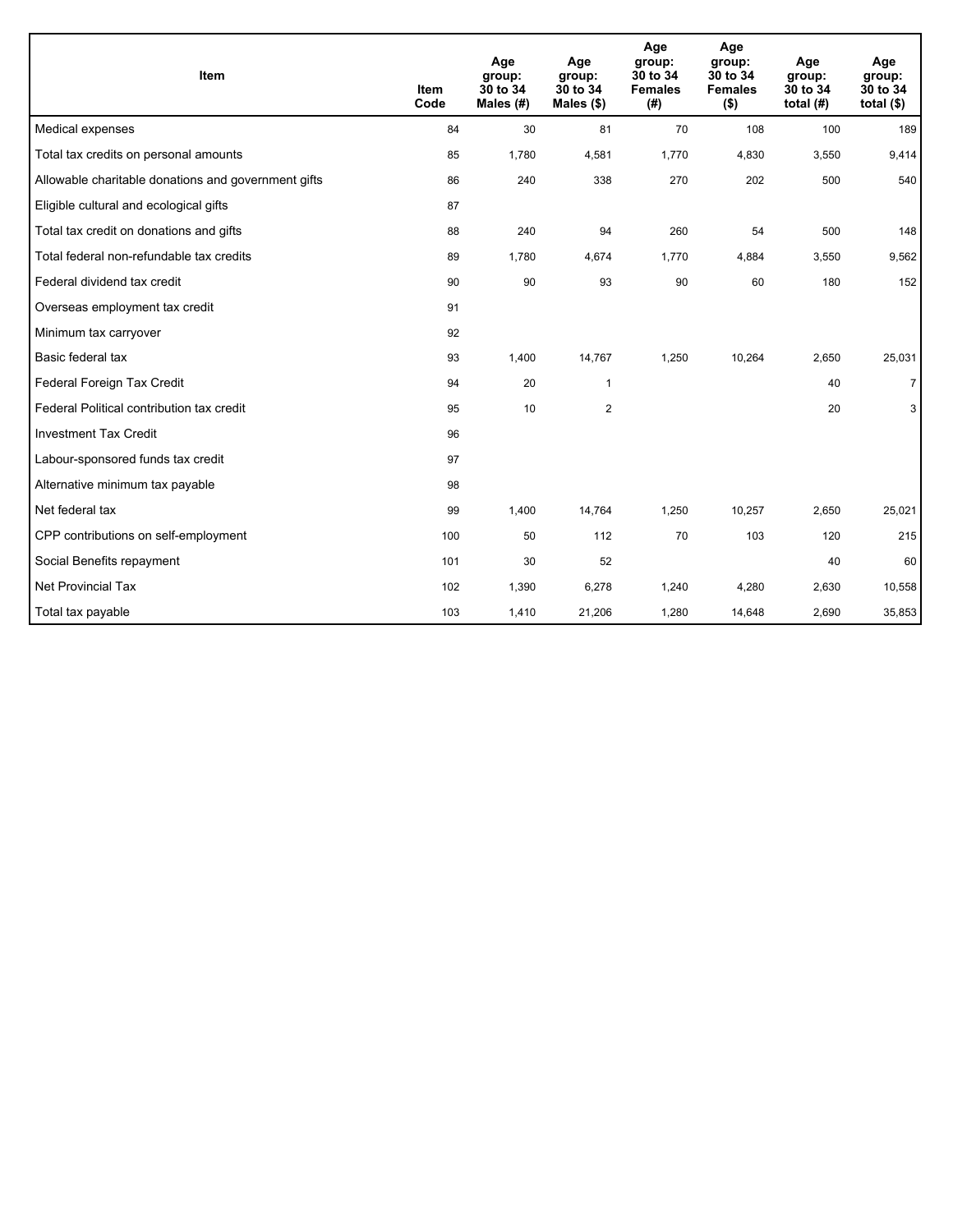| Item                                                                                           | Item<br>Code   | Age<br>group:<br>35 to 39<br>Males (#) | Age<br>group:<br>35 to 39<br>Males (\$) | Age<br>group:<br>35 to 39<br><b>Females</b><br>(#) | Age<br>group:<br>35 to 39<br><b>Females</b><br>$($ \$) | Age<br>group:<br>35 to 39<br>total $(H)$ | Age<br>group:<br>35 to 39<br>total $($)$ |
|------------------------------------------------------------------------------------------------|----------------|----------------------------------------|-----------------------------------------|----------------------------------------------------|--------------------------------------------------------|------------------------------------------|------------------------------------------|
| Number of taxable returns                                                                      | $\mathbf{1}$   | 1,200                                  |                                         | 1,100                                              |                                                        | 2,310                                    |                                          |
| Number of non-taxable returns                                                                  | $\overline{2}$ | 240                                    |                                         | 360                                                |                                                        | 610                                      |                                          |
| Total number of returns                                                                        | 3              | 1,450                                  |                                         | 1,470                                              |                                                        | 2,910                                    |                                          |
| Employment income                                                                              | 4              | 1,360                                  | 102,014                                 | 1,300                                              | 77,573                                                 | 2,660                                    | 179,587                                  |
| Commissions (from employment)                                                                  | 5              | 20                                     | 655                                     |                                                    |                                                        | 20                                       | 658                                      |
| Other employment income                                                                        | 6              | 50                                     | 241                                     | 40                                                 | 406                                                    | 90                                       | 647                                      |
| Old Age Security pension (OASP)                                                                | $\overline{7}$ |                                        |                                         |                                                    |                                                        |                                          |                                          |
| CPP or QPP benefits                                                                            | 8              |                                        |                                         | 20                                                 | 95                                                     | 20                                       | 131                                      |
| Other pensions or superannuation                                                               | 9              |                                        |                                         |                                                    |                                                        |                                          |                                          |
| Elected split-pension amount                                                                   | 10             |                                        |                                         |                                                    |                                                        |                                          |                                          |
| Universal Child Care Benefit (UCCB)                                                            | 11             | 130                                    | 201                                     | 430                                                | 631                                                    | 560                                      | 832                                      |
| Employment Insurance and other benefits                                                        | 12             | 200                                    | 1,549                                   | 230                                                | 2,372                                                  | 430                                      | 3,922                                    |
| Taxable amount of dividends from taxable Canadian corporations                                 | 13             | 70                                     | 685                                     | 70                                                 | 586                                                    | 140                                      | 1,271                                    |
| Interest and other investment income                                                           | 14             | 160                                    | 121                                     | 160                                                | 92                                                     | 320                                      | 213                                      |
| Net partnership income (Limited or non-active partners only)                                   | 15             |                                        |                                         |                                                    |                                                        |                                          |                                          |
| Net rental income                                                                              | 16             | 60                                     | 109                                     | 60                                                 | 127                                                    | 130                                      | 236                                      |
| Taxable capital gains                                                                          | 17             | 50                                     | 123                                     | 40                                                 | 99                                                     | 90                                       | 222                                      |
| Registered retirement savings plan income (RRSP)                                               | 18             | 190                                    | 788                                     | 180                                                | 679                                                    | 370                                      | 1,468                                    |
| Other income                                                                                   | 19             | 220                                    | 652                                     | 250                                                | 815                                                    | 470                                      | 1,467                                    |
| Net business income                                                                            | 20             | 100                                    | 1,373                                   | 80                                                 | 1,037                                                  | 180                                      | 2,410                                    |
| Net professional income                                                                        | 21             |                                        |                                         | 10                                                 | 394                                                    | 20                                       | 472                                      |
| Net commission income                                                                          | 22             |                                        |                                         | 10                                                 | 24                                                     | 20                                       | 47                                       |
| Net farming income                                                                             | 23             |                                        |                                         |                                                    |                                                        |                                          |                                          |
| Net fishing income                                                                             | 24             |                                        |                                         |                                                    |                                                        |                                          |                                          |
| Workers' compensation benefits                                                                 | 25             | 30                                     | 166                                     | 10                                                 | 51                                                     | 40                                       | 217                                      |
| Social assistance payments                                                                     | 26             | 110                                    | 582                                     | 120                                                | 767                                                    | 230                                      | 1,349                                    |
| Net federal supplements                                                                        | 27             |                                        |                                         |                                                    |                                                        |                                          |                                          |
| Total income assessed                                                                          | 28             | 1,440                                  | 109,389                                 | 1,460                                              | 85,791                                                 | 2,910                                    | 195,179                                  |
| Registered pension plan contributions (RPP)                                                    | 29             | 540                                    | 2,913                                   | 640                                                | 3,232                                                  | 1,170                                    | 6,145                                    |
| RRSP deduction                                                                                 | 30             | 470                                    | 2,717                                   | 480                                                | 1,937                                                  | 950                                      | 4,654                                    |
| Deduction for elected split-pension amount                                                     | 31             |                                        |                                         |                                                    |                                                        |                                          |                                          |
| Annual union, professional, or like dues                                                       | 32             | 500                                    | 575                                     | 610                                                | 600                                                    | 1,110                                    | 1,175                                    |
| Child care expenses                                                                            | 33             | 100                                    | 584                                     | 270                                                | 1,557                                                  | 360                                      | 2,141                                    |
| <b>Business investment loss</b>                                                                | 34             |                                        |                                         |                                                    |                                                        |                                          |                                          |
| Moving expenses                                                                                | 35             | 20                                     | 139                                     | 10                                                 | 45                                                     | 30                                       | 184                                      |
| Support payments made                                                                          | 36             |                                        |                                         |                                                    |                                                        |                                          |                                          |
| Carrying charges and interest expenses                                                         | 37             | 20                                     | 59                                      | 30                                                 | 31                                                     | 50                                       | 90                                       |
| Deductions for CPP/QPP contributions on self-employment and other<br>earnings                  | 38             | 50                                     | 44                                      | 50                                                 | 43                                                     | 100                                      | 87                                       |
| Deductions for provincial parental insurance plan (PPIP) premiums on<br>self-employment income | 39             |                                        |                                         |                                                    |                                                        |                                          |                                          |
| Exploration and development expenses                                                           | 40             |                                        |                                         |                                                    |                                                        |                                          |                                          |
| Other employment expenses                                                                      | 41             | 40                                     | 109                                     | 20                                                 | 35                                                     | 60                                       | 145                                      |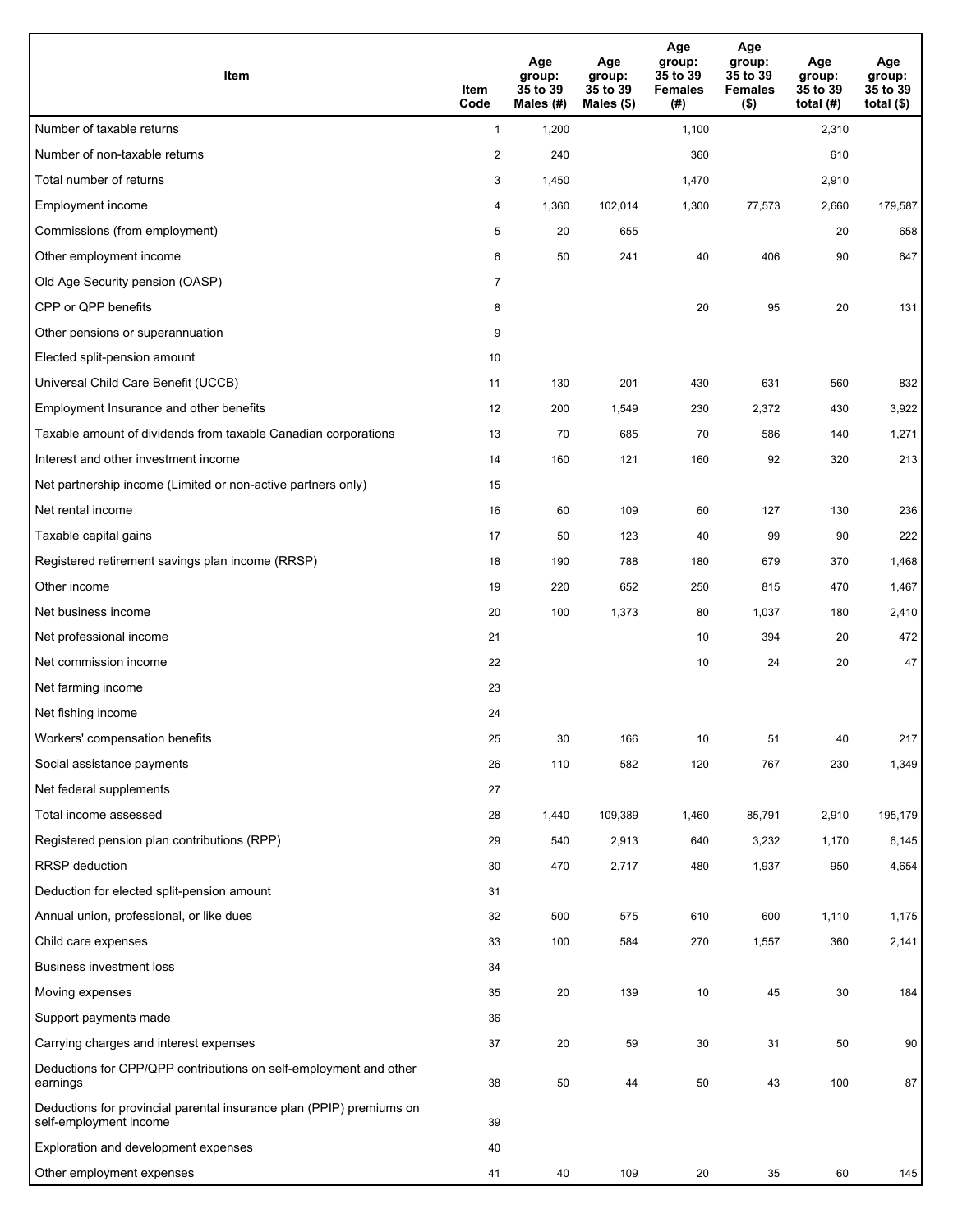| Item                                                              | Item<br>Code | Age<br>group:<br>35 to 39<br>Males (#) | Age<br>group:<br>35 to 39<br>Males (\$) | Age<br>group:<br>35 to 39<br><b>Females</b><br>(#) | Age<br>group:<br>35 to 39<br><b>Females</b><br>$($ \$) | Age<br>group:<br>35 to 39<br>total $(H)$ | Age<br>group:<br>35 to 39<br>total $($)$ |
|-------------------------------------------------------------------|--------------|----------------------------------------|-----------------------------------------|----------------------------------------------------|--------------------------------------------------------|------------------------------------------|------------------------------------------|
| Clergy residence deduction                                        | 42           |                                        |                                         |                                                    |                                                        |                                          |                                          |
| Other deductions                                                  | 43           | 70                                     | 72                                      | 40                                                 | 32                                                     | 110                                      | 104                                      |
| Total deductions before adjustments                               | 44           | 940                                    | 7,246                                   | 1,020                                              | 7,514                                                  | 1,960                                    | 14,760                                   |
| Social benefits repayment                                         | 45           | 30                                     | 45                                      |                                                    |                                                        | 40                                       | 50                                       |
| Net income after adjustments                                      | 46           | 1,440                                  | 102,098                                 | 1,460                                              | 78,278                                                 | 2,900                                    | 180,375                                  |
| Canadian Forces personnel and police deduction                    | 47           |                                        |                                         |                                                    |                                                        |                                          |                                          |
| Security options deductions                                       | 48           |                                        |                                         |                                                    |                                                        |                                          |                                          |
| Other payments deductions                                         | 49           | 140                                    | 748                                     | 130                                                | 819                                                    | 260                                      | 1,566                                    |
| Non-capital losses of other years                                 | 50           |                                        |                                         |                                                    |                                                        |                                          |                                          |
| Net capital losses of other years                                 | 51           |                                        |                                         |                                                    |                                                        | 20                                       | 33                                       |
| Capital gains deduction                                           | 52           |                                        |                                         |                                                    |                                                        |                                          |                                          |
| Northern residents deductions                                     | 53           | 1,030                                  | 6,526                                   | 910                                                | 5,005                                                  | 1,940                                    | 11,531                                   |
| Additional deductions                                             | 54           |                                        |                                         |                                                    |                                                        |                                          |                                          |
| Farming/fishing losses of prior years                             | 55           |                                        |                                         |                                                    |                                                        |                                          |                                          |
| Total deductions from net income                                  | 56           | 1,130                                  | 7,363                                   | 1,000                                              | 5,892                                                  | 2,130                                    | 13,254                                   |
| Taxable income assessed                                           | 57           | 1,420                                  | 94,738                                  | 1,430                                              | 72,398                                                 | 2,850                                    | 167,135                                  |
| Basic personal amount                                             | 58           | 1,450                                  | 15,905                                  | 1,470                                              | 16,128                                                 | 2,910                                    | 32,033                                   |
| Age amount                                                        | 59           |                                        |                                         |                                                    |                                                        |                                          |                                          |
| Spouse or common-law partner amount                               | 60           | 170                                    | 1,420                                   | 70                                                 | 561                                                    | 240                                      | 1,981                                    |
| Amount for eligible dependant                                     | 61           | 30                                     | 342                                     | 230                                                | 2,467                                                  | 260                                      | 2,809                                    |
| Amount for children 17 and under                                  | 62           | 490                                    | 2,352                                   | 510                                                | 2,298                                                  | 1,000                                    | 4,651                                    |
| Amount for infirm dependants age 18 or older                      | 63           |                                        |                                         |                                                    |                                                        |                                          |                                          |
| CPP or QPP contributions through employment                       | 64           | 1,280                                  | 2,476                                   | 1,190                                              | 2,198                                                  | 2,480                                    | 4,673                                    |
| CPP or QPP contributions on self-employment and other<br>earnings | 65           | 50                                     | 44                                      | 50                                                 | 43                                                     | 100                                      | 87                                       |
| Employment Insurance premiums                                     | 66           | 1,270                                  | 937                                     | 1,190                                              | 840                                                    | 2,460                                    | 1,778                                    |
| PPIP premiums paid                                                | 67           |                                        |                                         |                                                    |                                                        |                                          |                                          |
| PPIP premiums payable on employment income                        | 68           |                                        |                                         |                                                    |                                                        |                                          |                                          |
| PPIP premiums payable on self-employment income                   | 69           |                                        |                                         |                                                    |                                                        |                                          |                                          |
| Volunteer firefighters' amount                                    | 70           | 20                                     | 51                                      |                                                    |                                                        | 20                                       | 60                                       |
| Canada employment amount                                          | 71           | 1,330                                  | 1,474                                   | 1,280                                              | 1,403                                                  | 2,610                                    | 2,877                                    |
| Public transit amount                                             | 72           | 10                                     | 4                                       | 20                                                 | 6                                                      | 30                                       | 10                                       |
| Children's fitness amount                                         | 73           | 220                                    | 115                                     | 170                                                | 90                                                     | 390                                      | 204                                      |
| Children's arts amount                                            | 74           | 70                                     | 26                                      | 50                                                 | 23                                                     | 120                                      | 49                                       |
| Home buyers' amount                                               | 75           | 10                                     | 57                                      | 20                                                 | 73                                                     | $30\,$                                   | 129                                      |
| Pension income amount                                             | 76           |                                        |                                         |                                                    |                                                        |                                          |                                          |
| Caregiver amount                                                  | 77           |                                        |                                         |                                                    |                                                        |                                          |                                          |
| Disability amount                                                 | 78           |                                        |                                         | 10                                                 | 100                                                    | 20                                       | 169                                      |
| Disability amount transferred from a dependant                    | 79           |                                        |                                         | 20                                                 | 212                                                    | 30                                       | 312                                      |
| Interest paid on student loans                                    | 80           | 60                                     | 36                                      | 90                                                 | 42                                                     | 150                                      | 78                                       |
| Tuition, education, and textbook amounts                          | 81           | 90                                     | 450                                     | 130                                                | 523                                                    | 220                                      | 973                                      |
| Tuition, education, and textbook amounts transferred from a child | 82           |                                        |                                         |                                                    |                                                        |                                          |                                          |
| Amounts transferred from spouse or common-law partner             | 83           | 30                                     | 151                                     | 30                                                 | 118                                                    | 60                                       | 269                                      |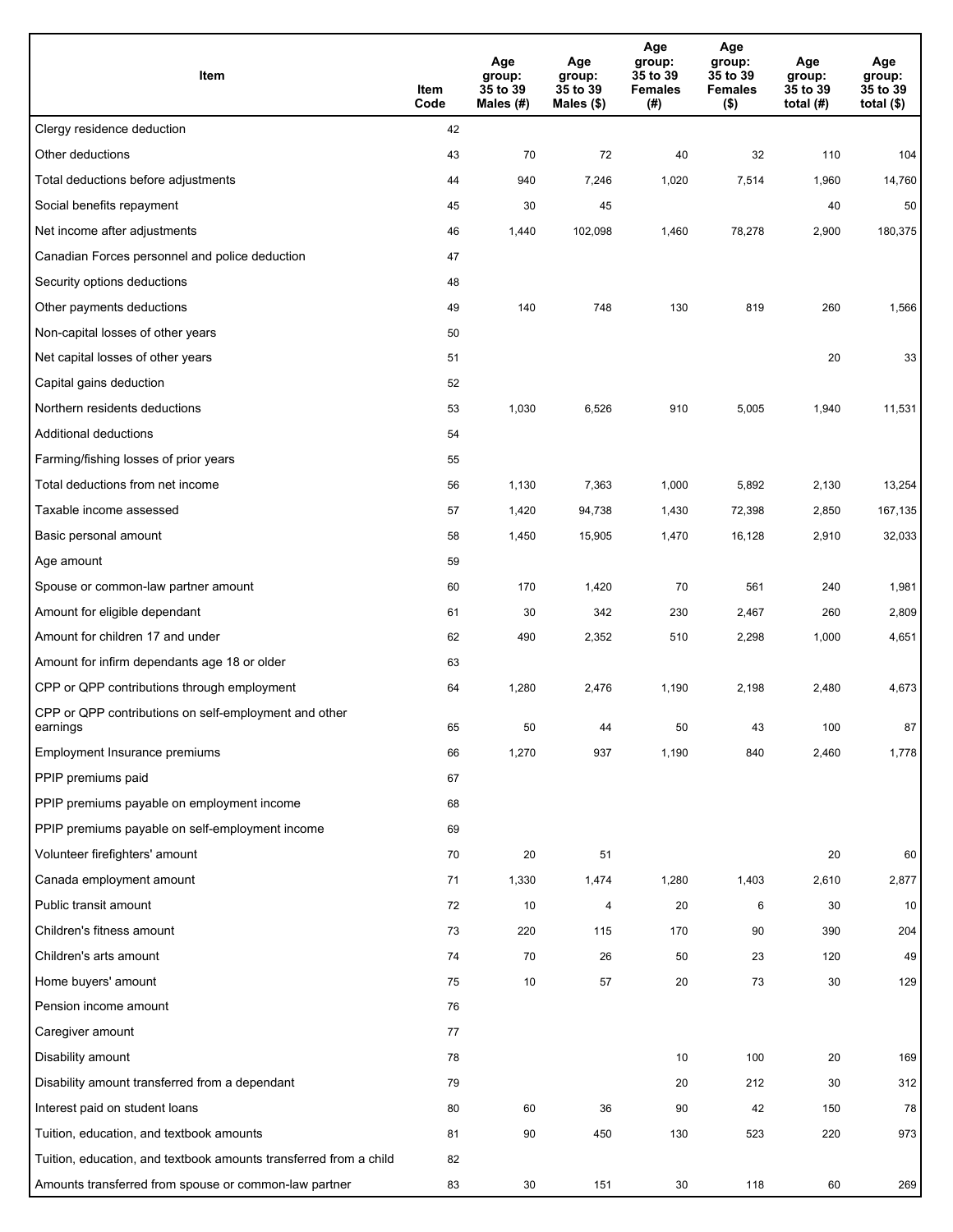| Item                                                | <b>Item</b><br>Code | Age<br>group:<br>35 to 39<br>Males $(H)$ | Age<br>group:<br>35 to 39<br>Males $(\$)$ | Age<br>group:<br>35 to 39<br><b>Females</b><br>(#) | Age<br>group:<br>35 to 39<br><b>Females</b><br>$($ \$) | Age<br>group:<br>35 to 39<br>total $(H)$ | Age<br>group:<br>35 to 39<br>total $(§)$ |
|-----------------------------------------------------|---------------------|------------------------------------------|-------------------------------------------|----------------------------------------------------|--------------------------------------------------------|------------------------------------------|------------------------------------------|
| Medical expenses                                    | 84                  | 30                                       | 98                                        | 60                                                 | 105                                                    | 90                                       | 203                                      |
| Total tax credits on personal amounts               | 85                  | 1,450                                    | 3,922                                     | 1,470                                              | 4,096                                                  | 2,910                                    | 8,018                                    |
| Allowable charitable donations and government gifts | 86                  | 220                                      | 155                                       | 250                                                | 190                                                    | 470                                      | 345                                      |
| Eligible cultural and ecological gifts              | 87                  |                                          |                                           |                                                    |                                                        |                                          |                                          |
| Total tax credit on donations and gifts             | 88                  | 220                                      | 41                                        | 250                                                | 50                                                     | 470                                      | 92                                       |
| Total federal non-refundable tax credits            | 89                  | 1,450                                    | 3,963                                     | 1,470                                              | 4,146                                                  | 2,910                                    | 8,110                                    |
| Federal dividend tax credit                         | 90                  | 80                                       | 94                                        | 70                                                 | 80                                                     | 140                                      | 174                                      |
| Overseas employment tax credit                      | 91                  |                                          |                                           |                                                    |                                                        |                                          |                                          |
| Minimum tax carryover                               | 92                  |                                          |                                           |                                                    |                                                        |                                          |                                          |
| Basic federal tax                                   | 93                  | 1,180                                    | 14,417                                    | 1,080                                              | 9,466                                                  | 2,260                                    | 23,883                                   |
| Federal Foreign Tax Credit                          | 94                  | 20                                       | 4                                         | 30                                                 | $\overline{4}$                                         | 50                                       | 8                                        |
| Federal Political contribution tax credit           | 95                  |                                          |                                           |                                                    |                                                        | 10                                       | $\overline{2}$                           |
| <b>Investment Tax Credit</b>                        | 96                  |                                          |                                           |                                                    |                                                        |                                          |                                          |
| Labour-sponsored funds tax credit                   | 97                  |                                          |                                           |                                                    |                                                        |                                          |                                          |
| Alternative minimum tax payable                     | 98                  |                                          |                                           |                                                    |                                                        |                                          |                                          |
| Net federal tax                                     | 99                  | 1,180                                    | 14,412                                    | 1,080                                              | 9,462                                                  | 2,260                                    | 23,873                                   |
| CPP contributions on self-employment                | 100                 | 50                                       | 89                                        | 50                                                 | 86                                                     | 100                                      | 175                                      |
| Social Benefits repayment                           | 101                 | 30                                       | 45                                        |                                                    |                                                        | 40                                       | 50                                       |
| <b>Net Provincial Tax</b>                           | 102                 | 1,170                                    | 6,251                                     | 1,070                                              | 3,983                                                  | 2,240                                    | 10,234                                   |
| Total tax payable                                   | 103                 | 1,200                                    | 20,797                                    | 1,100                                              | 13,536                                                 | 2,310                                    | 34,332                                   |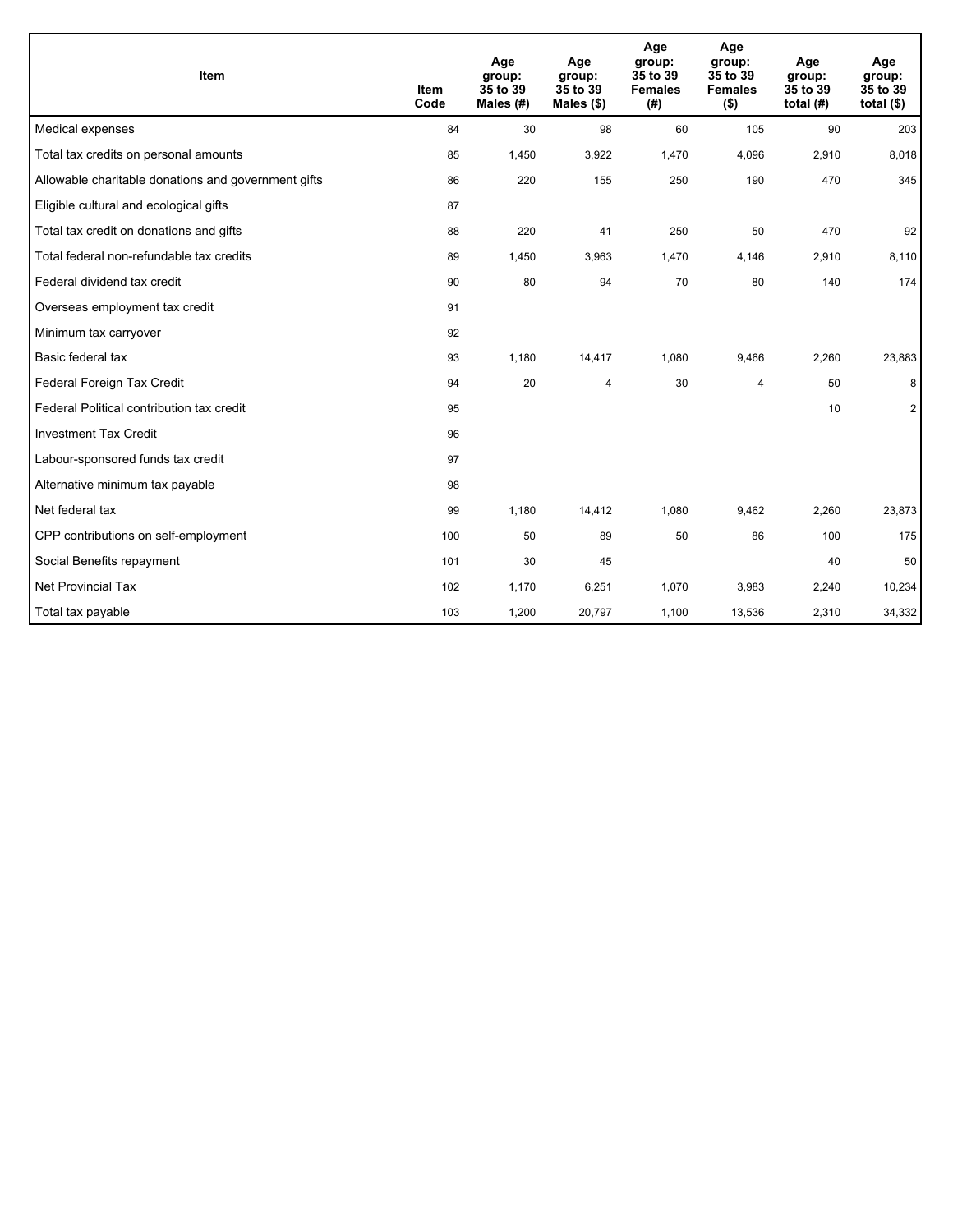| <b>Item</b>                                                                                    | Item<br>Code            | Age<br>group:<br>40 to 44<br>Males (#) | Age<br>group:<br>40 to 44<br>Males (\$) | Age<br>group:<br>40 to 44<br><b>Females</b><br>(#) | Age<br>group:<br>40 to 44<br><b>Females</b><br>$($ \$) | Age<br>group:<br>40 to 44<br>total $(#)$ | Age<br>group:<br>40 to 44<br>total $($)$ |
|------------------------------------------------------------------------------------------------|-------------------------|----------------------------------------|-----------------------------------------|----------------------------------------------------|--------------------------------------------------------|------------------------------------------|------------------------------------------|
| Number of taxable returns                                                                      | $\mathbf{1}$            | 1,260                                  |                                         | 1,090                                              |                                                        | 2,350                                    |                                          |
| Number of non-taxable returns                                                                  | $\overline{\mathbf{c}}$ | 290                                    |                                         | 350                                                |                                                        | 640                                      |                                          |
| Total number of returns                                                                        | 3                       | 1,550                                  |                                         | 1,430                                              |                                                        | 2,980                                    |                                          |
| Employment income                                                                              | 4                       | 1,430                                  | 107.706                                 | 1,280                                              | 79,021                                                 | 2,710                                    | 186,727                                  |
| Commissions (from employment)                                                                  | 5                       | 20                                     | 786                                     | 10                                                 | 253                                                    | 30                                       | 1,039                                    |
| Other employment income                                                                        | 6                       | 30                                     | 265                                     | 40                                                 | 258                                                    | 70                                       | 523                                      |
| Old Age Security pension (OASP)                                                                | $\overline{7}$          |                                        |                                         |                                                    |                                                        |                                          |                                          |
| CPP or QPP benefits                                                                            | 8                       |                                        |                                         | 30                                                 | 112                                                    | 40                                       | 166                                      |
| Other pensions or superannuation                                                               | 9                       |                                        |                                         |                                                    |                                                        | 10                                       | 205                                      |
| Elected split-pension amount                                                                   | 10                      |                                        |                                         | 10                                                 | 203                                                    | 10                                       | 203                                      |
| Universal Child Care Benefit (UCCB)                                                            | 11                      | 100                                    | 131                                     | 220                                                | 294                                                    | 320                                      | 425                                      |
| Employment Insurance and other benefits                                                        | 12                      | 190                                    | 1,733                                   | 160                                                | 1,395                                                  | 350                                      | 3,129                                    |
| Taxable amount of dividends from taxable Canadian corporations                                 | 13                      | 100                                    | 2,253                                   | 90                                                 | 538                                                    | 190                                      | 2,790                                    |
| Interest and other investment income                                                           | 14                      | 170                                    | 134                                     | 180                                                | 160                                                    | 350                                      | 294                                      |
| Net partnership income (Limited or non-active partners only)                                   | 15                      |                                        |                                         |                                                    |                                                        |                                          |                                          |
| Net rental income                                                                              | 16                      | 50                                     | 235                                     | 60                                                 | 279                                                    | 110                                      | 513                                      |
| Taxable capital gains                                                                          | 17                      | 50                                     | 113                                     | 50                                                 | 98                                                     | 100                                      | 210                                      |
| Registered retirement savings plan income (RRSP)                                               | 18                      | 200                                    | 1,636                                   | 180                                                | 780                                                    | 380                                      | 2,416                                    |
| Other income                                                                                   | 19                      | 240                                    | 729                                     | 220                                                | 808                                                    | 470                                      | 1,537                                    |
| Net business income                                                                            | 20                      | 110                                    | 2,419                                   | 100                                                | 1,428                                                  | 210                                      | 3,847                                    |
| Net professional income                                                                        | 21                      | 10                                     | 552                                     | 10                                                 | 266                                                    | 30                                       | 818                                      |
| Net commission income                                                                          | 22                      |                                        |                                         |                                                    |                                                        |                                          |                                          |
| Net farming income                                                                             | 23                      |                                        |                                         |                                                    |                                                        |                                          |                                          |
| Net fishing income                                                                             | 24                      |                                        |                                         |                                                    |                                                        |                                          |                                          |
| Workers' compensation benefits                                                                 | 25                      | 20                                     | 163                                     | 20                                                 | 160                                                    | 40                                       | 323                                      |
| Social assistance payments                                                                     | 26                      | 140                                    | 804                                     | 110                                                | 898                                                    | 250                                      | 1,702                                    |
| Net federal supplements                                                                        | 27                      |                                        |                                         |                                                    |                                                        |                                          |                                          |
| Total income assessed                                                                          | 28                      | 1,540                                  | 119,902                                 | 1,430                                              | 87,050                                                 | 2,970                                    | 206,952                                  |
| Registered pension plan contributions (RPP)                                                    | 29                      | 540                                    | 3,150                                   | 630                                                | 3,353                                                  | 1,170                                    | 6,502                                    |
| RRSP deduction                                                                                 | 30                      | 460                                    | 3,188                                   | 440                                                | 2,332                                                  | 900                                      | 5,521                                    |
| Deduction for elected split-pension amount                                                     | 31                      |                                        |                                         |                                                    |                                                        |                                          |                                          |
| Annual union, professional, or like dues                                                       | 32                      | 470                                    | 578                                     | 580                                                | 580                                                    | 1,060                                    | 1,158                                    |
| Child care expenses                                                                            | 33                      | 80                                     | 390                                     | 160                                                | 671                                                    | 240                                      | 1,061                                    |
| <b>Business investment loss</b>                                                                | 34                      |                                        |                                         |                                                    |                                                        |                                          |                                          |
| Moving expenses                                                                                | 35                      | 10                                     | 44                                      | 20                                                 | 37                                                     | 30                                       | 81                                       |
| Support payments made                                                                          | 36                      |                                        |                                         |                                                    |                                                        |                                          |                                          |
| Carrying charges and interest expenses                                                         | 37                      | 40                                     | 50                                      | 20                                                 | 18                                                     | 60                                       | 68                                       |
| Deductions for CPP/QPP contributions on self-employment and other<br>earnings                  | 38                      | 70                                     | 73                                      | 70                                                 | 54                                                     | 130                                      | 127                                      |
| Deductions for provincial parental insurance plan (PPIP) premiums on<br>self-employment income | 39                      |                                        |                                         |                                                    |                                                        |                                          |                                          |
| Exploration and development expenses                                                           | 40                      |                                        |                                         |                                                    |                                                        |                                          |                                          |
| Other employment expenses                                                                      | 41                      | 20                                     | 68                                      | 20                                                 | 60                                                     | 40                                       | 128                                      |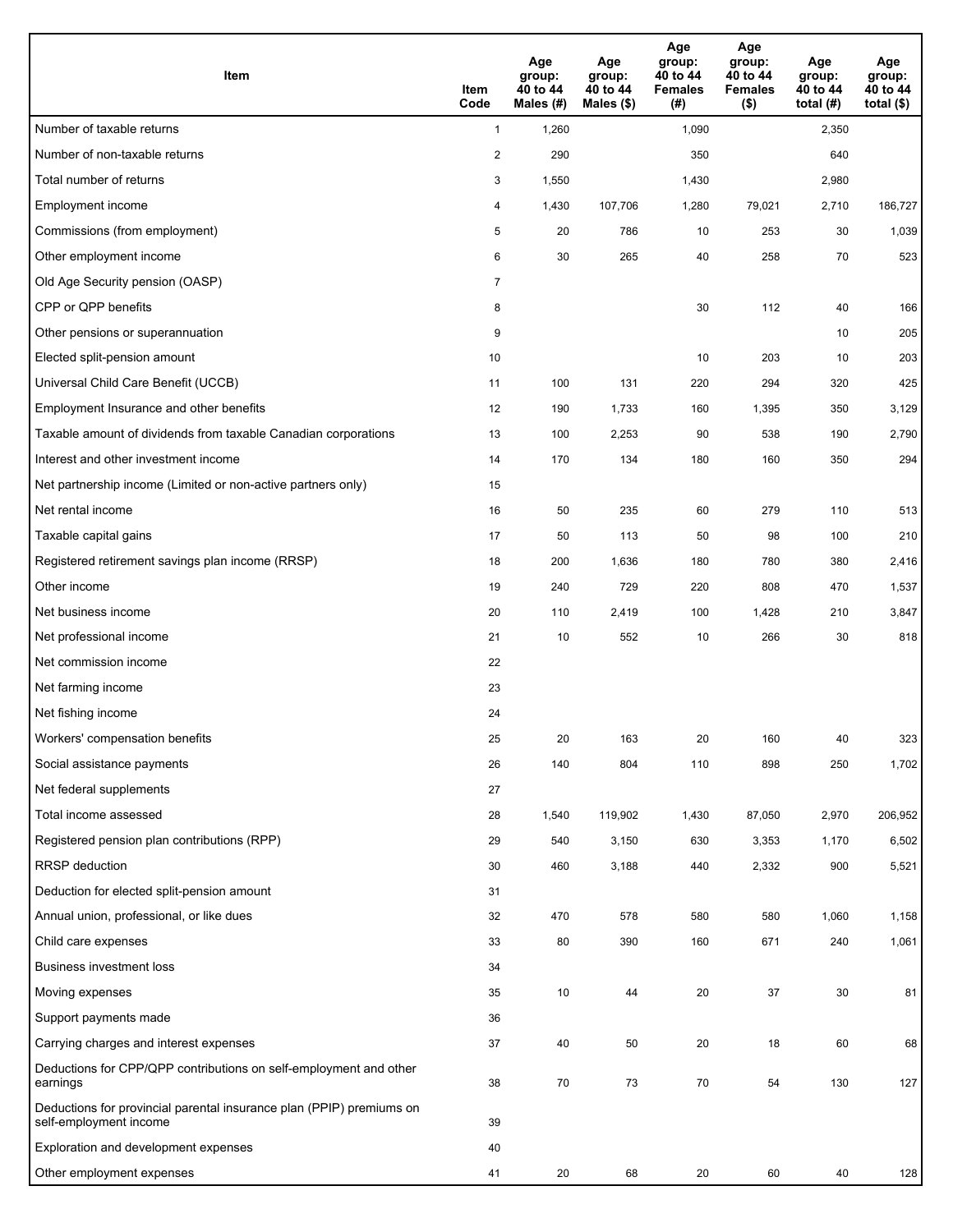| Item                                                              | Item<br>Code | Age<br>group:<br>40 to 44<br>Males (#) | Age<br>group:<br>40 to 44<br>Males (\$) | Age<br>group:<br>40 to 44<br><b>Females</b><br>(#) | Age<br>group:<br>40 to 44<br><b>Females</b><br>$($ \$) | Age<br>group:<br>40 to 44<br>total $(#)$ | Age<br>group:<br>40 to 44<br>total $($)$ |
|-------------------------------------------------------------------|--------------|----------------------------------------|-----------------------------------------|----------------------------------------------------|--------------------------------------------------------|------------------------------------------|------------------------------------------|
| Clergy residence deduction                                        | 42           |                                        |                                         |                                                    |                                                        |                                          |                                          |
| Other deductions                                                  | 43           | 60                                     | 71                                      | 40                                                 | 27                                                     | 100                                      | 97                                       |
| Total deductions before adjustments                               | 44           | 960                                    | 7,751                                   | 980                                                | 7,167                                                  | 1,930                                    | 14,917                                   |
| Social benefits repayment                                         | 45           | 30                                     | 44                                      | 10                                                 | 6                                                      | 40                                       | 51                                       |
| Net income after adjustments                                      | 46           | 1,540                                  | 112,149                                 | 1,430                                              | 79,884                                                 | 2,960                                    | 192,034                                  |
| Canadian Forces personnel and police deduction                    | 47           |                                        |                                         |                                                    |                                                        |                                          |                                          |
| Security options deductions                                       | 48           |                                        |                                         |                                                    |                                                        |                                          |                                          |
| Other payments deductions                                         | 49           | 160                                    | 967                                     | 130                                                | 1,058                                                  | 290                                      | 2,025                                    |
| Non-capital losses of other years                                 | 50           |                                        |                                         |                                                    |                                                        |                                          |                                          |
| Net capital losses of other years                                 | 51           |                                        |                                         |                                                    |                                                        |                                          |                                          |
| Capital gains deduction                                           | 52           |                                        |                                         |                                                    |                                                        |                                          |                                          |
| Northern residents deductions                                     | 53           | 1,070                                  | 6,997                                   | 920                                                | 5,230                                                  | 2,000                                    | 12,228                                   |
| Additional deductions                                             | 54           |                                        |                                         |                                                    |                                                        |                                          |                                          |
| Farming/fishing losses of prior years                             | 55           |                                        |                                         |                                                    |                                                        |                                          |                                          |
| Total deductions from net income                                  | 56           | 1,190                                  | 7,989                                   | 1,010                                              | 6,289                                                  | 2,210                                    | 14,277                                   |
| Taxable income assessed                                           | 57           | 1,500                                  | 104,171                                 | 1,380                                              | 73,609                                                 | 2,890                                    | 177,780                                  |
| Basic personal amount                                             | 58           | 1,550                                  | 17,060                                  | 1,430                                              | 15,796                                                 | 2,980                                    | 32,856                                   |
| Age amount                                                        | 59           |                                        |                                         |                                                    |                                                        |                                          |                                          |
| Spouse or common-law partner amount                               | 60           | 180                                    | 1,515                                   | 60                                                 | 494                                                    | 240                                      | 2,009                                    |
| Amount for eligible dependant                                     | 61           | 60                                     | 592                                     | 190                                                | 2,083                                                  | 250                                      | 2,675                                    |
| Amount for children 17 and under                                  | 62           | 550                                    | 2,546                                   | 430                                                | 1,778                                                  | 980                                      | 4,324                                    |
| Amount for infirm dependants age 18 or older                      | 63           |                                        |                                         |                                                    |                                                        |                                          |                                          |
| CPP or QPP contributions through employment                       | 64           | 1,320                                  | 2,562                                   | 1,170                                              | 2,179                                                  | 2,490                                    | 4,741                                    |
| CPP or QPP contributions on self-employment and other<br>earnings | 65           | 70                                     | 73                                      | 70                                                 | 54                                                     | 130                                      | 127                                      |
| Employment Insurance premiums                                     | 66           | 1,300                                  | 956                                     | 1,170                                              | 831                                                    | 2,460                                    | 1,787                                    |
| PPIP premiums paid                                                | 67           |                                        |                                         |                                                    |                                                        |                                          |                                          |
| PPIP premiums payable on employment income                        | 68           |                                        |                                         |                                                    |                                                        |                                          |                                          |
| PPIP premiums payable on self-employment income                   | 69           |                                        |                                         |                                                    |                                                        |                                          |                                          |
| Volunteer firefighters' amount                                    | 70           | 20                                     | 48                                      |                                                    |                                                        | 20                                       | 60                                       |
| Canada employment amount                                          | 71           | 1,400                                  | 1,544                                   | 1,230                                              | 1,356                                                  | 2,630                                    | 2,900                                    |
| Public transit amount                                             | 72           | 20                                     | 6                                       | 30                                                 | 13                                                     | 50                                       | 19                                       |
| Children's fitness amount                                         | 73           | 220                                    | 143                                     | 170                                                | 90                                                     | 390                                      | 234                                      |
| Children's arts amount                                            | 74           | 70                                     | 43                                      | 70                                                 | 36                                                     | 140                                      | 79                                       |
| Home buyers' amount                                               | 75           | 10                                     | 50                                      |                                                    |                                                        | 20                                       | 83                                       |
| Pension income amount                                             | 76           |                                        |                                         | 20                                                 | 32                                                     | 20                                       | 46                                       |
| Caregiver amount                                                  | 77           |                                        |                                         |                                                    |                                                        | 20                                       | 68                                       |
| Disability amount                                                 | 78           | 10                                     | 92                                      | 10                                                 | 108                                                    | 30                                       | 200                                      |
| Disability amount transferred from a dependant                    | 79           | 20                                     | 165                                     | 20                                                 | 194                                                    | 30                                       | 359                                      |
| Interest paid on student loans                                    | 80           | 20                                     | 17                                      | 30                                                 | 19                                                     | 50                                       | 35                                       |
| Tuition, education, and textbook amounts                          | 81           | 50                                     | 225                                     | 110                                                | 372                                                    | 160                                      | 597                                      |
| Tuition, education, and textbook amounts transferred from a child | 82           | 10                                     | 45                                      | 20                                                 | 72                                                     | 30                                       | 118                                      |
| Amounts transferred from spouse or common-law partner             | 83           | 30                                     | 140                                     | 30                                                 | 118                                                    | 60                                       | 258                                      |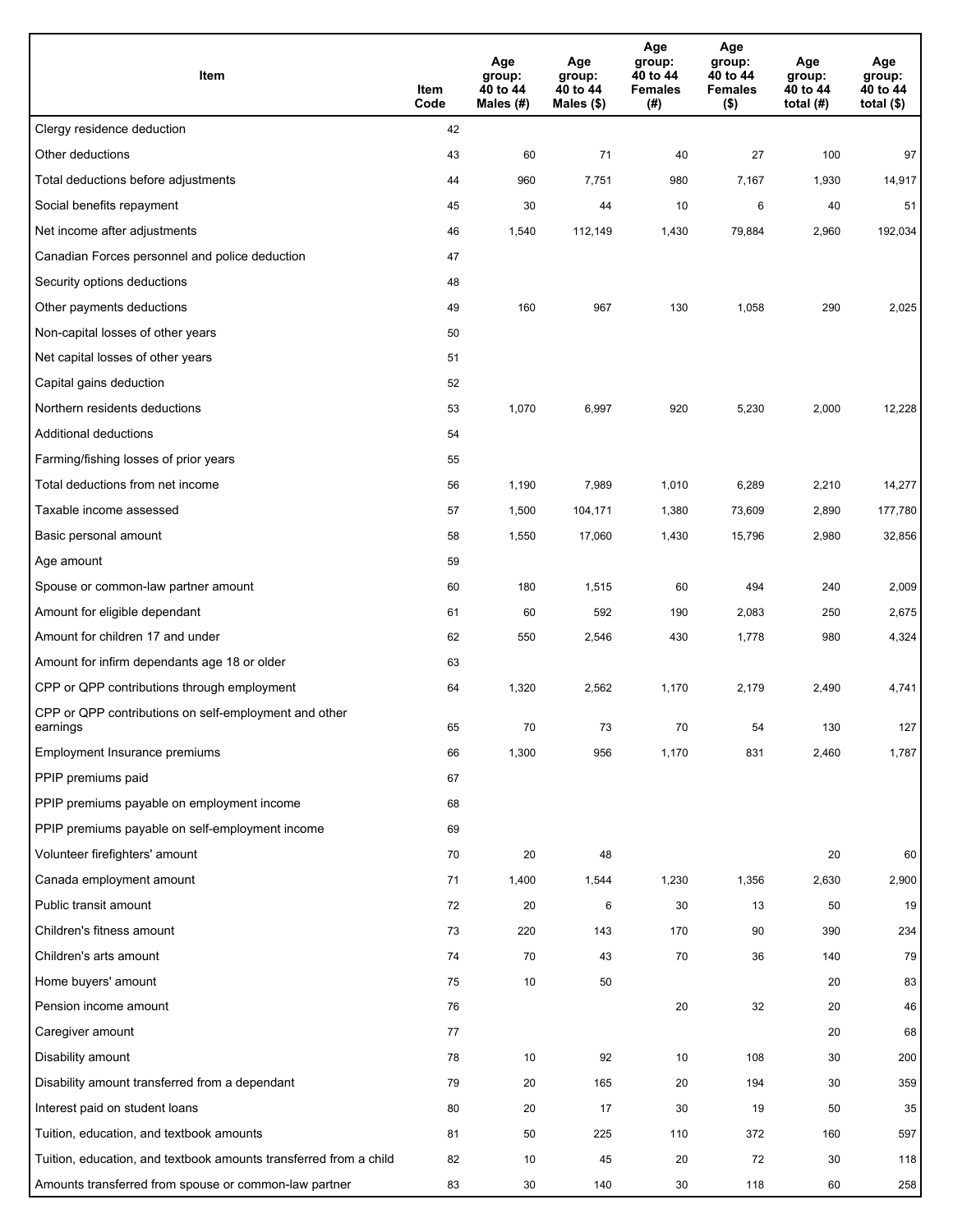| Item                                                | <b>Item</b><br>Code | Age<br>group:<br>40 to 44<br>Males (#) | Age<br>group:<br>40 to 44<br>Males $(\$)$ | Age<br>group:<br>40 to 44<br><b>Females</b><br>(# ) | Age<br>group:<br>40 to 44<br><b>Females</b><br>$($ \$) | Age<br>group:<br>40 to 44<br>total $(H)$ | Age<br>group:<br>40 to 44<br>total $($)$ |
|-----------------------------------------------------|---------------------|----------------------------------------|-------------------------------------------|-----------------------------------------------------|--------------------------------------------------------|------------------------------------------|------------------------------------------|
| Medical expenses                                    | 84                  | 20                                     | 54                                        | 60                                                  | 197                                                    | 80                                       | 251                                      |
| Total tax credits on personal amounts               | 85                  | 1,550                                  | 4,189                                     | 1,430                                               | 3,887                                                  | 2,980                                    | 8,076                                    |
| Allowable charitable donations and government gifts | 86                  | 260                                    | 351                                       | 250                                                 | 313                                                    | 510                                      | 664                                      |
| Eligible cultural and ecological gifts              | 87                  |                                        |                                           |                                                     |                                                        |                                          |                                          |
| Total tax credit on donations and gifts             | 88                  | 260                                    | 97                                        | 250                                                 | 86                                                     | 500                                      | 183                                      |
| Total federal non-refundable tax credits            | 89                  | 1,550                                  | 4,286                                     | 1,430                                               | 3,972                                                  | 2,980                                    | 8,259                                    |
| Federal dividend tax credit                         | 90                  | 110                                    | 316                                       | 90                                                  | 73                                                     | 200                                      | 388                                      |
| Overseas employment tax credit                      | 91                  |                                        |                                           |                                                     |                                                        |                                          |                                          |
| Minimum tax carryover                               | 92                  |                                        |                                           |                                                     |                                                        |                                          |                                          |
| Basic federal tax                                   | 93                  | 1,240                                  | 16,083                                    | 1,070                                               | 9,920                                                  | 2,310                                    | 26,003                                   |
| Federal Foreign Tax Credit                          | 94                  | 30                                     | 6                                         | 30                                                  | 24                                                     | 60                                       | 30                                       |
| Federal Political contribution tax credit           | 95                  | 10                                     | 3                                         |                                                     |                                                        | 20                                       | $\overline{4}$                           |
| <b>Investment Tax Credit</b>                        | 96                  |                                        |                                           |                                                     |                                                        |                                          |                                          |
| Labour-sponsored funds tax credit                   | 97                  |                                        |                                           |                                                     |                                                        |                                          |                                          |
| Alternative minimum tax payable                     | 98                  |                                        |                                           |                                                     |                                                        |                                          |                                          |
| Net federal tax                                     | 99                  | 1,240                                  | 16,073                                    | 1,070                                               | 9,895                                                  | 2,310                                    | 25,968                                   |
| CPP contributions on self-employment                | 100                 | 70                                     | 147                                       | 70                                                  | 107                                                    | 130                                      | 254                                      |
| Social Benefits repayment                           | 101                 | 30                                     | 44                                        | 10                                                  | 6                                                      | 40                                       | 51                                       |
| Net Provincial Tax                                  | 102                 | 1,230                                  | 6,983                                     | 1,060                                               | 4,165                                                  | 2,290                                    | 11,148                                   |
| Total tax payable                                   | 103                 | 1,260                                  | 23,247                                    | 1,090                                               | 14,174                                                 | 2,350                                    | 37,421                                   |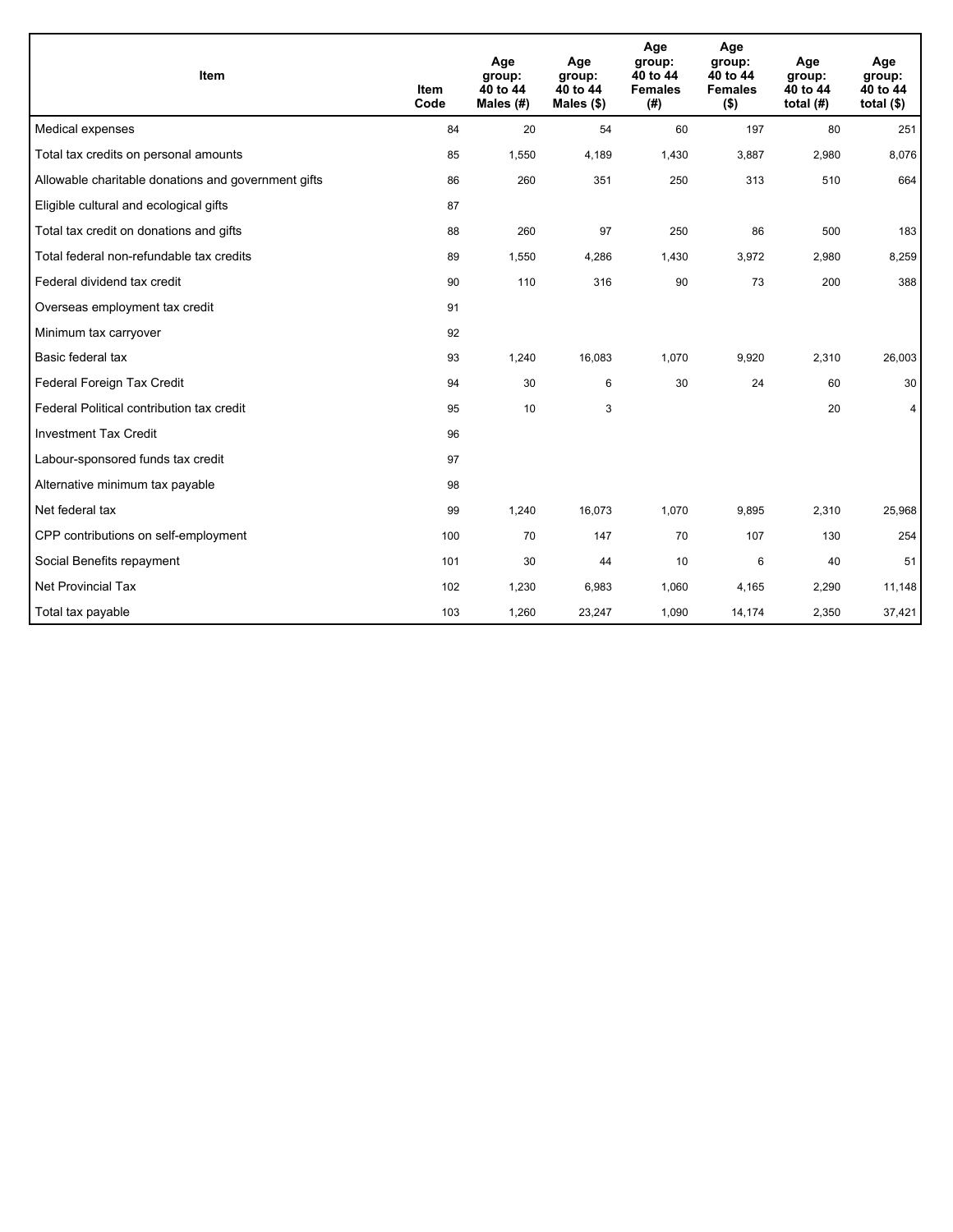| <b>Item</b>                                                                                    | Item<br>Code            | Age<br>group:<br>45 to 49<br>Males (#) | Age<br>group:<br>45 to 49<br>Males (\$) | Age<br>group:<br>45 to 49<br><b>Females</b><br>(#) | Age<br>group:<br>45 to 49<br><b>Females</b><br>$($ \$) | Age<br>group:<br>45 to 49<br>total (#) | Age<br>group:<br>45 to 49<br>total $($)$ |
|------------------------------------------------------------------------------------------------|-------------------------|----------------------------------------|-----------------------------------------|----------------------------------------------------|--------------------------------------------------------|----------------------------------------|------------------------------------------|
| Number of taxable returns                                                                      | $\mathbf{1}$            | 1,260                                  |                                         | 1,110                                              |                                                        | 2,380                                  |                                          |
| Number of non-taxable returns                                                                  | $\overline{\mathbf{c}}$ | 270                                    |                                         | 320                                                |                                                        | 590                                    |                                          |
| Total number of returns                                                                        | 3                       | 1,530                                  |                                         | 1,440                                              |                                                        | 2,970                                  |                                          |
| Employment income                                                                              | 4                       | 1,390                                  | 112,468                                 | 1,320                                              | 89,109                                                 | 2,710                                  | 201,577                                  |
| Commissions (from employment)                                                                  | 5                       | 30                                     | 884                                     |                                                    |                                                        | 30                                     | 1,052                                    |
| Other employment income                                                                        | 6                       | 50                                     | 317                                     | 50                                                 | 495                                                    | 100                                    | 813                                      |
| Old Age Security pension (OASP)                                                                | $\overline{7}$          |                                        |                                         |                                                    |                                                        |                                        |                                          |
| CPP or QPP benefits                                                                            | 8                       | 20                                     | 152                                     | 60                                                 | 399                                                    | 80                                     | 552                                      |
| Other pensions or superannuation                                                               | 9                       | 20                                     | 624                                     | 10                                                 | 221                                                    | 40                                     | 844                                      |
| Elected split-pension amount                                                                   | 10                      |                                        |                                         | 30                                                 | 269                                                    | 40                                     | 333                                      |
| Universal Child Care Benefit (UCCB)                                                            | 11                      | 50                                     | 58                                      | 50                                                 | 61                                                     | 100                                    | 119                                      |
| Employment Insurance and other benefits                                                        | 12                      | 180                                    | 1,676                                   | 130                                                | 914                                                    | 310                                    | 2,590                                    |
| Taxable amount of dividends from taxable Canadian corporations                                 | 13                      | 130                                    | 1,659                                   | 130                                                | 2,242                                                  | 260                                    | 3,901                                    |
| Interest and other investment income                                                           | 14                      | 180                                    | 232                                     | 210                                                | 231                                                    | 390                                    | 463                                      |
| Net partnership income (Limited or non-active partners only)                                   | 15                      |                                        |                                         |                                                    |                                                        |                                        |                                          |
| Net rental income                                                                              | 16                      | 80                                     | 216                                     | 90                                                 | 172                                                    | 160                                    | 388                                      |
| Taxable capital gains                                                                          | 17                      | 70                                     | 151                                     | 70                                                 | 163                                                    | 130                                    | 314                                      |
| Registered retirement savings plan income (RRSP)                                               | 18                      | 170                                    | 1,191                                   | 210                                                | 1,376                                                  | 380                                    | 2,567                                    |
| Other income                                                                                   | 19                      | 240                                    | 1,265                                   | 290                                                | 1,436                                                  | 530                                    | 2,701                                    |
| Net business income                                                                            | 20                      | 130                                    | 2,705                                   | 90                                                 | 1,244                                                  | 220                                    | 3,949                                    |
| Net professional income                                                                        | 21                      |                                        |                                         | 20                                                 | 496                                                    | 30                                     | 776                                      |
| Net commission income                                                                          | 22                      |                                        |                                         |                                                    |                                                        |                                        |                                          |
| Net farming income                                                                             | 23                      |                                        |                                         |                                                    |                                                        |                                        |                                          |
| Net fishing income                                                                             | 24                      |                                        |                                         |                                                    |                                                        |                                        |                                          |
| Workers' compensation benefits                                                                 | 25                      | 30                                     | 287                                     | 20                                                 | 119                                                    | 60                                     | 407                                      |
| Social assistance payments                                                                     | 26                      | 130                                    | 850                                     | 90                                                 | 688                                                    | 230                                    | 1,537                                    |
| Net federal supplements                                                                        | 27                      |                                        |                                         |                                                    |                                                        |                                        |                                          |
| Total income assessed                                                                          | 28                      | 1,520                                  | 125,086                                 | 1,440                                              | 99,910                                                 | 2,960                                  | 224,996                                  |
| Registered pension plan contributions (RPP)                                                    | 29                      | 540                                    | 3,339                                   | 660                                                | 3,734                                                  | 1,190                                  | 7,074                                    |
| RRSP deduction                                                                                 | 30                      | 470                                    | 3,644                                   | 480                                                | 2,874                                                  | 950                                    | 6,518                                    |
| Deduction for elected split-pension amount                                                     | 31                      |                                        |                                         |                                                    |                                                        |                                        |                                          |
| Annual union, professional, or like dues                                                       | 32                      | 490                                    | 617                                     | 620                                                | 677                                                    | 1,110                                  | 1,294                                    |
| Child care expenses                                                                            | 33                      | 40                                     | 261                                     | 60                                                 | 168                                                    | 110                                    | 429                                      |
| <b>Business investment loss</b>                                                                | 34                      |                                        |                                         |                                                    |                                                        |                                        |                                          |
| Moving expenses                                                                                | 35                      |                                        |                                         | 10                                                 | 68                                                     | 20                                     | 84                                       |
| Support payments made                                                                          | 36                      |                                        |                                         |                                                    |                                                        |                                        |                                          |
| Carrying charges and interest expenses                                                         | 37                      | 50                                     | 128                                     | 60                                                 | 282                                                    | 100                                    | 409                                      |
| Deductions for CPP/QPP contributions on self-employment and other<br>earnings                  | 38                      | 70                                     | 76                                      | 40                                                 | 49                                                     | 120                                    | 125                                      |
| Deductions for provincial parental insurance plan (PPIP) premiums on<br>self-employment income | 39                      |                                        |                                         |                                                    |                                                        |                                        |                                          |
| Exploration and development expenses                                                           | 40                      |                                        |                                         |                                                    |                                                        |                                        |                                          |
| Other employment expenses                                                                      | 41                      | 30                                     | 88                                      | 30                                                 | 85                                                     | 60                                     | 172                                      |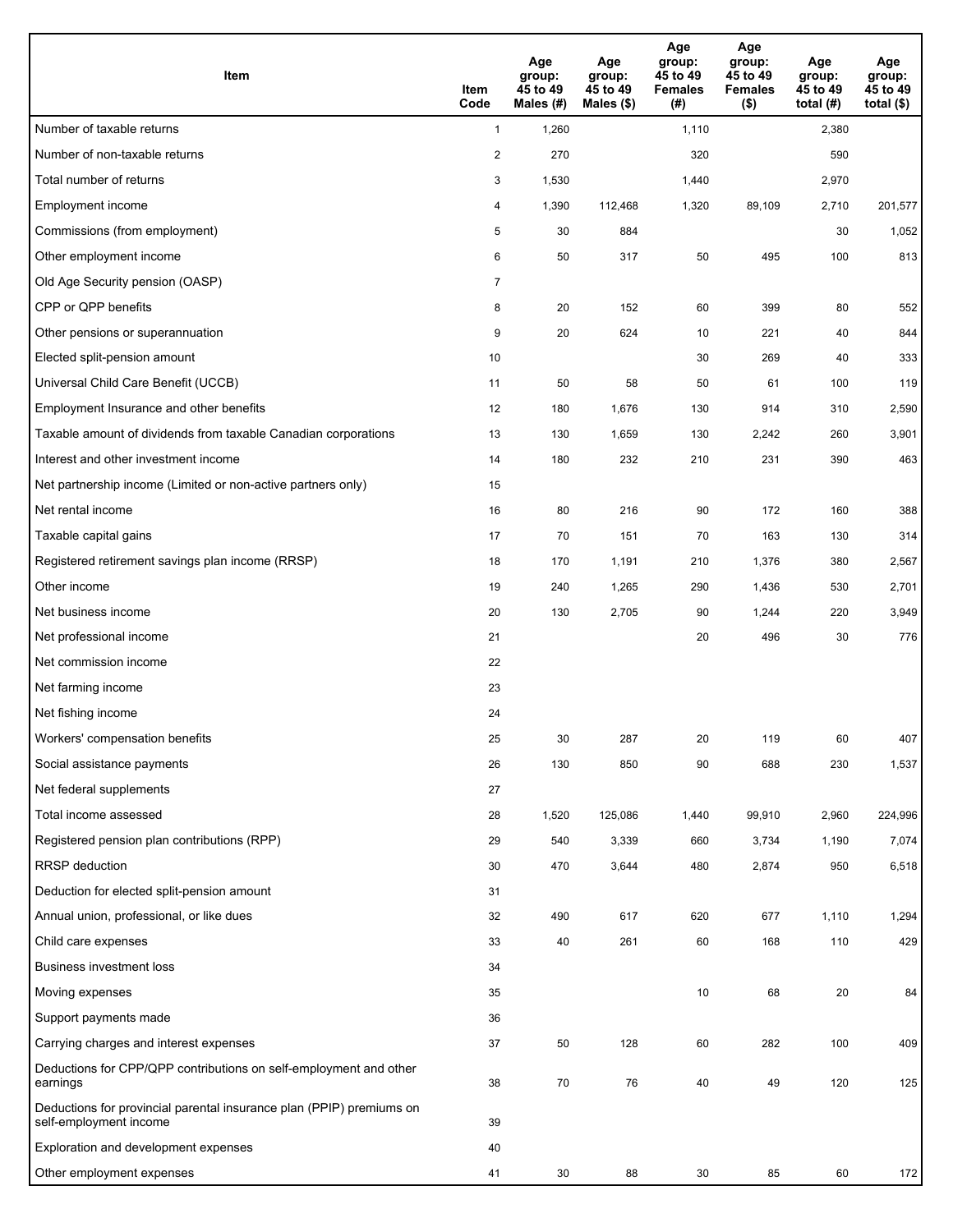| Item                                                              | Item<br>Code | Age<br>group:<br>45 to 49<br>Males (#) | Age<br>group:<br>45 to 49<br>Males (\$) | Age<br>group:<br>45 to 49<br><b>Females</b><br>(#) | Age<br>group:<br>45 to 49<br><b>Females</b><br>$($ \$) | Age<br>group:<br>45 to 49<br>total (#) | Age<br>group:<br>45 to 49<br>total $($)$ |
|-------------------------------------------------------------------|--------------|----------------------------------------|-----------------------------------------|----------------------------------------------------|--------------------------------------------------------|----------------------------------------|------------------------------------------|
| Clergy residence deduction                                        | 42           |                                        |                                         |                                                    |                                                        |                                        |                                          |
| Other deductions                                                  | 43           | 60                                     | 45                                      | 30                                                 | 46                                                     | 90                                     | 91                                       |
| Total deductions before adjustments                               | 44           | 960                                    | 8,577                                   | 990                                                | 8,000                                                  | 1,950                                  | 16,578                                   |
| Social benefits repayment                                         | 45           | 20                                     | 32                                      | 10                                                 | 11                                                     | 40                                     | 42                                       |
| Net income after adjustments                                      | 46           | 1,520                                  | 116,482                                 | 1,430                                              | 91,918                                                 | 2,950                                  | 208,399                                  |
| Canadian Forces personnel and police deduction                    | 47           |                                        |                                         |                                                    |                                                        |                                        |                                          |
| Security options deductions                                       | 48           |                                        |                                         |                                                    |                                                        |                                        |                                          |
| Other payments deductions                                         | 49           | 160                                    | 1,137                                   | 110                                                | 807                                                    | 280                                    | 1,944                                    |
| Non-capital losses of other years                                 | 50           |                                        |                                         |                                                    |                                                        |                                        |                                          |
| Net capital losses of other years                                 | 51           | 20                                     | 47                                      | 10                                                 | 17                                                     | 30                                     | 64                                       |
| Capital gains deduction                                           | 52           |                                        |                                         |                                                    |                                                        |                                        |                                          |
| Northern residents deductions                                     | 53           | 1,090                                  | 6,978                                   | 950                                                | 5,704                                                  | 2,040                                  | 12,682                                   |
| Additional deductions                                             | 54           |                                        |                                         |                                                    |                                                        |                                        |                                          |
| Farming/fishing losses of prior years                             | 55           |                                        |                                         |                                                    |                                                        |                                        |                                          |
| Total deductions from net income                                  | 56           | 1,200                                  | 8,326                                   | 1,030                                              | 6,554                                                  | 2,230                                  | 14,880                                   |
| Taxable income assessed                                           | 57           | 1,490                                  | 108,162                                 | 1,400                                              | 85,379                                                 | 2,890                                  | 193,541                                  |
| Basic personal amount                                             | 58           | 1,530                                  | 16,846                                  | 1,440                                              | 15,850                                                 | 2,970                                  | 32,695                                   |
| Age amount                                                        | 59           |                                        |                                         |                                                    |                                                        |                                        |                                          |
| Spouse or common-law partner amount                               | 60           | 170                                    | 1,424                                   | 60                                                 | 523                                                    | 240                                    | 1,947                                    |
| Amount for eligible dependant                                     | 61           | 50                                     | 503                                     | 140                                                | 1,509                                                  | 190                                    | 2,012                                    |
| Amount for children 17 and under                                  | 62           | 420                                    | 1,736                                   | 300                                                | 1,075                                                  | 720                                    | 2,811                                    |
| Amount for infirm dependants age 18 or older                      | 63           |                                        |                                         |                                                    |                                                        |                                        |                                          |
| CPP or QPP contributions through employment                       | 64           | 1,290                                  | 2,498                                   | 1,190                                              | 2,298                                                  | 2,480                                  | 4,796                                    |
| CPP or QPP contributions on self-employment and other<br>earnings | 65           | 70                                     | 76                                      | 40                                                 | 49                                                     | 120                                    | 125                                      |
| Employment Insurance premiums                                     | 66           | 1,280                                  | 934                                     | 1,170                                              | 863                                                    | 2,450                                  | 1,797                                    |
| PPIP premiums paid                                                | 67           |                                        |                                         |                                                    |                                                        |                                        |                                          |
| PPIP premiums payable on employment income                        | 68           |                                        |                                         |                                                    |                                                        |                                        |                                          |
| PPIP premiums payable on self-employment income                   | 69           |                                        |                                         |                                                    |                                                        |                                        |                                          |
| Volunteer firefighters' amount                                    | 70           | 20                                     | 63                                      |                                                    |                                                        | 20                                     | 66                                       |
| Canada employment amount                                          | 71           | 1,360                                  | 1,508                                   | 1,260                                              | 1,383                                                  | 2,620                                  | 2,891                                    |
| Public transit amount                                             | 72           | 20                                     | 8                                       | 20                                                 | 6                                                      | 40                                     | 14                                       |
| Children's fitness amount                                         | 73           | 160                                    | 91                                      | 110                                                | 58                                                     | 260                                    | 149                                      |
| Children's arts amount                                            | 74           | 60                                     | 31                                      | 30                                                 | 16                                                     | 90                                     | 47                                       |
| Home buyers' amount                                               | 75           | 10                                     | 50                                      |                                                    |                                                        | 20                                     | 83                                       |
| Pension income amount                                             | 76           | 30                                     | 58                                      | 40                                                 | 80                                                     | 70                                     | 138                                      |
| Caregiver amount                                                  | 77           | 10                                     | 55                                      | 10                                                 | 60                                                     | 20                                     | 115                                      |
| Disability amount                                                 | 78           | 10                                     | 108                                     | 20                                                 | 131                                                    | 30                                     | 239                                      |
| Disability amount transferred from a dependant                    | 79           | 20                                     | 167                                     | 10                                                 | 138                                                    | 30                                     | 305                                      |
| Interest paid on student loans                                    | 80           | 10                                     | 12                                      | 30                                                 | 11                                                     | 40                                     | 23                                       |
| Tuition, education, and textbook amounts                          | 81           | 40                                     | 105                                     | 80                                                 | 345                                                    | 120                                    | 450                                      |
| Tuition, education, and textbook amounts transferred from a child | 82           | 50                                     | 270                                     | 40                                                 | 198                                                    | 90                                     | 469                                      |
| Amounts transferred from spouse or common-law partner             | 83           | 30                                     | 116                                     |                                                    |                                                        | 40                                     | 151                                      |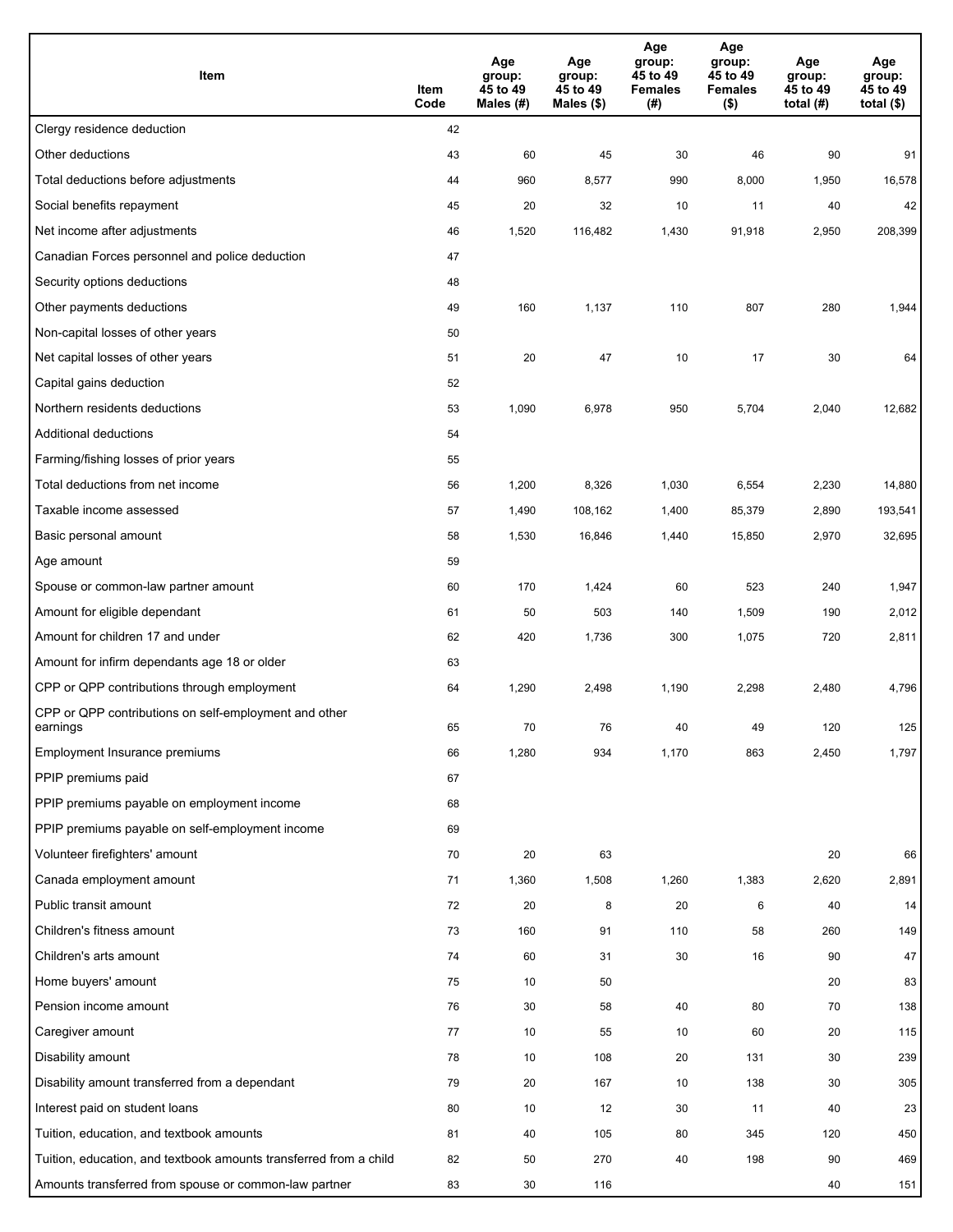| Item                                                | <b>Item</b><br>Code | Age<br>group:<br>45 to 49<br>Males (#) | Age<br>group:<br>45 to 49<br>Males $(\$)$ | Age<br>group:<br>45 to 49<br><b>Females</b><br>(#) | Age<br>group:<br>45 to 49<br><b>Females</b><br>$($ \$) | Age<br>group:<br>45 to 49<br>total $(H)$ | Age<br>group:<br>45 to 49<br>total $($)$ |
|-----------------------------------------------------|---------------------|----------------------------------------|-------------------------------------------|----------------------------------------------------|--------------------------------------------------------|------------------------------------------|------------------------------------------|
| Medical expenses                                    | 84                  | 50                                     | 96                                        | 50                                                 | 138                                                    | 100                                      | 233                                      |
| Total tax credits on personal amounts               | 85                  | 1,530                                  | 4,014                                     | 1,440                                              | 3,723                                                  | 2,970                                    | 7,737                                    |
| Allowable charitable donations and government gifts | 86                  | 250                                    | 427                                       | 270                                                | 328                                                    | 520                                      | 755                                      |
| Eligible cultural and ecological gifts              | 87                  |                                        |                                           |                                                    |                                                        |                                          |                                          |
| Total tax credit on donations and gifts             | 88                  | 250                                    | 119                                       | 270                                                | 90                                                     | 510                                      | 208                                      |
| Total federal non-refundable tax credits            | 89                  | 1,530                                  | 4,133                                     | 1,440                                              | 3,812                                                  | 2,970                                    | 7,945                                    |
| Federal dividend tax credit                         | 90                  | 140                                    | 229                                       | 120                                                | 309                                                    | 260                                      | 539                                      |
| Overseas employment tax credit                      | 91                  |                                        |                                           |                                                    |                                                        |                                          |                                          |
| Minimum tax carryover                               | 92                  |                                        |                                           |                                                    |                                                        |                                          |                                          |
| Basic federal tax                                   | 93                  | 1,230                                  | 17,449                                    | 1,110                                              | 12,663                                                 | 2,340                                    | 30,112                                   |
| Federal Foreign Tax Credit                          | 94                  | 40                                     | 6                                         | 40                                                 | 4                                                      | 70                                       | 10                                       |
| Federal Political contribution tax credit           | 95                  |                                        |                                           | 10                                                 | $\overline{\mathbf{4}}$                                | 20                                       | 6                                        |
| <b>Investment Tax Credit</b>                        | 96                  |                                        |                                           |                                                    |                                                        |                                          |                                          |
| Labour-sponsored funds tax credit                   | 97                  |                                        |                                           |                                                    |                                                        |                                          |                                          |
| Alternative minimum tax payable                     | 98                  |                                        |                                           |                                                    |                                                        |                                          |                                          |
| Net federal tax                                     | 99                  | 1,230                                  | 17,441                                    | 1,110                                              | 12,658                                                 | 2,340                                    | 30,098                                   |
| CPP contributions on self-employment                | 100                 | 70                                     | 153                                       | 40                                                 | 97                                                     | 120                                      | 250                                      |
| Social Benefits repayment                           | 101                 | 20                                     | 32                                        | 10                                                 | 11                                                     | 40                                       | 42                                       |
| Net Provincial Tax                                  | 102                 | 1,210                                  | 7,600                                     | 1,090                                              | 5,382                                                  | 2,300                                    | 12,983                                   |
| Total tax payable                                   | 103                 | 1,260                                  | 25,225                                    | 1,110                                              | 18,148                                                 | 2,380                                    | 43,373                                   |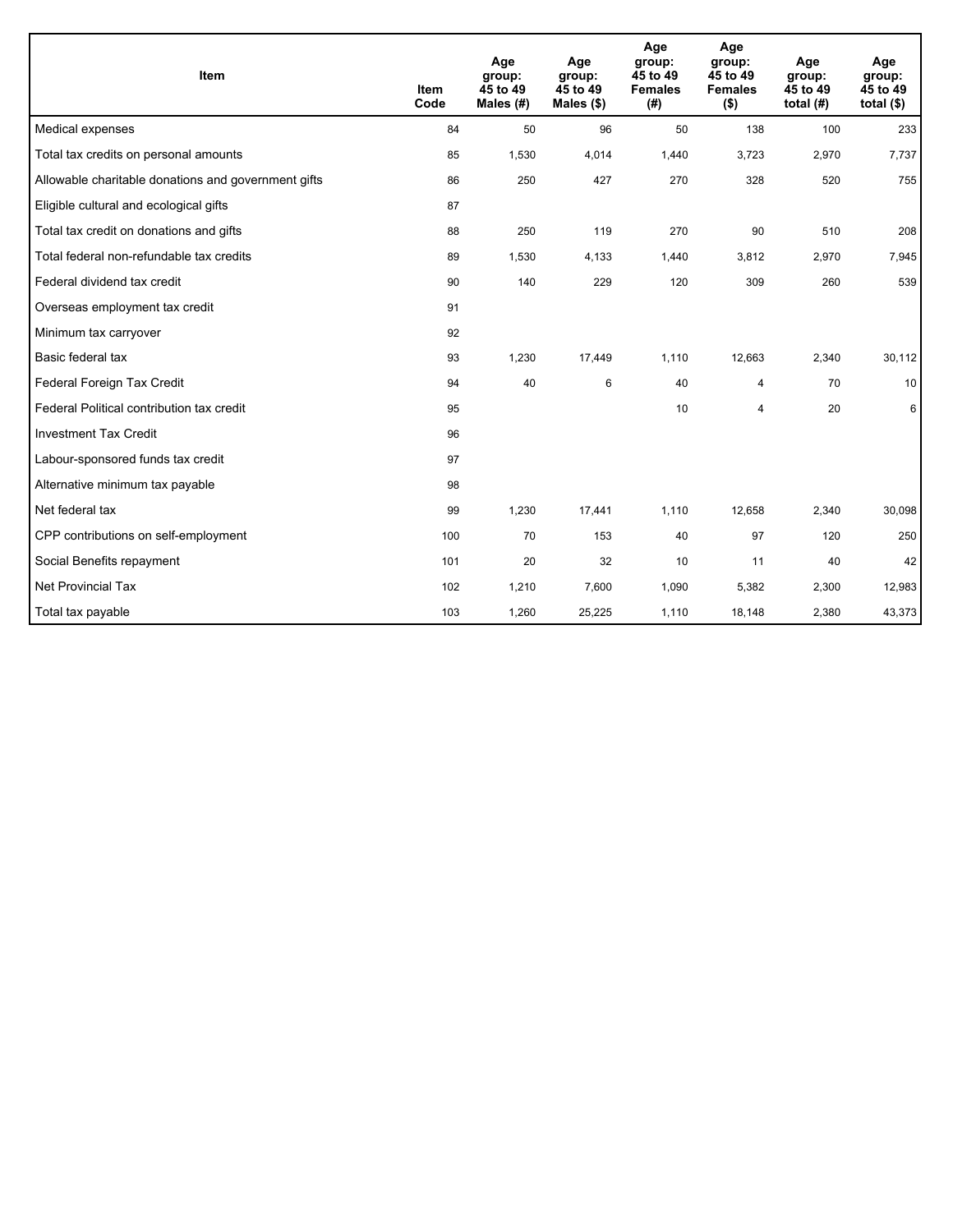| Item                                                                                           | Item<br>Code   | Age<br>group:<br>50 to 54<br>Males (#) | Age<br>group:<br>50 to 54<br>Males $(\$)$ | Age<br>group:<br>50 to 54<br><b>Females</b><br>(# ) | Age<br>group:<br>50 to 54<br><b>Females</b><br>$($ \$) | Age<br>group:<br>50 to 54<br>total $(#)$ | Age<br>group:<br>50 to 54<br>total $($)$ |
|------------------------------------------------------------------------------------------------|----------------|----------------------------------------|-------------------------------------------|-----------------------------------------------------|--------------------------------------------------------|------------------------------------------|------------------------------------------|
| Number of taxable returns                                                                      | $\mathbf{1}$   | 1,350                                  |                                           | 1,170                                               |                                                        | 2,520                                    |                                          |
| Number of non-taxable returns                                                                  | $\overline{c}$ | 250                                    |                                           | 310                                                 |                                                        | 570                                      |                                          |
| Total number of returns                                                                        | 3              | 1,600                                  |                                           | 1,480                                               |                                                        | 3,080                                    |                                          |
| Employment income                                                                              | 4              | 1,430                                  | 124,770                                   | 1,320                                               | 86,039                                                 | 2,750                                    | 210,809                                  |
| Commissions (from employment)                                                                  | 5              | 10                                     | 101                                       |                                                     |                                                        | 20                                       | 304                                      |
| Other employment income                                                                        | 6              | 60                                     | 505                                       | 40                                                  | 318                                                    | 100                                      | 823                                      |
| Old Age Security pension (OASP)                                                                | $\overline{7}$ |                                        |                                           |                                                     |                                                        |                                          |                                          |
| CPP or QPP benefits                                                                            | 8              | 30                                     | 272                                       | 100                                                 | 595                                                    | 130                                      | 867                                      |
| Other pensions or superannuation                                                               | 9              | 40                                     | 1,230                                     | 30                                                  | 413                                                    | 80                                       | 1,643                                    |
| Elected split-pension amount                                                                   | 10             |                                        |                                           | 40                                                  | 423                                                    | 40                                       | 461                                      |
| Universal Child Care Benefit (UCCB)                                                            | 11             | 20                                     | 29                                        | 20                                                  | 16                                                     | 40                                       | 45                                       |
| Employment Insurance and other benefits                                                        | 12             | 170                                    | 1,542                                     | 130                                                 | 956                                                    | 300                                      | 2,499                                    |
| Taxable amount of dividends from taxable Canadian corporations                                 | 13             | 230                                    | 6,216                                     | 170                                                 | 3,066                                                  | 400                                      | 9,282                                    |
| Interest and other investment income                                                           | 14             | 240                                    | 705                                       | 270                                                 | 454                                                    | 510                                      | 1,159                                    |
| Net partnership income (Limited or non-active partners only)                                   | 15             |                                        |                                           |                                                     |                                                        |                                          |                                          |
| Net rental income                                                                              | 16             | 90                                     | 246                                       | 100                                                 | 336                                                    | 180                                      | 582                                      |
| Taxable capital gains                                                                          | 17             | 110                                    | 471                                       | 80                                                  | 435                                                    | 190                                      | 905                                      |
| Registered retirement savings plan income (RRSP)                                               | 18             | 170                                    | 1,668                                     | 190                                                 | 1,766                                                  | 360                                      | 3,434                                    |
| Other income                                                                                   | 19             | 270                                    | 1,150                                     | 270                                                 | 1,359                                                  | 540                                      | 2,508                                    |
| Net business income                                                                            | 20             | 140                                    | 2,105                                     | 110                                                 | 2,215                                                  | 240                                      | 4,320                                    |
| Net professional income                                                                        | 21             | 20                                     | 1,639                                     | 20                                                  | 653                                                    | 40                                       | 2,293                                    |
| Net commission income                                                                          | 22             |                                        |                                           |                                                     |                                                        |                                          |                                          |
| Net farming income                                                                             | 23             |                                        |                                           |                                                     |                                                        |                                          |                                          |
| Net fishing income                                                                             | 24             |                                        |                                           |                                                     |                                                        |                                          |                                          |
| Workers' compensation benefits                                                                 | 25             | 50                                     | 346                                       | 30                                                  | 379                                                    | 80                                       | 725                                      |
| Social assistance payments                                                                     | 26             | 130                                    | 870                                       | 110                                                 | 851                                                    | 240                                      | 1,720                                    |
| Net federal supplements                                                                        | 27             |                                        |                                           |                                                     |                                                        |                                          |                                          |
| Total income assessed                                                                          | 28             | 1,590                                  | 144,017                                   | 1,480                                               | 100,844                                                | 3,070                                    | 244,861                                  |
| Registered pension plan contributions (RPP)                                                    | 29             | 590                                    | 3,903                                     | 660                                                 | 3,946                                                  | 1,250                                    | 7,849                                    |
| <b>RRSP</b> deduction                                                                          | 30             | 500                                    | 4,264                                     | 490                                                 | 3,607                                                  | 980                                      | 7,871                                    |
| Deduction for elected split-pension amount                                                     | 31             | 20                                     | 236                                       |                                                     |                                                        | 30                                       | 256                                      |
| Annual union, professional, or like dues                                                       | 32             | 520                                    | 676                                       | 620                                                 | 682                                                    | 1,130                                    | 1,358                                    |
| Child care expenses                                                                            | 33             | 30                                     | 79                                        | 20                                                  | 29                                                     | 40                                       | 108                                      |
| <b>Business investment loss</b>                                                                | 34             |                                        |                                           |                                                     |                                                        |                                          |                                          |
| Moving expenses                                                                                | 35             | 20                                     | 124                                       | 20                                                  | 37                                                     | 30                                       | 161                                      |
| Support payments made                                                                          | 36             |                                        |                                           |                                                     |                                                        |                                          |                                          |
| Carrying charges and interest expenses                                                         | 37             | 90                                     | 777                                       |                                                     |                                                        | 150                                      | 1,078                                    |
| Deductions for CPP/QPP contributions on self-employment and other<br>earnings                  | 38             | 100                                    | 87                                        | 70                                                  | 70                                                     | 170                                      | 157                                      |
| Deductions for provincial parental insurance plan (PPIP) premiums on<br>self-employment income | 39             |                                        |                                           |                                                     |                                                        |                                          |                                          |
| Exploration and development expenses                                                           | 40             |                                        |                                           |                                                     |                                                        |                                          |                                          |
| Other employment expenses                                                                      | 41             | 30                                     | 132                                       | 20                                                  | 55                                                     | 60                                       | 187                                      |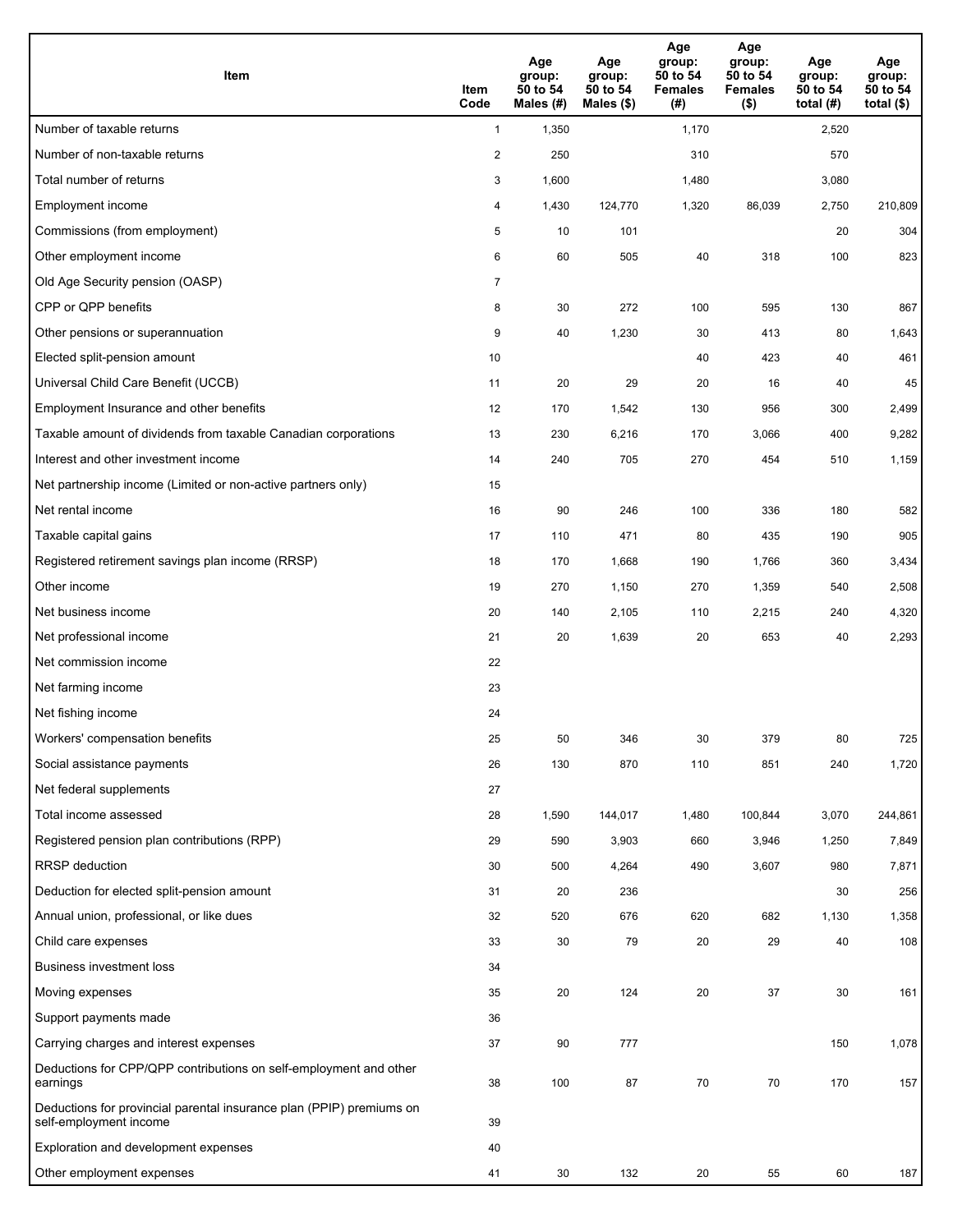| Item                                                              | Item<br>Code | Age<br>group:<br>50 to 54<br>Males (#) | Age<br>group:<br>50 to 54<br>Males (\$) | Age<br>group:<br>50 to 54<br><b>Females</b><br>(#) | Age<br>group:<br>50 to 54<br><b>Females</b><br>$($ \$) | Age<br>group:<br>50 to 54<br>total $(H)$ | Age<br>group:<br>50 to 54<br>total $($)$ |
|-------------------------------------------------------------------|--------------|----------------------------------------|-----------------------------------------|----------------------------------------------------|--------------------------------------------------------|------------------------------------------|------------------------------------------|
| Clergy residence deduction                                        | 42           |                                        |                                         |                                                    |                                                        |                                          |                                          |
| Other deductions                                                  | 43           | 50                                     | 80                                      | 30                                                 | 44                                                     | 80                                       | 124                                      |
| Total deductions before adjustments                               | 44           | 1,050                                  | 10,683                                  | 1,030                                              | 8,804                                                  | 2,080                                    | 19,488                                   |
| Social benefits repayment                                         | 45           | 30                                     | 46                                      |                                                    |                                                        | 40                                       | 54                                       |
| Net income after adjustments                                      | 46           | 1,590                                  | 133,345                                 | 1,470                                              | 92,155                                                 | 3,060                                    | 225,500                                  |
| Canadian Forces personnel and police deduction                    | 47           |                                        |                                         |                                                    |                                                        |                                          |                                          |
| Security options deductions                                       | 48           |                                        |                                         |                                                    |                                                        |                                          |                                          |
| Other payments deductions                                         | 49           | 180                                    | 1,216                                   | 140                                                | 1,262                                                  | 320                                      | 2,478                                    |
| Non-capital losses of other years                                 | 50           |                                        |                                         |                                                    |                                                        |                                          |                                          |
| Net capital losses of other years                                 | 51           | 30                                     | 58                                      | 20                                                 | 29                                                     | 40                                       | 86                                       |
| Capital gains deduction                                           | 52           |                                        |                                         |                                                    |                                                        |                                          |                                          |
| Northern residents deductions                                     | 53           | 1,140                                  | 7,294                                   | 990                                                | 5,708                                                  | 2,120                                    | 13,003                                   |
| Additional deductions                                             | 54           |                                        |                                         |                                                    |                                                        |                                          |                                          |
| Farming/fishing losses of prior years                             | 55           |                                        |                                         |                                                    |                                                        |                                          |                                          |
| Total deductions from net income                                  | 56           | 1,250                                  | 8,688                                   | 1,080                                              | 7,319                                                  | 2,330                                    | 16,007                                   |
| Taxable income assessed                                           | 57           | 1,550                                  | 124,669                                 | 1,440                                              | 84,876                                                 | 2,990                                    | 209,545                                  |
| Basic personal amount                                             | 58           | 1,600                                  | 17,587                                  | 1,480                                              | 16,351                                                 | 3,080                                    | 33,939                                   |
| Age amount                                                        | 59           |                                        |                                         |                                                    |                                                        |                                          |                                          |
| Spouse or common-law partner amount                               | 60           | 160                                    | 1,360                                   | 60                                                 | 473                                                    | 210                                      | 1,833                                    |
| Amount for eligible dependant                                     | 61           | 30                                     | 259                                     | 110                                                | 1,050                                                  | 130                                      | 1,309                                    |
| Amount for children 17 and under                                  | 62           | 300                                    | 1,103                                   | 180                                                | 520                                                    | 480                                      | 1,623                                    |
| Amount for infirm dependants age 18 or older                      | 63           |                                        |                                         |                                                    |                                                        |                                          |                                          |
| CPP or QPP contributions through employment                       | 64           | 1,340                                  | 2,681                                   | 1,180                                              | 2,288                                                  | 2,520                                    | 4,968                                    |
| CPP or QPP contributions on self-employment and other<br>earnings | 65           | 100                                    | 87                                      | 70                                                 | 70                                                     | 170                                      | 157                                      |
| Employment Insurance premiums                                     | 66           | 1,280                                  | 972                                     | 1,170                                              | 862                                                    | 2,440                                    | 1,834                                    |
| PPIP premiums paid                                                | 67           |                                        |                                         |                                                    |                                                        |                                          |                                          |
| PPIP premiums payable on employment income                        | 68           |                                        |                                         |                                                    |                                                        |                                          |                                          |
| PPIP premiums payable on self-employment income                   | 69           |                                        |                                         |                                                    |                                                        |                                          |                                          |
| Volunteer firefighters' amount                                    | 70           | 10                                     | 36                                      |                                                    |                                                        | 10                                       | 36                                       |
| Canada employment amount                                          | 71           | 1,400                                  | 1,542                                   | 1,250                                              | 1,373                                                  | 2,640                                    | 2,915                                    |
| Public transit amount                                             | 72           | 20                                     | 6                                       | 10                                                 | 3                                                      | 30                                       | 9                                        |
| Children's fitness amount                                         | 73           | 100                                    | 56                                      | 50                                                 | 27                                                     | 160                                      | 83                                       |
| Children's arts amount                                            | 74           | 30                                     | 20                                      | 20                                                 | 12                                                     | 50                                       | 32                                       |
| Home buyers' amount                                               | 75           |                                        |                                         |                                                    |                                                        | 10                                       | 63                                       |
| Pension income amount                                             | 76           | 50                                     | 100                                     | 70                                                 | 125                                                    | 120                                      | 225                                      |
| Caregiver amount                                                  | 77           | 10                                     | 75                                      |                                                    |                                                        | 20                                       | 122                                      |
| Disability amount                                                 | 78           | 20                                     | 123                                     | 20                                                 | 139                                                    | 30                                       | 262                                      |
| Disability amount transferred from a dependant                    | 79           | 20                                     | 173                                     | 20                                                 | 173                                                    | 40                                       | 347                                      |
| Interest paid on student loans                                    | 80           | 10                                     | 8                                       | 10                                                 | 9                                                      | 20                                       | 16                                       |
| Tuition, education, and textbook amounts                          | 81           | 30                                     | 150                                     | 60                                                 | 264                                                    | 90                                       | 414                                      |
| Tuition, education, and textbook amounts transferred from a child | 82           | 70                                     | 318                                     | 60                                                 | 274                                                    | 120                                      | 592                                      |
| Amounts transferred from spouse or common-law partner             | 83           | 20                                     | 72                                      | 10                                                 | 51                                                     | 30                                       | 123                                      |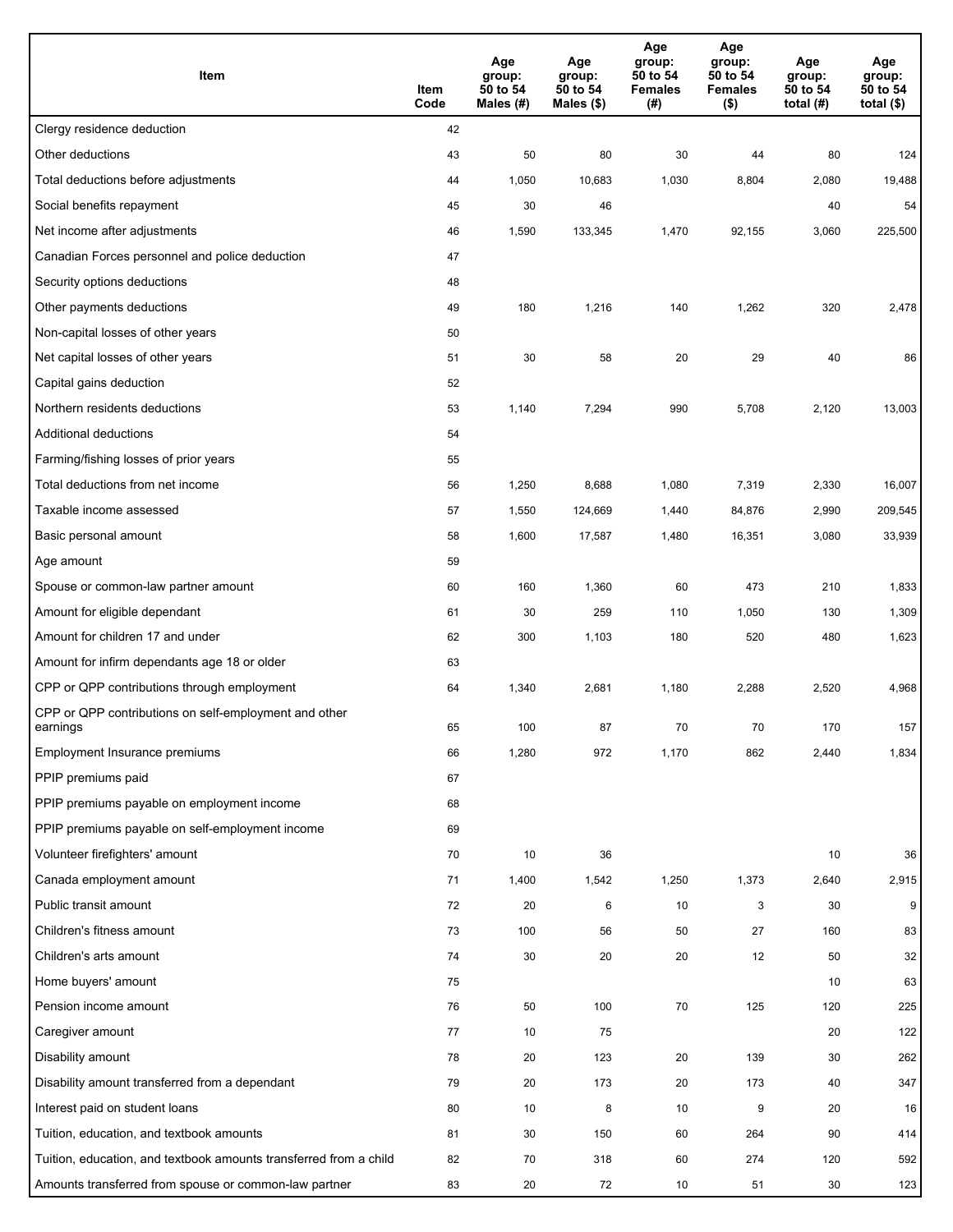| Item                                                | <b>Item</b><br>Code | Age<br>group:<br>50 to 54<br>Males $(H)$ | Age<br>group:<br>50 to 54<br>Males $(\$)$ | Age<br>group:<br>50 to 54<br><b>Females</b><br>(#) | Age<br>group:<br>50 to 54<br><b>Females</b><br>$($ \$) | Age<br>group:<br>50 to 54<br>total $(H)$ | Age<br>group:<br>50 to 54<br>total $(§)$ |
|-----------------------------------------------------|---------------------|------------------------------------------|-------------------------------------------|----------------------------------------------------|--------------------------------------------------------|------------------------------------------|------------------------------------------|
| Medical expenses                                    | 84                  | 50                                       | 124                                       | 60                                                 | 151                                                    | 100                                      | 275                                      |
| Total tax credits on personal amounts               | 85                  | 1,600                                    | 4,035                                     | 1,480                                              | 3,643                                                  | 3,080                                    | 7,678                                    |
| Allowable charitable donations and government gifts | 86                  | 310                                      | 568                                       | 310                                                | 381                                                    | 610                                      | 949                                      |
| Eligible cultural and ecological gifts              | 87                  |                                          |                                           |                                                    |                                                        |                                          |                                          |
| Total tax credit on donations and gifts             | 88                  | 310                                      | 158                                       | 310                                                | 104                                                    | 610                                      | 262                                      |
| Total federal non-refundable tax credits            | 89                  | 1,600                                    | 4,193                                     | 1,480                                              | 3,748                                                  | 3,080                                    | 7,940                                    |
| Federal dividend tax credit                         | 90                  | 230                                      | 846                                       | 160                                                | 419                                                    | 390                                      | 1,265                                    |
| Overseas employment tax credit                      | 91                  |                                          |                                           |                                                    |                                                        |                                          |                                          |
| Minimum tax carryover                               | 92                  |                                          |                                           |                                                    |                                                        |                                          |                                          |
| Basic federal tax                                   | 93                  | 1,310                                    | 20,591                                    | 1,150                                              | 12,267                                                 | 2,470                                    | 32,858                                   |
| Federal Foreign Tax Credit                          | 94                  | 60                                       | 11                                        | 50                                                 | 8                                                      | 110                                      | 19                                       |
| Federal Political contribution tax credit           | 95                  | 30                                       | 5                                         | 10                                                 | 2                                                      | 40                                       | $\overline{7}$                           |
| <b>Investment Tax Credit</b>                        | 96                  |                                          |                                           |                                                    |                                                        |                                          |                                          |
| Labour-sponsored funds tax credit                   | 97                  |                                          |                                           |                                                    |                                                        |                                          |                                          |
| Alternative minimum tax payable                     | 98                  |                                          |                                           |                                                    |                                                        |                                          |                                          |
| Net federal tax                                     | 99                  | 1,310                                    | 20,592                                    | 1,150                                              | 12,257                                                 | 2,460                                    | 32,849                                   |
| CPP contributions on self-employment                | 100                 | 100                                      | 174                                       | 70                                                 | 140                                                    | 170                                      | 315                                      |
| Social Benefits repayment                           | 101                 | 30                                       | 46                                        |                                                    |                                                        | 40                                       | 54                                       |
| <b>Net Provincial Tax</b>                           | 102                 | 1,290                                    | 8,940                                     | 1,140                                              | 5,128                                                  | 2,430                                    | 14,068                                   |
| Total tax payable                                   | 103                 | 1,350                                    | 29,751                                    | 1,170                                              | 17,534                                                 | 2,520                                    | 47,285                                   |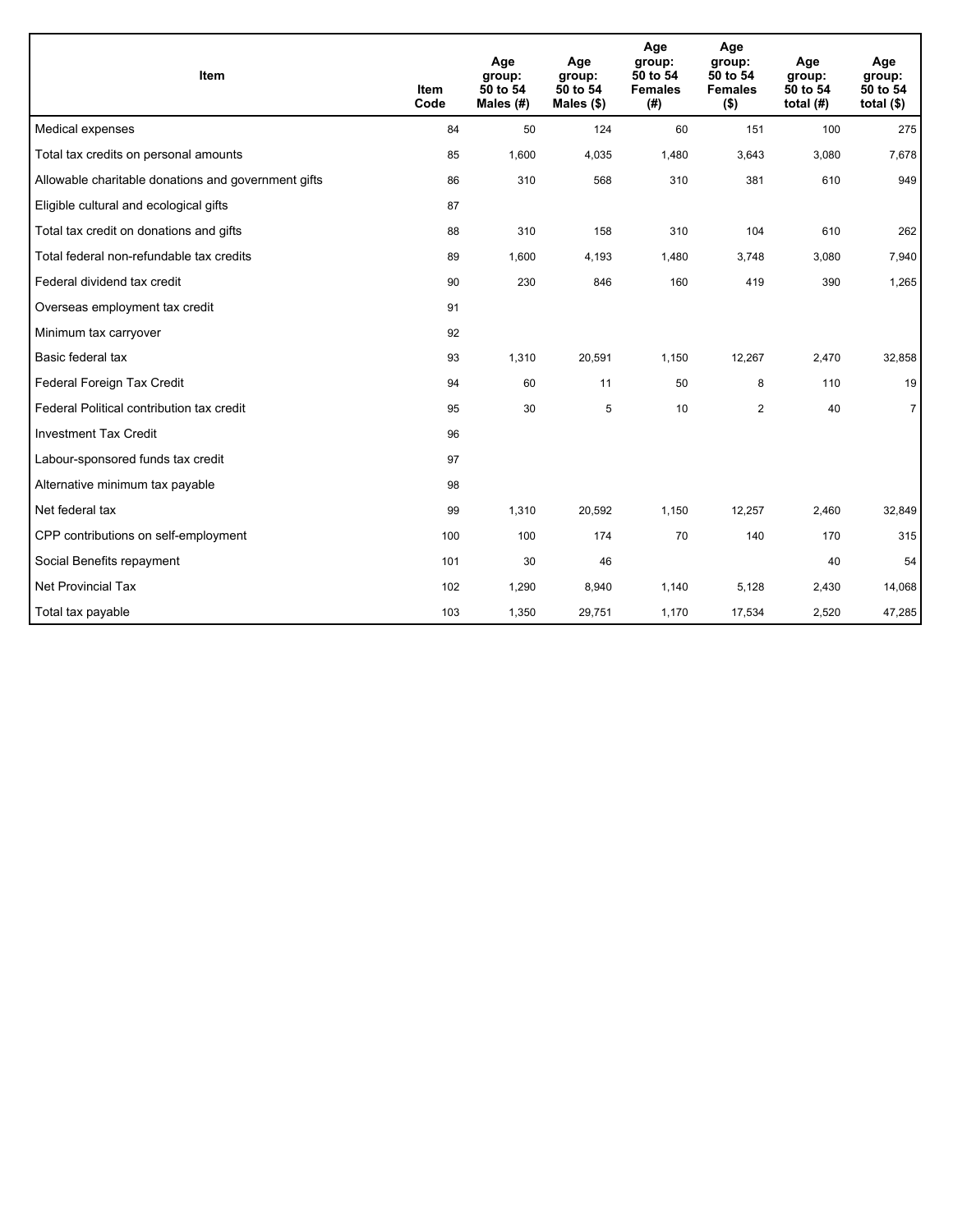| <b>Item</b>                                                                                    | Item<br>Code   | Age<br>group:<br>55 to 59<br>Males (#) | Age<br>group:<br>55 to 59<br>Males $(\$)$ | Age<br>group:<br>55 to 59<br><b>Females</b><br>(#) | Age<br>group:<br>55 to 59<br><b>Females</b><br>$($ \$) | Age<br>group:<br>55 to 59<br>total $(#)$ | Age<br>group:<br>55 to 59<br>total $($)$ |
|------------------------------------------------------------------------------------------------|----------------|----------------------------------------|-------------------------------------------|----------------------------------------------------|--------------------------------------------------------|------------------------------------------|------------------------------------------|
| Number of taxable returns                                                                      | $\mathbf{1}$   | 1,080                                  |                                           | 970                                                |                                                        | 2,050                                    |                                          |
| Number of non-taxable returns                                                                  | $\overline{2}$ | 240                                    |                                           | 260                                                |                                                        | 500                                      |                                          |
| Total number of returns                                                                        | 3              | 1,320                                  |                                           | 1,230                                              |                                                        | 2,550                                    |                                          |
| Employment income                                                                              | 4              | 1,110                                  | 94,377                                    | 1,050                                              | 70,073                                                 | 2,160                                    | 164,617                                  |
| Commissions (from employment)                                                                  | 5              | 20                                     | 1,206                                     |                                                    |                                                        | 30                                       | 1,389                                    |
| Other employment income                                                                        | 6              | 60                                     | 579                                       | 70                                                 | 776                                                    | 120                                      | 1,355                                    |
| Old Age Security pension (OASP)                                                                | $\overline{7}$ |                                        |                                           |                                                    |                                                        |                                          |                                          |
| CPP or QPP benefits                                                                            | 8              | 60                                     | 523                                       | 110                                                | 762                                                    | 170                                      | 1,285                                    |
| Other pensions or superannuation                                                               | 9              | 110                                    | 3,750                                     | 100                                                | 2,820                                                  | 210                                      | 6,570                                    |
| Elected split-pension amount                                                                   | 10             | 20                                     | 236                                       | 90                                                 | 1,160                                                  | 110                                      | 1,397                                    |
| Universal Child Care Benefit (UCCB)                                                            | 11             |                                        |                                           |                                                    |                                                        | 10                                       | 16                                       |
| Employment Insurance and other benefits                                                        | 12             | 140                                    | 1,330                                     | 90                                                 | 643                                                    | 230                                      | 1,973                                    |
| Taxable amount of dividends from taxable Canadian corporations                                 | 13             | 210                                    | 3,790                                     | 160                                                | 1,283                                                  | 370                                      | 5,073                                    |
| Interest and other investment income                                                           | 14             | 270                                    | 682                                       | 280                                                | 480                                                    | 550                                      | 1,162                                    |
| Net partnership income (Limited or non-active partners only)                                   | 15             |                                        |                                           |                                                    |                                                        |                                          |                                          |
| Net rental income                                                                              | 16             | 70                                     | 374                                       | 90                                                 | 195                                                    | 160                                      | 570                                      |
| Taxable capital gains                                                                          | 17             | 90                                     | 429                                       | 100                                                | 678                                                    | 190                                      | 1,109                                    |
| Registered retirement savings plan income (RRSP)                                               | 18             | 140                                    | 1,578                                     | 120                                                | 923                                                    | 260                                      | 2,500                                    |
| Other income                                                                                   | 19             | 310                                    | 1,990                                     | 270                                                | 1,724                                                  | 580                                      | 3,715                                    |
| Net business income                                                                            | 20             | 120                                    | 2,128                                     | 90                                                 | 1,183                                                  | 210                                      | 3,311                                    |
| Net professional income                                                                        | 21             | 10                                     | 1,328                                     |                                                    |                                                        | 20                                       | 1,435                                    |
| Net commission income                                                                          | 22             |                                        |                                           |                                                    |                                                        |                                          |                                          |
| Net farming income                                                                             | 23             |                                        |                                           |                                                    |                                                        |                                          |                                          |
| Net fishing income                                                                             | 24             |                                        |                                           |                                                    |                                                        |                                          |                                          |
| Workers' compensation benefits                                                                 | 25             | 60                                     | 591                                       | 20                                                 | 214                                                    | 80                                       | 805                                      |
| Social assistance payments                                                                     | 26             | 120                                    | 932                                       | 100                                                | 820                                                    | 220                                      | 1,752                                    |
| Net federal supplements                                                                        | 27             |                                        |                                           |                                                    |                                                        |                                          |                                          |
| Total income assessed                                                                          | 28             | 1,320                                  | 116,117                                   | 1,230                                              | 84,036                                                 | 2,550                                    | 200,322                                  |
| Registered pension plan contributions (RPP)                                                    | 29             | 450                                    | 2,888                                     | 560                                                | 3,205                                                  | 1,010                                    | 6,097                                    |
| RRSP deduction                                                                                 | 30             | 460                                    | 4,570                                     | 430                                                | 3,125                                                  | 890                                      | 7,695                                    |
| Deduction for elected split-pension amount                                                     | 31             | 50                                     | 718                                       | 30                                                 | 324                                                    | 80                                       | 1,042                                    |
| Annual union, professional, or like dues                                                       | 32             | 400                                    | 515                                       | 500                                                | 555                                                    | 890                                      | 1,070                                    |
| Child care expenses                                                                            | 33             | 10                                     | 39                                        |                                                    |                                                        | 20                                       | 47                                       |
| <b>Business investment loss</b>                                                                | 34             |                                        |                                           |                                                    |                                                        |                                          |                                          |
| Moving expenses                                                                                | 35             | 20                                     | 96                                        |                                                    |                                                        | 20                                       | 123                                      |
| Support payments made                                                                          | 36             | 10                                     | 267                                       |                                                    |                                                        | 10                                       | 267                                      |
| Carrying charges and interest expenses                                                         | 37             | 100                                    | 408                                       | 80                                                 | 197                                                    | 190                                      | 605                                      |
| Deductions for CPP/QPP contributions on self-employment and other<br>earnings                  | 38             | 70                                     | 73                                        | 50                                                 | 44                                                     | 110                                      | 117                                      |
| Deductions for provincial parental insurance plan (PPIP) premiums on<br>self-employment income | 39             |                                        |                                           |                                                    |                                                        |                                          |                                          |
| Exploration and development expenses                                                           | 40             |                                        |                                           |                                                    |                                                        |                                          |                                          |
| Other employment expenses                                                                      | 41             | 20                                     | 213                                       | 10                                                 | 27                                                     | 30                                       | 240                                      |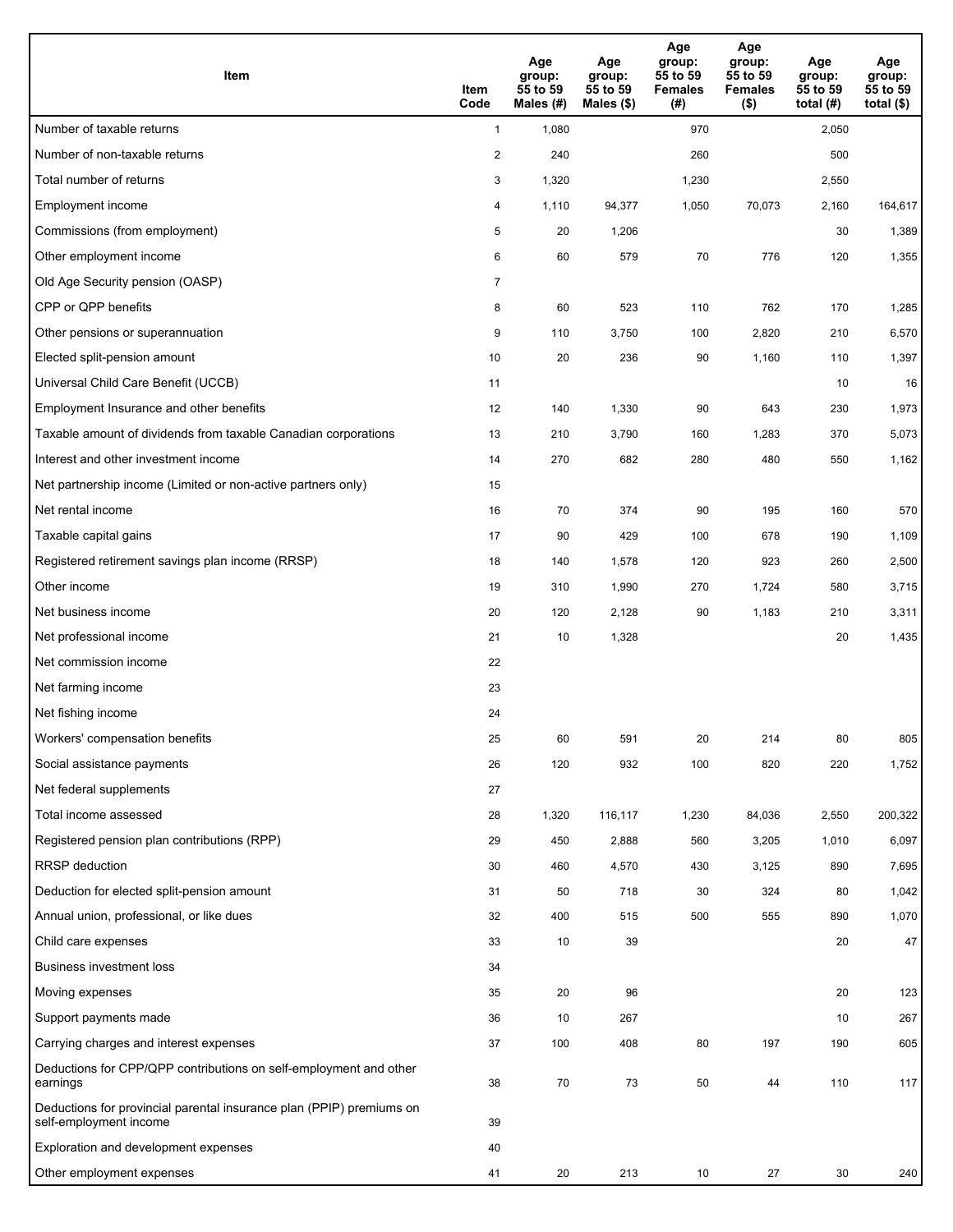| Item                                                              | Item<br>Code | Age<br>group:<br>55 to 59<br>Males (#) | Age<br>group:<br>55 to 59<br>Males (\$) | Age<br>group:<br>55 to 59<br><b>Females</b><br>(#) | Age<br>group:<br>55 to 59<br><b>Females</b><br>$($ \$) | Age<br>group:<br>55 to 59<br>total $(H)$ | Age<br>group:<br>55 to 59<br>total $($)$ |
|-------------------------------------------------------------------|--------------|----------------------------------------|-----------------------------------------|----------------------------------------------------|--------------------------------------------------------|------------------------------------------|------------------------------------------|
| Clergy residence deduction                                        | 42           |                                        |                                         |                                                    |                                                        |                                          |                                          |
| Other deductions                                                  | 43           | 40                                     | 44                                      | 30                                                 | 16                                                     | 80                                       | 60                                       |
| Total deductions before adjustments                               | 44           | 860                                    | 9,915                                   | 840                                                | 7,559                                                  | 1,700                                    | 17,477                                   |
| Social benefits repayment                                         | 45           | 20                                     | 28                                      |                                                    |                                                        | 30                                       | 35                                       |
| Net income after adjustments                                      | 46           | 1,310                                  | 106,424                                 | 1,230                                              | 76,479                                                 | 2,530                                    | 183,069                                  |
| Canadian Forces personnel and police deduction                    | 47           |                                        |                                         |                                                    |                                                        |                                          |                                          |
| Security options deductions                                       | 48           |                                        |                                         |                                                    |                                                        |                                          |                                          |
| Other payments deductions                                         | 49           | 170                                    | 1,523                                   | 120                                                | 1,034                                                  | 290                                      | 2,557                                    |
| Non-capital losses of other years                                 | 50           |                                        |                                         |                                                    |                                                        |                                          |                                          |
| Net capital losses of other years                                 | 51           | 30                                     | 23                                      | 20                                                 | 26                                                     | 50                                       | 48                                       |
| Capital gains deduction                                           | 52           |                                        |                                         |                                                    |                                                        |                                          |                                          |
| Northern residents deductions                                     | 53           | 930                                    | 5,858                                   | 850                                                | 4,983                                                  | 1,790                                    | 10,842                                   |
| Additional deductions                                             | 54           |                                        |                                         |                                                    |                                                        |                                          |                                          |
| Farming/fishing losses of prior years                             | 55           |                                        |                                         |                                                    |                                                        |                                          |                                          |
| Total deductions from net income                                  | 56           | 1,040                                  | 7,578                                   | 930                                                | 6,429                                                  | 1,970                                    | 14,009                                   |
| Taxable income assessed                                           | 57           | 1,240                                  | 98,875                                  | 1,180                                              | 70,065                                                 | 2,430                                    | 169,104                                  |
| Basic personal amount                                             | 58           | 1,320                                  | 14,548                                  | 1,230                                              | 13,602                                                 | 2,550                                    | 28,161                                   |
| Age amount                                                        | 59           |                                        |                                         |                                                    |                                                        |                                          |                                          |
| Spouse or common-law partner amount                               | 60           | 130                                    | 1,135                                   | 50                                                 | 385                                                    | 180                                      | 1,531                                    |
| Amount for eligible dependant                                     | 61           | 20                                     | 214                                     | 40                                                 | 374                                                    | 60                                       | 588                                      |
| Amount for children 17 and under                                  | 62           | 130                                    | 422                                     | 50                                                 | 139                                                    | 180                                      | 561                                      |
| Amount for infirm dependants age 18 or older                      | 63           |                                        |                                         |                                                    |                                                        |                                          |                                          |
| CPP or QPP contributions through employment                       | 64           | 1,030                                  | 2,067                                   | 950                                                | 1,870                                                  | 1,980                                    | 3,937                                    |
| CPP or QPP contributions on self-employment and other<br>earnings | 65           | 70                                     | 73                                      | 50                                                 | 44                                                     | 110                                      | 117                                      |
| Employment Insurance premiums                                     | 66           | 970                                    | 734                                     | 920                                                | 693                                                    | 1,890                                    | 1,426                                    |
| PPIP premiums paid                                                | 67           |                                        |                                         |                                                    |                                                        |                                          |                                          |
| PPIP premiums payable on employment income                        | 68           |                                        |                                         |                                                    |                                                        |                                          |                                          |
| PPIP premiums payable on self-employment income                   | 69           |                                        |                                         |                                                    |                                                        |                                          |                                          |
| Volunteer firefighters' amount                                    | 70           |                                        |                                         |                                                    |                                                        |                                          |                                          |
| Canada employment amount                                          | 71           | 1,080                                  | 1,191                                   | 1,020                                              | 1,118                                                  | 2,100                                    | 2,311                                    |
| Public transit amount                                             | 72           | 10                                     | 6                                       | 10                                                 | 5                                                      | 20                                       | 11                                       |
| Children's fitness amount                                         | 73           | 30                                     | 18                                      |                                                    |                                                        | 40                                       | 21                                       |
| Children's arts amount                                            | 74           | 10                                     | 5                                       |                                                    |                                                        | 10                                       | 6                                        |
| Home buyers' amount                                               | 75           |                                        |                                         |                                                    |                                                        |                                          |                                          |
| Pension income amount                                             | 76           | 120                                    | 235                                     | 180                                                | 343                                                    | 300                                      | 578                                      |
| Caregiver amount                                                  | 77           |                                        |                                         |                                                    |                                                        | 10                                       | 64                                       |
| Disability amount                                                 | 78           | 20                                     | 185                                     | 30                                                 | 208                                                    | 50                                       | 393                                      |
| Disability amount transferred from a dependant                    | 79           | 10                                     | 72                                      | 10                                                 | 89                                                     | 20                                       | 161                                      |
| Interest paid on student loans                                    | 80           |                                        |                                         |                                                    |                                                        | 10                                       | 5                                        |
| Tuition, education, and textbook amounts                          | 81           | 10                                     | 30                                      | 50                                                 | 145                                                    | 60                                       | 175                                      |
| Tuition, education, and textbook amounts transferred from a child | 82           | 50                                     | 256                                     | 20                                                 | 69                                                     | 60                                       | 324                                      |
| Amounts transferred from spouse or common-law partner             | 83           | 20                                     | 77                                      | 30                                                 | 132                                                    | 40                                       | 209                                      |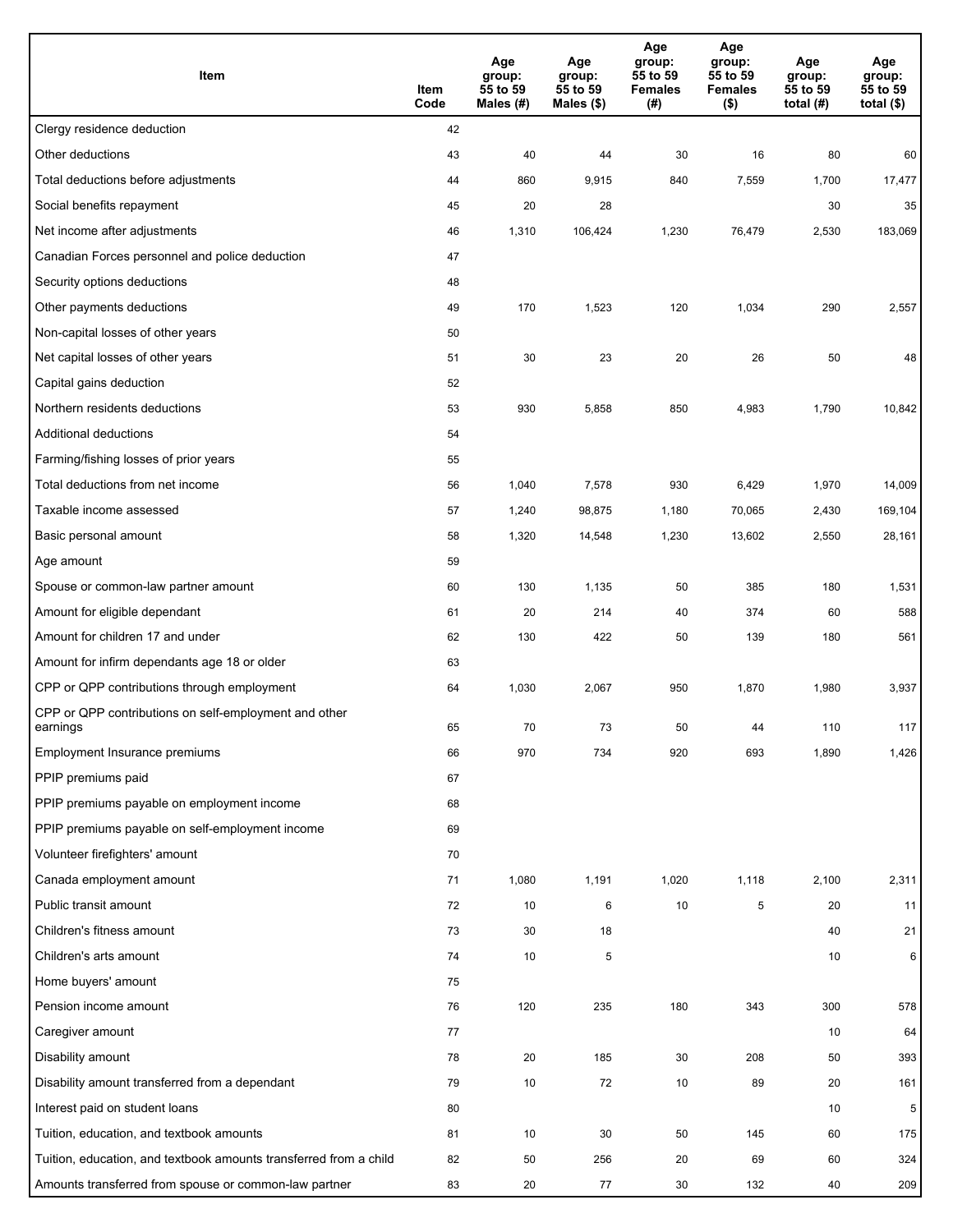| Item                                                | <b>Item</b><br>Code | Age<br>group:<br>55 to 59<br>Males (#) | Age<br>group:<br>55 to 59<br>Males $(\$)$ | Age<br>group:<br>55 to 59<br><b>Females</b><br>(# ) | Age<br>group:<br>55 to 59<br><b>Females</b><br>$($ \$) | Age<br>group:<br>55 to 59<br>total $(H)$ | Age<br>group:<br>55 to 59<br>total $($)$ |
|-----------------------------------------------------|---------------------|----------------------------------------|-------------------------------------------|-----------------------------------------------------|--------------------------------------------------------|------------------------------------------|------------------------------------------|
| Medical expenses                                    | 84                  | 50                                     | 134                                       | 80                                                  | 226                                                    | 140                                      | 360                                      |
| Total tax credits on personal amounts               | 85                  | 1,320                                  | 3,222                                     | 1,230                                               | 2,923                                                  | 2,550                                    | 6,149                                    |
| Allowable charitable donations and government gifts | 86                  | 260                                    | 470                                       | 300                                                 | 590                                                    | 560                                      | 1,060                                    |
| Eligible cultural and ecological gifts              | 87                  |                                        |                                           |                                                     |                                                        |                                          |                                          |
| Total tax credit on donations and gifts             | 88                  | 260                                    | 130                                       | 300                                                 | 165                                                    | 560                                      | 295                                      |
| Total federal non-refundable tax credits            | 89                  | 1,320                                  | 3,352                                     | 1,230                                               | 3,088                                                  | 2,550                                    | 6,444                                    |
| Federal dividend tax credit                         | 90                  | 190                                    | 509                                       | 160                                                 | 160                                                    | 350                                      | 669                                      |
| Overseas employment tax credit                      | 91                  |                                        |                                           |                                                     |                                                        |                                          |                                          |
| Minimum tax carryover                               | 92                  |                                        |                                           |                                                     |                                                        |                                          |                                          |
| Basic federal tax                                   | 93                  | 1,060                                  | 16,390                                    | 960                                                 | 10,126                                                 | 2,030                                    | 26,550                                   |
| Federal Foreign Tax Credit                          | 94                  |                                        |                                           | 50                                                  | 6                                                      |                                          |                                          |
| Federal Political contribution tax credit           | 95                  | 20                                     | 6                                         | 20                                                  | 4                                                      | 40                                       | 10                                       |
| <b>Investment Tax Credit</b>                        | 96                  |                                        |                                           |                                                     |                                                        |                                          |                                          |
| Labour-sponsored funds tax credit                   | 97                  |                                        |                                           |                                                     |                                                        |                                          |                                          |
| Alternative minimum tax payable                     | 98                  |                                        |                                           |                                                     |                                                        |                                          |                                          |
| Net federal tax                                     | 99                  | 1,060                                  | 16,344                                    | 960                                                 | 10,114                                                 | 2,030                                    | 26,491                                   |
| CPP contributions on self-employment                | 100                 | 70                                     | 146                                       | 50                                                  | 89                                                     | 110                                      | 235                                      |
| Social Benefits repayment                           | 101                 | 20                                     | 28                                        |                                                     |                                                        | 30                                       | 35                                       |
| Net Provincial Tax                                  | 102                 | 1,040                                  | 7,072                                     | 930                                                 | 4,211                                                  | 1,970                                    | 11,298                                   |
| Total tax payable                                   | 103                 | 1,080                                  | 23,589                                    | 970                                                 | 14,422                                                 | 2,050                                    | 38,059                                   |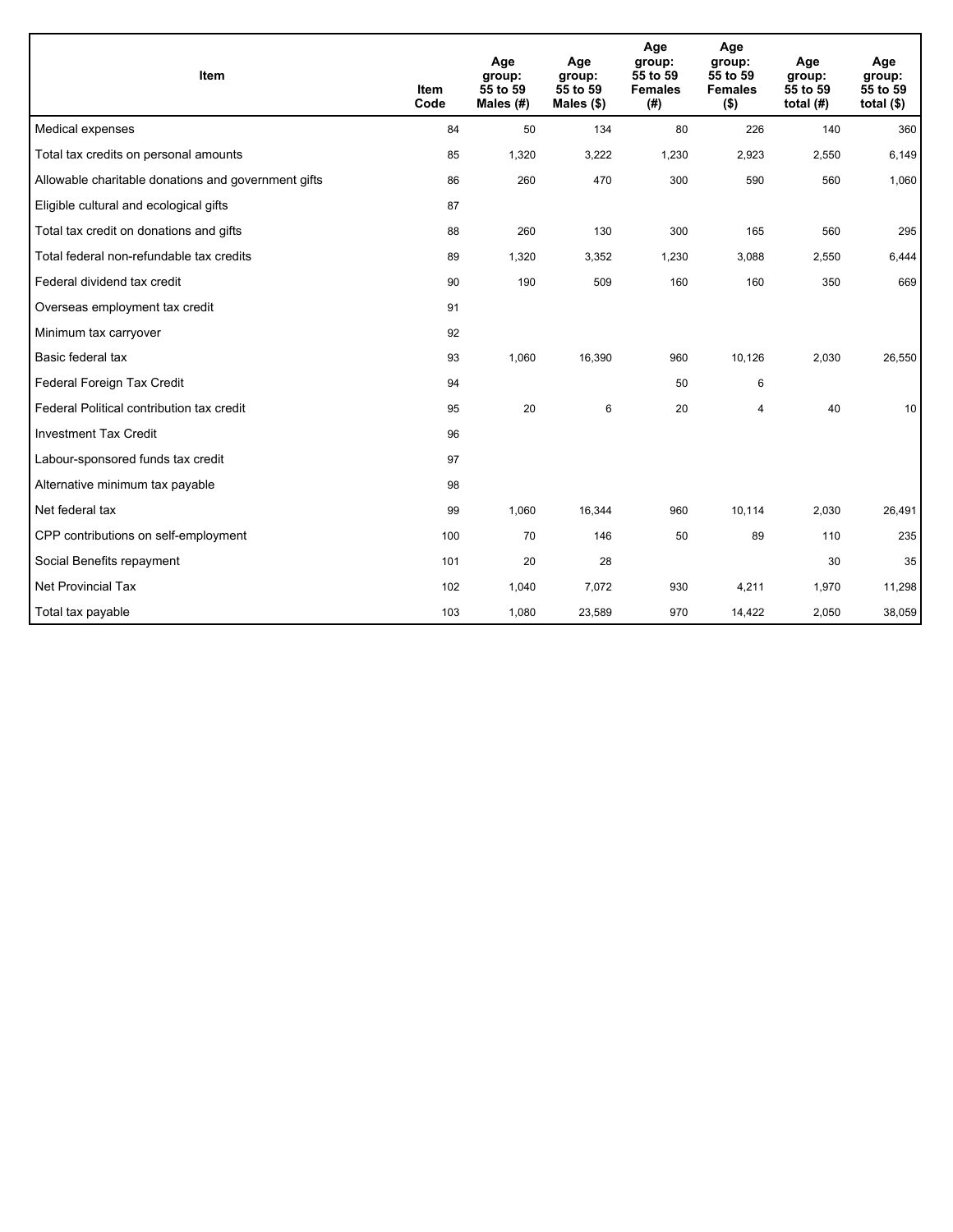| <b>Item</b>                                                                                    | Item<br>Code            | Age<br>group:<br>60 to 64<br>Males (#) | Age<br>group:<br>60 to 64<br>Males $(\$)$ | Age<br>group:<br>60 to 64<br><b>Females</b><br>(#) | Age<br>group:<br>60 to 64<br><b>Females</b><br>$($ \$) | Age<br>group:<br>60 to 64<br>total $(H)$ | Age<br>group:<br>60 to 64<br>total $($)$ |
|------------------------------------------------------------------------------------------------|-------------------------|----------------------------------------|-------------------------------------------|----------------------------------------------------|--------------------------------------------------------|------------------------------------------|------------------------------------------|
| Number of taxable returns                                                                      | $\mathbf{1}$            | 770                                    |                                           | 650                                                |                                                        | 1,420                                    |                                          |
| Number of non-taxable returns                                                                  | $\overline{\mathbf{c}}$ | 230                                    |                                           | 180                                                |                                                        | 400                                      |                                          |
| Total number of returns                                                                        | 3                       | 990                                    |                                           | 830                                                |                                                        | 1,820                                    |                                          |
| Employment income                                                                              | 4                       | 730                                    | 53,722                                    | 590                                                | 35,487                                                 | 1,320                                    | 89,209                                   |
| Commissions (from employment)                                                                  | 5                       |                                        |                                           |                                                    |                                                        | 10                                       | 1,066                                    |
| Other employment income                                                                        | 6                       | 60                                     | 1,454                                     | 50                                                 | 783                                                    | 110                                      | 2,237                                    |
| Old Age Security pension (OASP)                                                                | $\overline{7}$          |                                        |                                           |                                                    |                                                        |                                          |                                          |
| CPP or QPP benefits                                                                            | 8                       | 490                                    | 2,972                                     | 410                                                | 2,511                                                  | 900                                      | 5,483                                    |
| Other pensions or superannuation                                                               | 9                       | 180                                    | 6,885                                     | 180                                                | 5,144                                                  | 360                                      | 12,029                                   |
| Elected split-pension amount                                                                   | 10                      | 40                                     | 282                                       | 70                                                 | 1,130                                                  | 110                                      | 1,412                                    |
| Universal Child Care Benefit (UCCB)                                                            | 11                      |                                        |                                           |                                                    |                                                        |                                          |                                          |
| Employment Insurance and other benefits                                                        | 12                      | 80                                     | 751                                       | 40                                                 | 344                                                    | 120                                      | 1,095                                    |
| Taxable amount of dividends from taxable Canadian corporations                                 | 13                      | 160                                    | 4,347                                     | 120                                                | 1,696                                                  | 280                                      | 6,043                                    |
| Interest and other investment income                                                           | 14                      | 220                                    | 481                                       | 200                                                | 408                                                    | 420                                      | 889                                      |
| Net partnership income (Limited or non-active partners only)                                   | 15                      |                                        |                                           |                                                    |                                                        |                                          |                                          |
| Net rental income                                                                              | 16                      | 70                                     | 253                                       | 50                                                 | 232                                                    | 120                                      | 485                                      |
| Taxable capital gains                                                                          | 17                      |                                        |                                           | 60                                                 | 157                                                    | 140                                      | 1,575                                    |
| Registered retirement savings plan income (RRSP)                                               | 18                      | 120                                    | 1,675                                     | 100                                                | 879                                                    | 220                                      | 2,555                                    |
| Other income                                                                                   | 19                      | 250                                    | 2,359                                     | 190                                                | 1,170                                                  | 440                                      | 3,529                                    |
| Net business income                                                                            | 20                      | 100                                    | 1,962                                     | 70                                                 | 1,073                                                  | 170                                      | 3,035                                    |
| Net professional income                                                                        | 21                      | 20                                     | 1,315                                     |                                                    |                                                        | 30                                       | 1,442                                    |
| Net commission income                                                                          | 22                      |                                        |                                           |                                                    |                                                        |                                          |                                          |
| Net farming income                                                                             | 23                      |                                        |                                           |                                                    |                                                        |                                          |                                          |
| Net fishing income                                                                             | 24                      |                                        |                                           |                                                    |                                                        |                                          |                                          |
| Workers' compensation benefits                                                                 | 25                      | 30                                     | 309                                       | 30                                                 | 308                                                    | 60                                       | 617                                      |
| Social assistance payments                                                                     | 26                      | 150                                    | 1,171                                     | 100                                                | 586                                                    | 240                                      | 1,757                                    |
| Net federal supplements                                                                        | 27                      |                                        |                                           | 40                                                 | 277                                                    | 50                                       | 328                                      |
| Total income assessed                                                                          | 28                      | 990                                    | 82,506                                    | 830                                                | 52,813                                                 | 1,820                                    | 135,319                                  |
| Registered pension plan contributions (RPP)                                                    | 29                      | 270                                    | 1,685                                     | 290                                                | 1,596                                                  | 550                                      | 3,281                                    |
| RRSP deduction                                                                                 | 30                      | 290                                    | 2,959                                     | 250                                                | 1,890                                                  | 540                                      | 4,849                                    |
| Deduction for elected split-pension amount                                                     | 31                      | 80                                     | 1,145                                     | 40                                                 | 474                                                    | 130                                      | 1,620                                    |
| Annual union, professional, or like dues                                                       | 32                      | 260                                    | 315                                       | 290                                                | 327                                                    | 550                                      | 641                                      |
| Child care expenses                                                                            | 33                      |                                        |                                           |                                                    |                                                        |                                          |                                          |
| <b>Business investment loss</b>                                                                | 34                      |                                        |                                           |                                                    |                                                        |                                          |                                          |
| Moving expenses                                                                                | 35                      |                                        |                                           |                                                    |                                                        | 10                                       | 103                                      |
| Support payments made                                                                          | 36                      | 10                                     | 185                                       |                                                    |                                                        | 10                                       | 185                                      |
| Carrying charges and interest expenses                                                         | 37                      | 80                                     | 208                                       | 50                                                 | 155                                                    | 130                                      | 363                                      |
| Deductions for CPP/QPP contributions on self-employment and other<br>earnings                  | 38                      | 70                                     | 87                                        | 50                                                 | 41                                                     | 130                                      | 128                                      |
| Deductions for provincial parental insurance plan (PPIP) premiums on<br>self-employment income | 39                      |                                        |                                           |                                                    |                                                        |                                          |                                          |
| Exploration and development expenses                                                           | 40                      |                                        |                                           |                                                    |                                                        |                                          |                                          |
| Other employment expenses                                                                      | 41                      | 10                                     | 87                                        | 10                                                 | 78                                                     | 20                                       | 165                                      |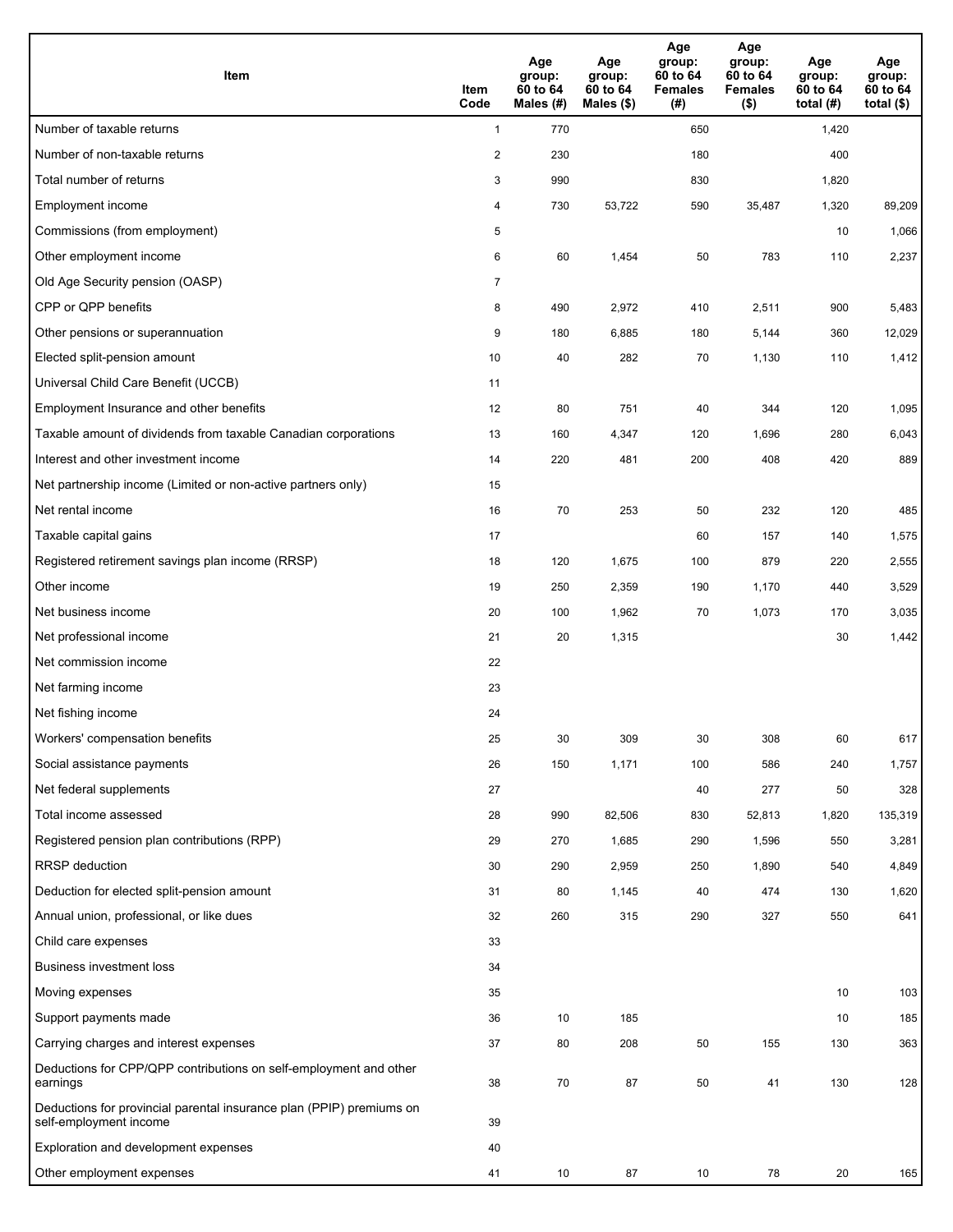| Item                                                              | Item<br>Code | Age<br>group:<br>60 to 64<br>Males (#) | Age<br>group:<br>60 to 64<br>Males (\$) | Age<br>group:<br>60 to 64<br><b>Females</b><br>(#) | Age<br>group:<br>60 to 64<br><b>Females</b><br>$($ \$) | Age<br>group:<br>60 to 64<br>total $(H)$ | Age<br>group:<br>60 to 64<br>total $($)$ |
|-------------------------------------------------------------------|--------------|----------------------------------------|-----------------------------------------|----------------------------------------------------|--------------------------------------------------------|------------------------------------------|------------------------------------------|
| Clergy residence deduction                                        | 42           |                                        |                                         |                                                    |                                                        |                                          |                                          |
| Other deductions                                                  | 43           | 30                                     | 25                                      | 20                                                 | 31                                                     | 50                                       | 56                                       |
| Total deductions before adjustments                               | 44           | 580                                    | 6,806                                   | 510                                                | 4,638                                                  | 1,090                                    | 11,445                                   |
| Social benefits repayment                                         | 45           |                                        |                                         |                                                    |                                                        |                                          |                                          |
| Net income after adjustments                                      | 46           | 990                                    | 75,705                                  | 830                                                | 48,176                                                 | 1,820                                    | 123,881                                  |
| Canadian Forces personnel and police deduction                    | 47           |                                        |                                         |                                                    |                                                        |                                          |                                          |
| Security options deductions                                       | 48           |                                        |                                         |                                                    |                                                        |                                          |                                          |
| Other payments deductions                                         | 49           | 180                                    | 1,531                                   | 140                                                | 1,169                                                  | 320                                      | 2,700                                    |
| Non-capital losses of other years                                 | 50           |                                        |                                         |                                                    |                                                        |                                          |                                          |
| Net capital losses of other years                                 | 51           | 40                                     | 104                                     | 20                                                 | 89                                                     | 60                                       | 194                                      |
| Capital gains deduction                                           | 52           |                                        |                                         |                                                    |                                                        |                                          |                                          |
| Northern residents deductions                                     | 53           | 690                                    | 4,065                                   | 560                                                | 3,070                                                  | 1,250                                    | 7,135                                    |
| Additional deductions                                             | 54           |                                        |                                         |                                                    |                                                        |                                          |                                          |
| Farming/fishing losses of prior years                             | 55           |                                        |                                         |                                                    |                                                        |                                          |                                          |
| Total deductions from net income                                  | 56           | 800                                    | 6,234                                   | 640                                                | 4,331                                                  | 1,450                                    | 10,566                                   |
| Taxable income assessed                                           | 57           | 970                                    | 69,475                                  | 810                                                | 43,854                                                 | 1,780                                    | 113,329                                  |
| Basic personal amount                                             | 58           | 990                                    | 10,966                                  | 830                                                | 9,144                                                  | 1,820                                    | 20,110                                   |
| Age amount                                                        | 59           |                                        |                                         |                                                    |                                                        |                                          |                                          |
| Spouse or common-law partner amount                               | 60           | 110                                    | 901                                     | 30                                                 | 210                                                    | 140                                      | 1,110                                    |
| Amount for eligible dependant                                     | 61           |                                        |                                         | 20                                                 | 155                                                    | 20                                       | 245                                      |
| Amount for children 17 and under                                  | 62           | 50                                     | 183                                     | 20                                                 | 74                                                     | 80                                       | 256                                      |
| Amount for infirm dependants age 18 or older                      | 63           |                                        |                                         |                                                    |                                                        |                                          |                                          |
| CPP or QPP contributions through employment                       | 64           | 670                                    | 1,218                                   | 540                                                | 974                                                    | 1,210                                    | 2,192                                    |
| CPP or QPP contributions on self-employment and other<br>earnings | 65           | 70                                     | 87                                      | 50                                                 | 41                                                     | 130                                      | 128                                      |
| Employment Insurance premiums                                     | 66           | 610                                    | 420                                     | 520                                                | 364                                                    | 1,130                                    | 783                                      |
| PPIP premiums paid                                                | 67           |                                        |                                         |                                                    |                                                        |                                          |                                          |
| PPIP premiums payable on employment income                        | 68           |                                        |                                         |                                                    |                                                        |                                          |                                          |
| PPIP premiums payable on self-employment income                   | 69           |                                        |                                         |                                                    |                                                        |                                          |                                          |
| Volunteer firefighters' amount                                    | 70           |                                        |                                         |                                                    |                                                        |                                          |                                          |
| Canada employment amount                                          | 71           | 740                                    | 806                                     | 600                                                | 657                                                    | 1,340                                    | 1,463                                    |
| Public transit amount                                             | 72           |                                        |                                         |                                                    |                                                        | 10                                       | $\overline{4}$                           |
| Children's fitness amount                                         | 73           | 10                                     | 6                                       |                                                    |                                                        | 20                                       | $\overline{7}$                           |
| Children's arts amount                                            | 74           |                                        |                                         |                                                    |                                                        |                                          |                                          |
| Home buyers' amount                                               | 75           |                                        |                                         |                                                    |                                                        |                                          |                                          |
| Pension income amount                                             | 76           | 210                                    | 408                                     | 230                                                | 444                                                    | 440                                      | 852                                      |
| Caregiver amount                                                  | 77           |                                        |                                         |                                                    |                                                        |                                          |                                          |
| Disability amount                                                 | 78           | 30                                     | 192                                     | 30                                                 | 192                                                    | 50                                       | 385                                      |
| Disability amount transferred from a dependant                    | 79           |                                        |                                         |                                                    |                                                        | 20                                       | 120                                      |
| Interest paid on student loans                                    | 80           |                                        |                                         |                                                    |                                                        |                                          |                                          |
| Tuition, education, and textbook amounts                          | 81           |                                        |                                         |                                                    |                                                        | 30                                       | 122                                      |
| Tuition, education, and textbook amounts transferred from a child | 82           | 20                                     | 83                                      |                                                    |                                                        | 20                                       | 122                                      |
| Amounts transferred from spouse or common-law partner             | 83           | 30                                     | 131                                     | 60                                                 | 299                                                    | 90                                       | 431                                      |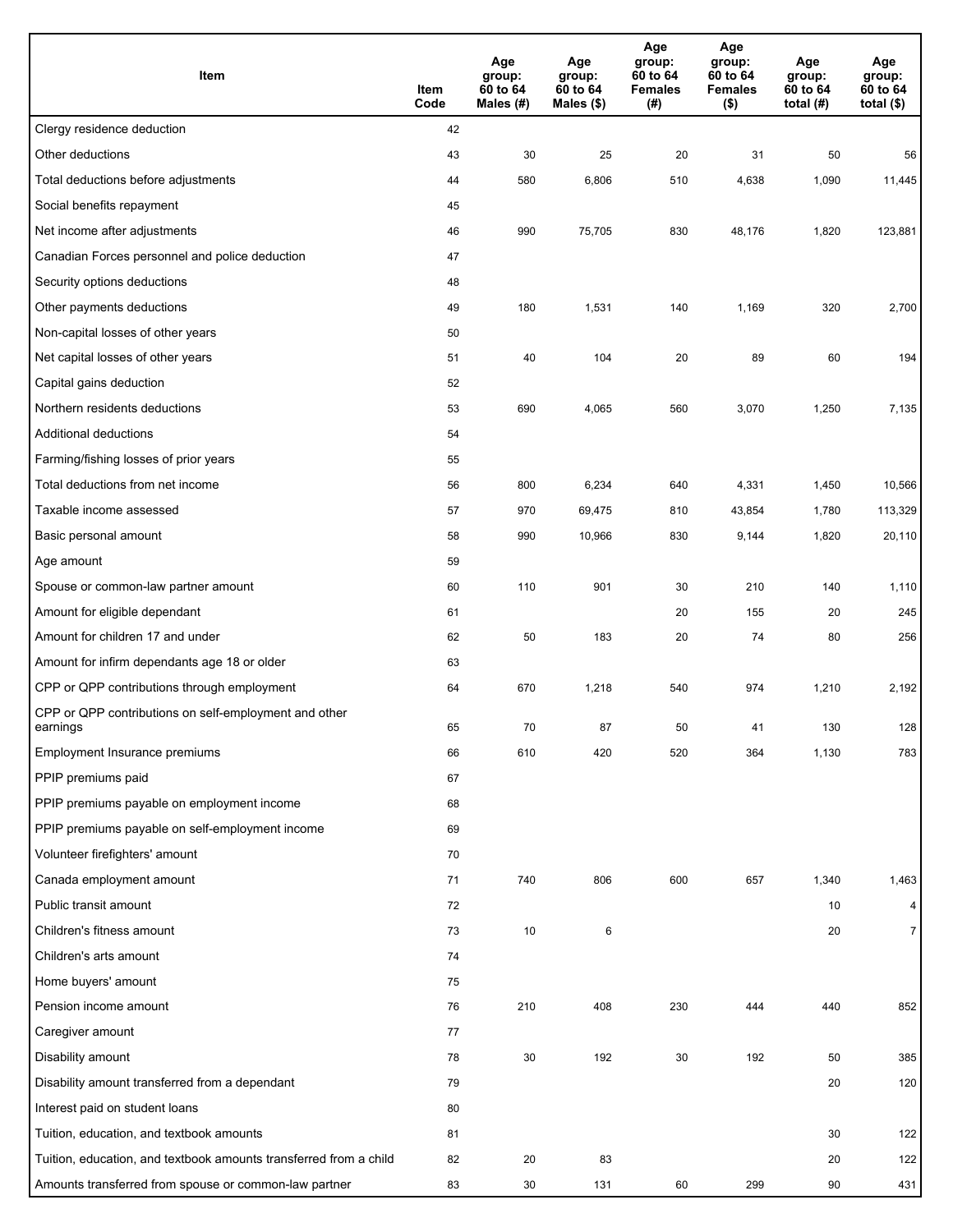| Item                                                | <b>Item</b><br>Code | Age<br>group:<br>60 to 64<br>Males (#) | Age<br>group:<br>60 to 64<br>Males $(\$)$ | Age<br>group:<br>60 to 64<br><b>Females</b><br>(# ) | Age<br>group:<br>60 to 64<br><b>Females</b><br>$($ \$) | Age<br>group:<br>60 to 64<br>total $(H)$ | Age<br>group:<br>60 to 64<br>total $($)$ |
|-----------------------------------------------------|---------------------|----------------------------------------|-------------------------------------------|-----------------------------------------------------|--------------------------------------------------------|------------------------------------------|------------------------------------------|
| Medical expenses                                    | 84                  | 40                                     | 86                                        | 30                                                  | 79                                                     | 70                                       | 164                                      |
| Total tax credits on personal amounts               | 85                  | 990                                    | 2,354                                     | 830                                                 | 1,932                                                  | 1,820                                    | 4,286                                    |
| Allowable charitable donations and government gifts | 86                  | 210                                    | 334                                       | 210                                                 | 282                                                    | 410                                      | 616                                      |
| Eligible cultural and ecological gifts              | 87                  |                                        |                                           |                                                     |                                                        |                                          |                                          |
| Total tax credit on donations and gifts             | 88                  | 210                                    | 95                                        | 210                                                 | 77                                                     | 410                                      | 172                                      |
| Total federal non-refundable tax credits            | 89                  | 990                                    | 2,449                                     | 830                                                 | 2,009                                                  | 1,820                                    | 4,458                                    |
| Federal dividend tax credit                         | 90                  | 160                                    | 598                                       | 110                                                 | 233                                                    | 270                                      | 831                                      |
| Overseas employment tax credit                      | 91                  |                                        |                                           |                                                     |                                                        |                                          |                                          |
| Minimum tax carryover                               | 92                  |                                        |                                           |                                                     |                                                        |                                          |                                          |
| Basic federal tax                                   | 93                  | 760                                    | 11,291                                    | 640                                                 | 6,142                                                  | 1,390                                    | 17,433                                   |
| Federal Foreign Tax Credit                          | 94                  |                                        |                                           | 40                                                  | $\overline{7}$                                         | 100                                      | 185                                      |
| Federal Political contribution tax credit           | 95                  | 30                                     | 8                                         | 20                                                  | 4                                                      | 40                                       | 12                                       |
| <b>Investment Tax Credit</b>                        | 96                  |                                        |                                           |                                                     |                                                        |                                          |                                          |
| Labour-sponsored funds tax credit                   | 97                  |                                        |                                           |                                                     |                                                        |                                          |                                          |
| Alternative minimum tax payable                     | 98                  |                                        |                                           |                                                     |                                                        |                                          |                                          |
| Net federal tax                                     | 99                  | 750                                    | 11,098                                    | 640                                                 | 6,131                                                  | 1,390                                    | 17,228                                   |
| CPP contributions on self-employment                | 100                 | 70                                     | 173                                       | 50                                                  | 82                                                     | 130                                      | 255                                      |
| Social Benefits repayment                           | 101                 |                                        |                                           |                                                     |                                                        |                                          |                                          |
| <b>Net Provincial Tax</b>                           | 102                 | 730                                    | 4,798                                     | 620                                                 | 2,550                                                  | 1,360                                    | 7,348                                    |
| Total tax payable                                   | 103                 | 770                                    | 16,089                                    | 650                                                 | 8,766                                                  | 1,420                                    | 24,856                                   |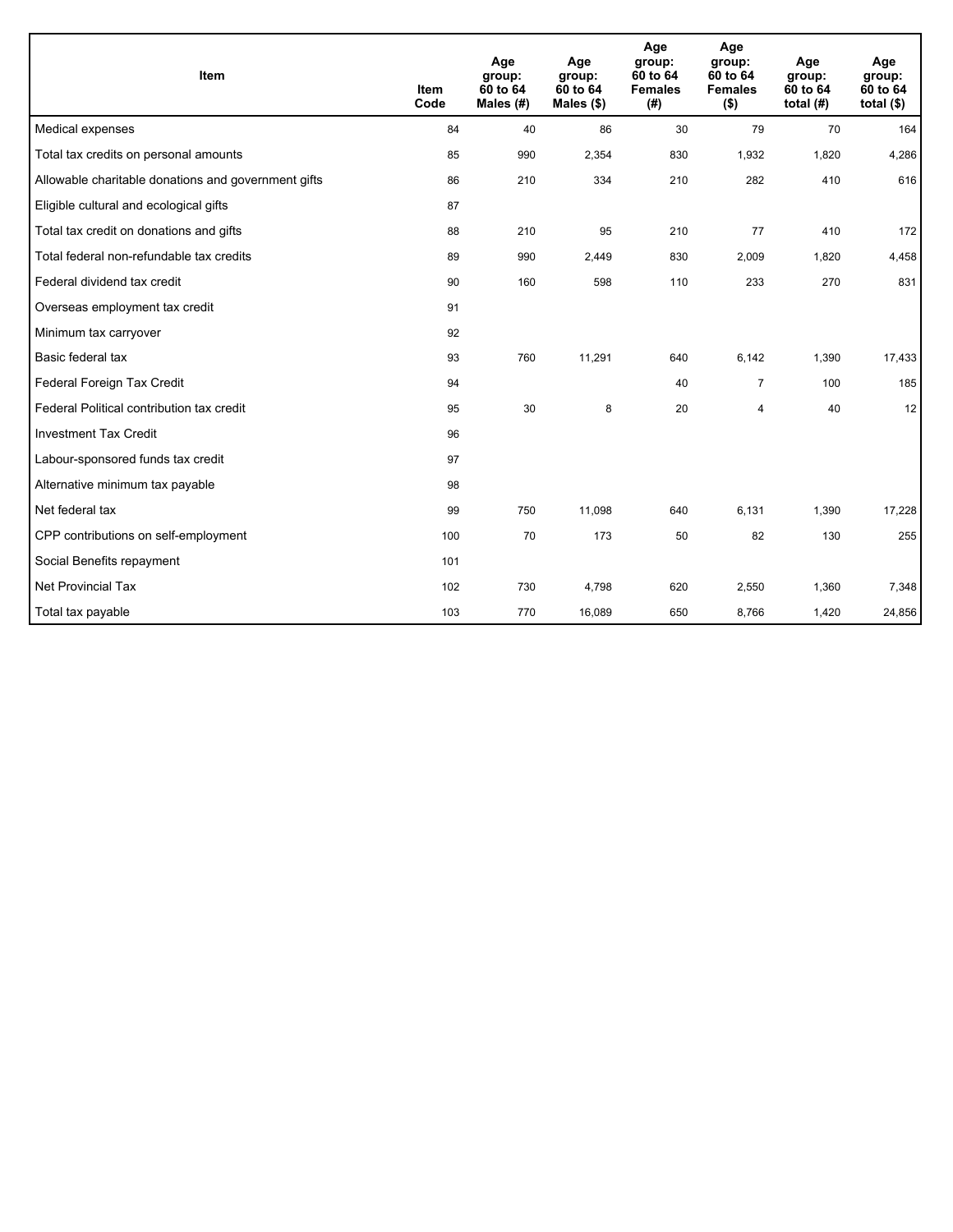| Item                                                                                           | Item<br>Code   | Age<br>group:<br>65 to 69<br>Males (#) | Age<br>group:<br>65 to 69<br>Males (\$) | Age<br>group:<br>65 to 69<br><b>Females</b><br>(# ) | Age<br>group:<br>65 to 69<br><b>Females</b><br>$($ \$) | Age<br>group:<br>65 to 69<br>total (#) | Age<br>group:<br>65 to 69<br>total $($ |
|------------------------------------------------------------------------------------------------|----------------|----------------------------------------|-----------------------------------------|-----------------------------------------------------|--------------------------------------------------------|----------------------------------------|----------------------------------------|
| Number of taxable returns                                                                      | $\mathbf{1}$   | 420                                    |                                         | 310                                                 |                                                        | 730                                    |                                        |
| Number of non-taxable returns                                                                  | $\sqrt{2}$     | 260                                    |                                         | 190                                                 |                                                        | 440                                    |                                        |
| Total number of returns                                                                        | 3              | 680                                    |                                         | 500                                                 |                                                        | 1,170                                  |                                        |
| Employment income                                                                              | 4              | 380                                    | 24,581                                  | 260                                                 | 10,734                                                 | 640                                    | 35,316                                 |
| Commissions (from employment)                                                                  | 5              |                                        |                                         |                                                     |                                                        |                                        |                                        |
| Other employment income                                                                        | 6              | 40                                     | 64                                      | 10                                                  | 124                                                    | 50                                     | 188                                    |
| Old Age Security pension (OASP)                                                                | $\overline{7}$ | 660                                    | 3,452                                   | 490                                                 | 2,550                                                  | 1,160                                  | 6,002                                  |
| CPP or QPP benefits                                                                            | 8              | 600                                    | 4,261                                   | 430                                                 | 3,044                                                  | 1,030                                  | 7,305                                  |
| Other pensions or superannuation                                                               | 9              | 240                                    | 6,915                                   | 190                                                 | 3,664                                                  | 430                                    | 10,579                                 |
| Elected split-pension amount                                                                   | 10             | 40                                     | 331                                     | 70                                                  | 842                                                    | 100                                    | 1,173                                  |
| Universal Child Care Benefit (UCCB)                                                            | 11             |                                        |                                         |                                                     |                                                        |                                        |                                        |
| Employment Insurance and other benefits                                                        | 12             | 30                                     | 244                                     | 20                                                  | 185                                                    | 60                                     | 429                                    |
| Taxable amount of dividends from taxable Canadian corporations                                 | 13             | 110                                    | 1,592                                   | 60                                                  | 631                                                    | 170                                    | 2,223                                  |
| Interest and other investment income                                                           | 14             | 150                                    | 174                                     | 120                                                 | 237                                                    | 270                                    | 411                                    |
| Net partnership income (Limited or non-active partners only)                                   | 15             |                                        |                                         |                                                     |                                                        |                                        |                                        |
| Net rental income                                                                              | 16             | 30                                     | 82                                      | 20                                                  | 48                                                     | 60                                     | 130                                    |
| Taxable capital gains                                                                          | 17             | 50                                     | 375                                     | 30                                                  | 125                                                    | 80                                     | 500                                    |
| Registered retirement savings plan income (RRSP)                                               | 18             | 70                                     | 966                                     | 60                                                  | 650                                                    | 130                                    | 1,616                                  |
| Other income                                                                                   | 19             | 150                                    | 725                                     | 90                                                  | 278                                                    | 240                                    | 1,003                                  |
| Net business income                                                                            | 20             | 70                                     | 1,231                                   | 50                                                  | 408                                                    | 120                                    | 1,639                                  |
| Net professional income                                                                        | 21             | 10                                     | 435                                     |                                                     |                                                        | 20                                     | 1,134                                  |
| Net commission income                                                                          | 22             |                                        |                                         |                                                     |                                                        |                                        |                                        |
| Net farming income                                                                             | 23             |                                        |                                         |                                                     |                                                        |                                        |                                        |
| Net fishing income                                                                             | 24             |                                        |                                         |                                                     |                                                        |                                        |                                        |
| Workers' compensation benefits                                                                 | 25             | 20                                     | 155                                     | 10                                                  | 215                                                    | 30                                     | 369                                    |
| Social assistance payments                                                                     | 26             | 160                                    | 580                                     | 110                                                 | 368                                                    | 260                                    | 948                                    |
| Net federal supplements                                                                        | 27             | 150                                    | 879                                     | 120                                                 | 571                                                    | 270                                    | 1,450                                  |
| Total income assessed                                                                          | 28             | 670                                    | 47,087                                  | 500                                                 | 25,600                                                 | 1,170                                  | 72,688                                 |
| Registered pension plan contributions (RPP)                                                    | 29             | 80                                     | 469                                     | 90                                                  | 411                                                    | 180                                    | 880                                    |
| <b>RRSP</b> deduction                                                                          | 30             | 120                                    | 1,212                                   | 80                                                  | 437                                                    | 200                                    | 1,649                                  |
| Deduction for elected split-pension amount                                                     | 31             | 100                                    | 1,441                                   | 40                                                  | 253                                                    | 130                                    | 1,693                                  |
| Annual union, professional, or like dues                                                       | 32             | 110                                    | 110                                     | 110                                                 | 98                                                     | 220                                    | 208                                    |
| Child care expenses                                                                            | 33             |                                        |                                         |                                                     |                                                        |                                        |                                        |
| Business investment loss                                                                       | 34             |                                        |                                         |                                                     |                                                        |                                        |                                        |
| Moving expenses                                                                                | 35             |                                        |                                         |                                                     |                                                        |                                        |                                        |
| Support payments made                                                                          | 36             |                                        |                                         |                                                     |                                                        |                                        |                                        |
| Carrying charges and interest expenses                                                         | 37             | 40                                     | 69                                      | 30                                                  | 76                                                     | 60                                     | 145                                    |
| Deductions for CPP/QPP contributions on self-employment and other<br>earnings                  | 38             | 40                                     | 35                                      | 20                                                  | 20                                                     | 60                                     | 55                                     |
| Deductions for provincial parental insurance plan (PPIP) premiums on<br>self-employment income | 39             |                                        |                                         |                                                     |                                                        |                                        |                                        |
| Exploration and development expenses                                                           | 40             |                                        |                                         |                                                     |                                                        |                                        |                                        |
| Other employment expenses                                                                      | 41             |                                        |                                         |                                                     |                                                        | 20                                     | 129                                    |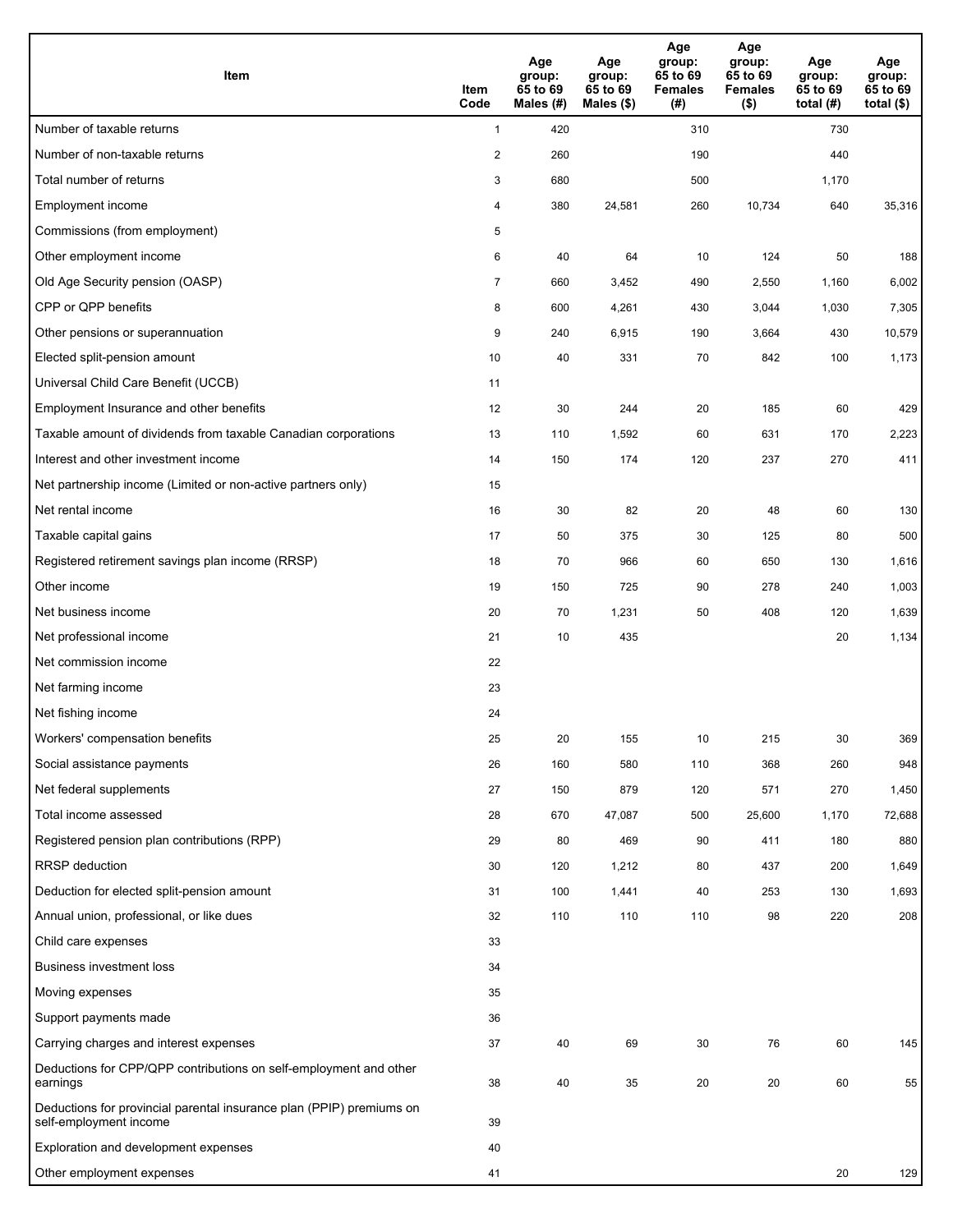| Item                                                              | Item<br>Code | Age<br>group:<br>65 to 69<br>Males (#) | Age<br>group:<br>65 to 69<br>Males (\$) | Age<br>group:<br>65 to 69<br><b>Females</b><br>(#) | Age<br>group:<br>65 to 69<br><b>Females</b><br>$($ \$) | Age<br>group:<br>65 to 69<br>total (#) | Age<br>group:<br>65 to 69<br>total $($)$ |
|-------------------------------------------------------------------|--------------|----------------------------------------|-----------------------------------------|----------------------------------------------------|--------------------------------------------------------|----------------------------------------|------------------------------------------|
| Clergy residence deduction                                        | 42           |                                        |                                         |                                                    |                                                        |                                        |                                          |
| Other deductions                                                  | 43           | 40                                     | 62                                      |                                                    |                                                        | 50                                     | 152                                      |
| Total deductions before adjustments                               | 44           | 330                                    | 3,551                                   | 210                                                | 1,440                                                  | 540                                    | 4,991                                    |
| Social benefits repayment                                         | 45           | 150                                    | 600                                     | 80                                                 | 254                                                    | 220                                    | 853                                      |
| Net income after adjustments                                      | 46           | 670                                    | 42,942                                  | 500                                                | 23,938                                                 | 1,170                                  | 66,879                                   |
| Canadian Forces personnel and police deduction                    | 47           |                                        |                                         |                                                    |                                                        |                                        |                                          |
| Security options deductions                                       | 48           |                                        |                                         |                                                    |                                                        |                                        |                                          |
| Other payments deductions                                         | 49           | 200                                    | 1,614                                   | 160                                                | 1,154                                                  | 360                                    | 2,768                                    |
| Non-capital losses of other years                                 | 50           |                                        |                                         |                                                    |                                                        |                                        |                                          |
| Net capital losses of other years                                 | 51           | 10                                     | 5                                       |                                                    |                                                        |                                        |                                          |
| Capital gains deduction                                           | 52           |                                        |                                         |                                                    |                                                        |                                        |                                          |
| Northern residents deductions                                     | 53           | 400                                    | 2,110                                   | 290                                                | 1,466                                                  | 680                                    | 3,577                                    |
| Additional deductions                                             | 54           |                                        |                                         |                                                    |                                                        |                                        |                                          |
| Farming/fishing losses of prior years                             | 55           |                                        |                                         |                                                    |                                                        |                                        |                                          |
| Total deductions from net income                                  | 56           | 540                                    | 3,959                                   | 390                                                | 2,746                                                  | 930                                    | 6,705                                    |
| Taxable income assessed                                           | 57           | 670                                    | 38,985                                  | 490                                                | 21,192                                                 | 1,160                                  | 60,178                                   |
| Basic personal amount                                             | 58           | 680                                    | 7,442                                   | 500                                                | 5,497                                                  | 1,170                                  | 12,939                                   |
| Age amount                                                        | 59           | 500                                    | 2,804                                   | 420                                                | 2,323                                                  | 920                                    | 5,127                                    |
| Spouse or common-law partner amount                               | 60           | 70                                     | 513                                     | 20                                                 | 124                                                    | 90                                     | 637                                      |
| Amount for eligible dependant                                     | 61           |                                        |                                         | 10                                                 | 110                                                    | 20                                     | 154                                      |
| Amount for children 17 and under                                  | 62           | 20                                     | 42                                      | 10                                                 | 29                                                     | 30                                     | 71                                       |
| Amount for infirm dependants age 18 or older                      | 63           |                                        |                                         |                                                    |                                                        |                                        |                                          |
| CPP or QPP contributions through employment                       | 64           | 270                                    | 422                                     | 180                                                | 248                                                    | 450                                    | 670                                      |
| CPP or QPP contributions on self-employment and other<br>earnings | 65           | 40                                     | 35                                      | 20                                                 | 20                                                     | 60                                     | 55                                       |
| Employment Insurance premiums                                     | 66           | 290                                    | 189                                     | 210                                                | 122                                                    | 500                                    | 312                                      |
| PPIP premiums paid                                                | 67           |                                        |                                         |                                                    |                                                        |                                        |                                          |
| PPIP premiums payable on employment income                        | 68           |                                        |                                         |                                                    |                                                        |                                        |                                          |
| PPIP premiums payable on self-employment income                   | 69           |                                        |                                         |                                                    |                                                        |                                        |                                          |
| Volunteer firefighters' amount                                    | 70           |                                        |                                         |                                                    |                                                        |                                        |                                          |
| Canada employment amount                                          | 71           | 380                                    | 404                                     | 260                                                | 274                                                    | 640                                    | 677                                      |
| Public transit amount                                             | 72           |                                        |                                         |                                                    |                                                        |                                        |                                          |
| Children's fitness amount                                         | 73           |                                        |                                         |                                                    |                                                        |                                        |                                          |
| Children's arts amount                                            | 74           |                                        |                                         |                                                    |                                                        |                                        |                                          |
| Home buyers' amount                                               | 75           |                                        |                                         |                                                    |                                                        |                                        |                                          |
| Pension income amount                                             | 76           | 250                                    | 492                                     | 220                                                | 433                                                    | 480                                    | 926                                      |
| Caregiver amount                                                  | 77           |                                        |                                         |                                                    |                                                        |                                        |                                          |
| Disability amount                                                 | 78           | 20                                     | 146                                     | 20                                                 | 115                                                    | 30                                     | 262                                      |
| Disability amount transferred from a dependant                    | 79           |                                        |                                         |                                                    |                                                        |                                        |                                          |
| Interest paid on student loans                                    | 80           |                                        |                                         |                                                    |                                                        |                                        |                                          |
| Tuition, education, and textbook amounts                          | 81           |                                        |                                         |                                                    |                                                        | 10                                     | 20                                       |
| Tuition, education, and textbook amounts transferred from a child | 82           |                                        |                                         |                                                    |                                                        |                                        |                                          |
| Amounts transferred from spouse or common-law partner             | 83           | 50                                     | 218                                     | 30                                                 | 169                                                    | 80                                     | 387                                      |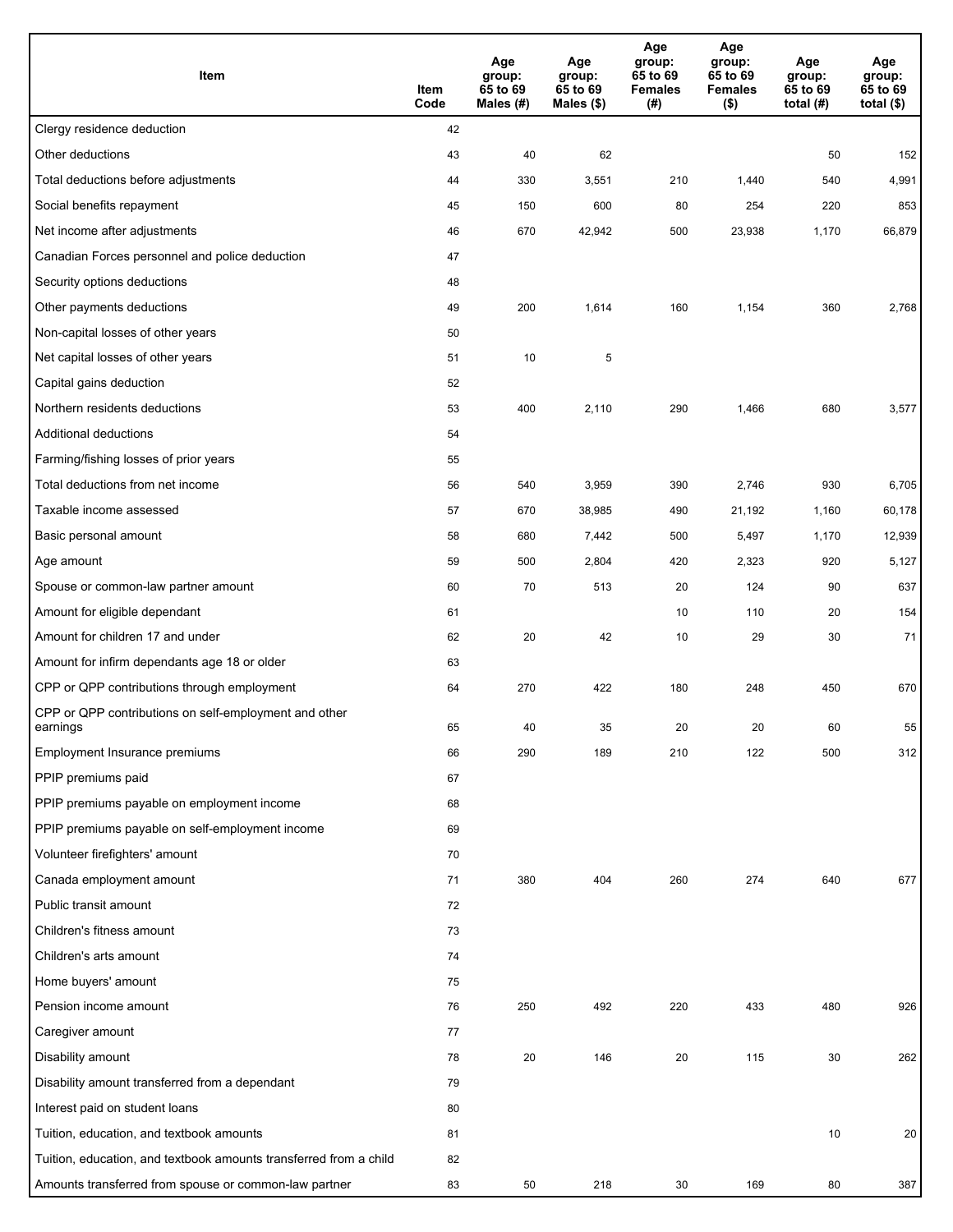| Item                                                | <b>Item</b><br>Code | Age<br>group:<br>65 to 69<br>Males (#) | Age<br>group:<br>65 to 69<br>Males $(\$)$ | Age<br>group:<br>65 to 69<br><b>Females</b><br>(# ) | Age<br>group:<br>65 to 69<br><b>Females</b><br>$($ \$) | Age<br>group:<br>65 to 69<br>total $(H)$ | Age<br>group:<br>65 to 69<br>total $($)$ |
|-----------------------------------------------------|---------------------|----------------------------------------|-------------------------------------------|-----------------------------------------------------|--------------------------------------------------------|------------------------------------------|------------------------------------------|
| Medical expenses                                    | 84                  | 30                                     | 63                                        | 20                                                  | 86                                                     | 50                                       | 149                                      |
| Total tax credits on personal amounts               | 85                  | 680                                    | 1,941                                     | 500                                                 | 1,442                                                  | 1,170                                    | 3,383                                    |
| Allowable charitable donations and government gifts | 86                  | 130                                    | 373                                       | 120                                                 | 203                                                    | 250                                      | 577                                      |
| Eligible cultural and ecological gifts              | 87                  |                                        |                                           |                                                     |                                                        |                                          |                                          |
| Total tax credit on donations and gifts             | 88                  | 130                                    | 105                                       | 120                                                 | 56                                                     | 250                                      | 161                                      |
| Total federal non-refundable tax credits            | 89                  | 680                                    | 2,046                                     | 500                                                 | 1,498                                                  | 1,170                                    | 3,544                                    |
| Federal dividend tax credit                         | 90                  | 100                                    | 207                                       | 60                                                  | 88                                                     | 160                                      | 295                                      |
| Overseas employment tax credit                      | 91                  |                                        |                                           |                                                     |                                                        |                                          |                                          |
| Minimum tax carryover                               | 92                  |                                        |                                           |                                                     |                                                        |                                          |                                          |
| Basic federal tax                                   | 93                  | 410                                    | 5.822                                     | 310                                                 | 2,447                                                  | 720                                      | 8,268                                    |
| Federal Foreign Tax Credit                          | 94                  | 30                                     | $\overline{2}$                            | 20                                                  | 3                                                      | 50                                       | 5                                        |
| Federal Political contribution tax credit           | 95                  | 10                                     | 4                                         | 10                                                  | $\mathbf{1}$                                           | 20                                       | 5                                        |
| <b>Investment Tax Credit</b>                        | 96                  |                                        |                                           |                                                     |                                                        |                                          |                                          |
| Labour-sponsored funds tax credit                   | 97                  |                                        |                                           |                                                     |                                                        |                                          |                                          |
| Alternative minimum tax payable                     | 98                  |                                        |                                           |                                                     |                                                        |                                          |                                          |
| Net federal tax                                     | 99                  | 410                                    | 5,813                                     | 310                                                 | 2,442                                                  | 720                                      | 8,255                                    |
| CPP contributions on self-employment                | 100                 | 40                                     | 69                                        | 20                                                  | 40                                                     | 60                                       | 110                                      |
| Social Benefits repayment                           | 101                 | 150                                    | 600                                       | 80                                                  | 254                                                    | 220                                      | 853                                      |
| <b>Net Provincial Tax</b>                           | 102                 | 400                                    | 2,538                                     | 300                                                 | 1,005                                                  | 690                                      | 3,543                                    |
| Total tax payable                                   | 103                 | 420                                    | 9,020                                     | 310                                                 | 3,741                                                  | 730                                      | 12,761                                   |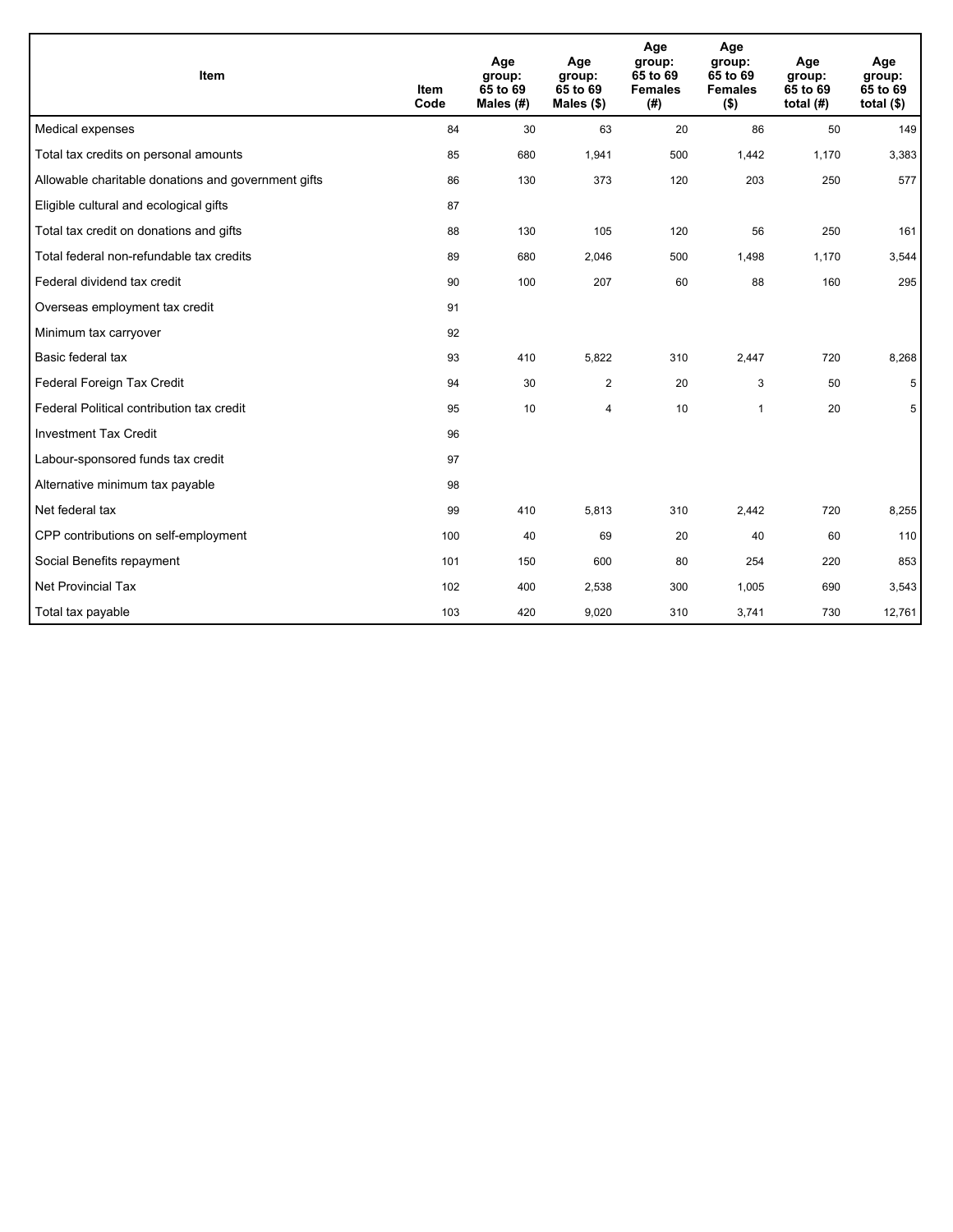| <b>Item</b>                                                                                    | Item<br>Code   | Age<br>group:<br>70 to 74<br>Males (#) | Age<br>group:<br>70 to 74<br>Males $(\$)$ | Age<br>group:<br>70 to 74<br><b>Females</b><br>(# ) | Age<br>group:<br>70 to 74<br><b>Females</b><br>$($ \$) | Age<br>group:<br>70 to 74<br>total $(H)$ | Age<br>group:<br>70 to 74<br>total $($)$ |
|------------------------------------------------------------------------------------------------|----------------|----------------------------------------|-------------------------------------------|-----------------------------------------------------|--------------------------------------------------------|------------------------------------------|------------------------------------------|
| Number of taxable returns                                                                      | $\mathbf{1}$   | 170                                    |                                           | 140                                                 |                                                        | 310                                      |                                          |
| Number of non-taxable returns                                                                  | $\sqrt{2}$     | 160                                    |                                           | 200                                                 |                                                        | 370                                      |                                          |
| Total number of returns                                                                        | 3              | 330                                    |                                           | 340                                                 |                                                        | 680                                      |                                          |
| Employment income                                                                              | 4              | 150                                    | 5,868                                     | 110                                                 | 3,275                                                  | 260                                      | 9,144                                    |
| Commissions (from employment)                                                                  | 5              |                                        |                                           |                                                     |                                                        |                                          |                                          |
| Other employment income                                                                        | 6              |                                        |                                           |                                                     |                                                        |                                          |                                          |
| Old Age Security pension (OASP)                                                                | $\overline{7}$ | 330                                    | 2,090                                     | 340                                                 | 2,134                                                  | 670                                      | 4,224                                    |
| CPP or QPP benefits                                                                            | 8              | 330                                    | 2,312                                     | 310                                                 | 1,951                                                  | 630                                      | 4,263                                    |
| Other pensions or superannuation                                                               | 9              | 150                                    | 3,273                                     | 140                                                 | 2,355                                                  | 290                                      | 5,628                                    |
| Elected split-pension amount                                                                   | 10             | 20                                     | 146                                       | 40                                                  | 491                                                    | 50                                       | 637                                      |
| Universal Child Care Benefit (UCCB)                                                            | 11             |                                        |                                           |                                                     |                                                        |                                          |                                          |
| Employment Insurance and other benefits                                                        | 12             |                                        |                                           |                                                     |                                                        | 10                                       | 136                                      |
| Taxable amount of dividends from taxable Canadian corporations                                 | 13             | 60                                     | 412                                       | 40                                                  | 473                                                    | 100                                      | 884                                      |
| Interest and other investment income                                                           | 14             | 70                                     | 168                                       | 70                                                  | 242                                                    | 140                                      | 410                                      |
| Net partnership income (Limited or non-active partners only)                                   | 15             |                                        |                                           |                                                     |                                                        |                                          |                                          |
| Net rental income                                                                              | 16             | 20                                     | 53                                        | 10                                                  | 70                                                     | 30                                       | 122                                      |
| Taxable capital gains                                                                          | 17             |                                        |                                           | 30                                                  | 222                                                    | 50                                       | 471                                      |
| Registered retirement savings plan income (RRSP)                                               | 18             | 20                                     | 147                                       | 10                                                  | 63                                                     | 30                                       | 210                                      |
| Other income                                                                                   | 19             | 80                                     | 423                                       | 70                                                  | 236                                                    | 150                                      | 659                                      |
| Net business income                                                                            | 20             | 30                                     | 206                                       | 20                                                  | 98                                                     | 50                                       | 304                                      |
| Net professional income                                                                        | 21             |                                        |                                           |                                                     |                                                        | 10                                       | 462                                      |
| Net commission income                                                                          | 22             |                                        |                                           |                                                     |                                                        |                                          |                                          |
| Net farming income                                                                             | 23             |                                        |                                           |                                                     |                                                        |                                          |                                          |
| Net fishing income                                                                             | 24             |                                        |                                           |                                                     |                                                        |                                          |                                          |
| Workers' compensation benefits                                                                 | 25             | 10                                     | 108                                       |                                                     |                                                        | 20                                       | 227                                      |
| Social assistance payments                                                                     | 26             | 120                                    | 362                                       | 140                                                 | 368                                                    | 260                                      | 730                                      |
| Net federal supplements                                                                        | 27             |                                        |                                           | 160                                                 | 886                                                    | 290                                      | 1,582                                    |
| Total income assessed                                                                          | 28             | 330                                    | 17,095                                    | 340                                                 | 13,078                                                 | 680                                      | 30,173                                   |
| Registered pension plan contributions (RPP)                                                    | 29             | 20                                     | 105                                       | 20                                                  | 71                                                     | 40                                       | 176                                      |
| RRSP deduction                                                                                 | 30             | 20                                     | 231                                       | 10                                                  | 64                                                     | 30                                       | 294                                      |
| Deduction for elected split-pension amount                                                     | 31             | 60                                     | 667                                       | 10                                                  | 88                                                     | 70                                       | 755                                      |
| Annual union, professional, or like dues                                                       | 32             |                                        |                                           | 30                                                  | 21                                                     | 50                                       | 40                                       |
| Child care expenses                                                                            | 33             |                                        |                                           |                                                     |                                                        |                                          |                                          |
| <b>Business investment loss</b>                                                                | 34             |                                        |                                           |                                                     |                                                        |                                          |                                          |
| Moving expenses                                                                                | 35             |                                        |                                           |                                                     |                                                        |                                          |                                          |
| Support payments made                                                                          | 36             |                                        |                                           |                                                     |                                                        |                                          |                                          |
| Carrying charges and interest expenses                                                         | 37             | 30                                     | 100                                       | 20                                                  | 36                                                     | 40                                       | 137                                      |
| Deductions for CPP/QPP contributions on self-employment and other<br>earnings                  | 38             |                                        |                                           |                                                     |                                                        |                                          |                                          |
| Deductions for provincial parental insurance plan (PPIP) premiums on<br>self-employment income | 39             |                                        |                                           |                                                     |                                                        |                                          |                                          |
| Exploration and development expenses                                                           | 40             |                                        |                                           |                                                     |                                                        |                                          |                                          |
| Other employment expenses                                                                      | 41             |                                        |                                           |                                                     |                                                        |                                          |                                          |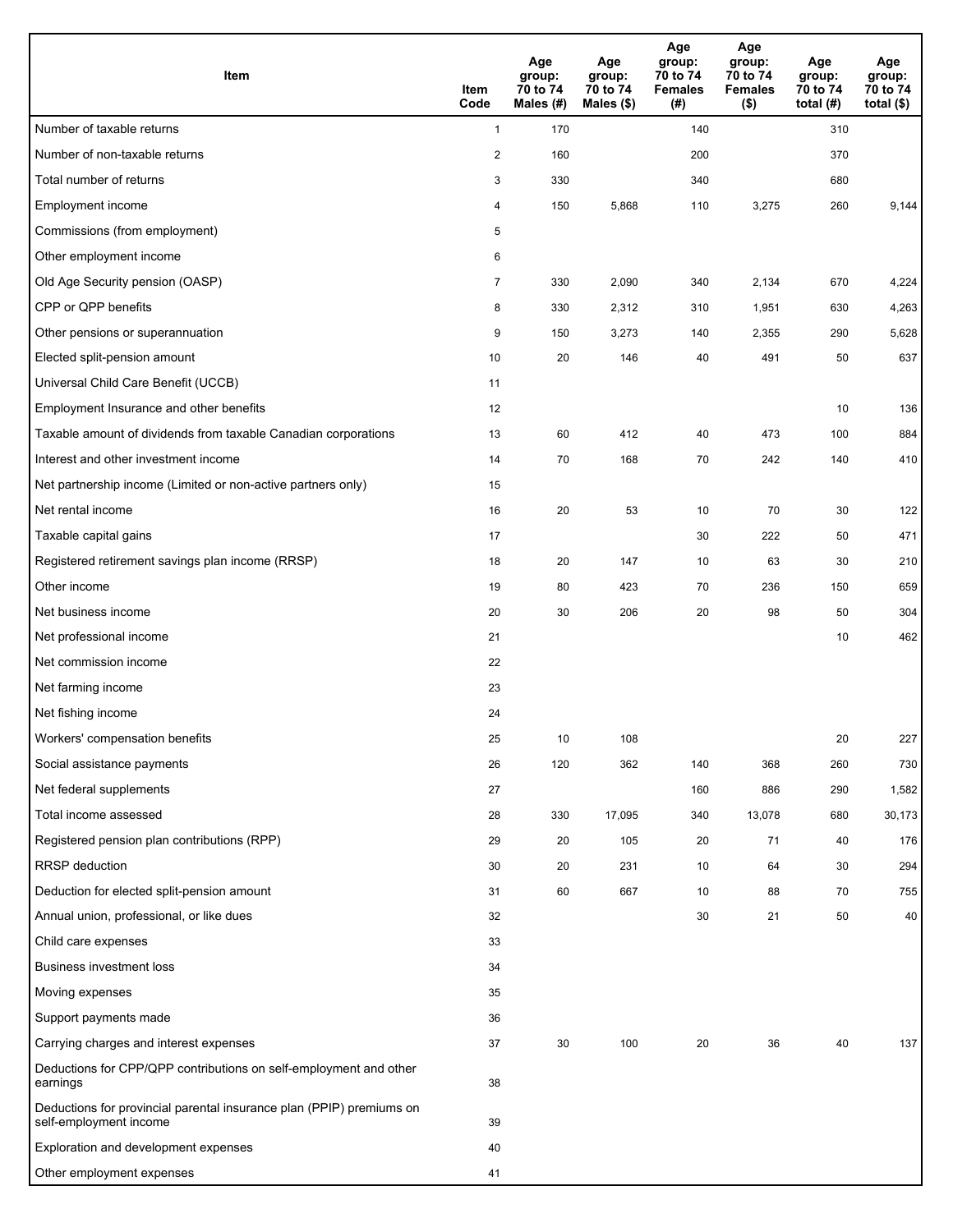| Item                                                              | Item<br>Code | Age<br>group:<br>70 to 74<br>Males (#) | Age<br>group:<br>70 to 74<br>Males (\$) | Age<br>group:<br>70 to 74<br><b>Females</b><br>(#) | Age<br>group:<br>70 to 74<br><b>Females</b><br>$($ \$) | Age<br>group:<br>70 to 74<br>total $(H)$ | Age<br>group:<br>70 to 74<br>total $($)$ |
|-------------------------------------------------------------------|--------------|----------------------------------------|-----------------------------------------|----------------------------------------------------|--------------------------------------------------------|------------------------------------------|------------------------------------------|
| Clergy residence deduction                                        | 42           |                                        |                                         |                                                    |                                                        |                                          |                                          |
| Other deductions                                                  | 43           |                                        |                                         |                                                    |                                                        |                                          |                                          |
| Total deductions before adjustments                               | 44           | 100                                    | 1,296                                   | 70                                                 | 294                                                    | 170                                      | 1,590                                    |
| Social benefits repayment                                         | 45           | 50                                     | 229                                     | 40                                                 | 148                                                    | 90                                       | 377                                      |
| Net income after adjustments                                      | 46           | 330                                    | 15,620                                  | 340                                                | 12,636                                                 | 670                                      | 28,257                                   |
| Canadian Forces personnel and police deduction                    | 47           |                                        |                                         |                                                    |                                                        |                                          |                                          |
| Security options deductions                                       | 48           |                                        |                                         |                                                    |                                                        |                                          |                                          |
| Other payments deductions                                         | 49           | 150                                    | 1,166                                   | 200                                                | 1,372                                                  | 350                                      | 2,538                                    |
| Non-capital losses of other years                                 | 50           |                                        |                                         |                                                    |                                                        |                                          |                                          |
| Net capital losses of other years                                 | 51           |                                        |                                         |                                                    |                                                        | 10                                       | 94                                       |
| Capital gains deduction                                           | 52           |                                        |                                         |                                                    |                                                        |                                          |                                          |
| Northern residents deductions                                     | 53           | 170                                    | 882                                     | 150                                                | 747                                                    | 320                                      | 1,629                                    |
| Additional deductions                                             | 54           |                                        |                                         |                                                    |                                                        |                                          |                                          |
| Farming/fishing losses of prior years                             | 55           |                                        |                                         |                                                    |                                                        |                                          |                                          |
| Total deductions from net income                                  | 56           | 280                                    | 2,107                                   | 290                                                | 2,235                                                  | 570                                      | 4,342                                    |
| Taxable income assessed                                           | 57           | 330                                    | 13,513                                  | 340                                                | 10,412                                                 | 670                                      | 23,925                                   |
| Basic personal amount                                             | 58           | 330                                    | 3,687                                   | 340                                                | 3,764                                                  | 680                                      | 7,451                                    |
| Age amount                                                        | 59           | 290                                    | 1,732                                   | 310                                                | 1,913                                                  | 600                                      | 3,646                                    |
| Spouse or common-law partner amount                               | 60           |                                        |                                         |                                                    |                                                        |                                          |                                          |
| Amount for eligible dependant                                     | 61           |                                        |                                         |                                                    |                                                        |                                          |                                          |
| Amount for children 17 and under                                  | 62           |                                        |                                         |                                                    |                                                        |                                          |                                          |
| Amount for infirm dependants age 18 or older                      | 63           |                                        |                                         |                                                    |                                                        |                                          |                                          |
| CPP or QPP contributions through employment                       | 64           | 20                                     | 15                                      |                                                    |                                                        |                                          |                                          |
| CPP or QPP contributions on self-employment and other<br>earnings | 65           |                                        |                                         |                                                    |                                                        |                                          |                                          |
| Employment Insurance premiums                                     | 66           | 80                                     | 39                                      | 70                                                 | 31                                                     | 150                                      | 70                                       |
| PPIP premiums paid                                                | 67           |                                        |                                         |                                                    |                                                        |                                          |                                          |
| PPIP premiums payable on employment income                        | 68           |                                        |                                         |                                                    |                                                        |                                          |                                          |
| PPIP premiums payable on self-employment income                   | 69           |                                        |                                         |                                                    |                                                        |                                          |                                          |
| Volunteer firefighters' amount                                    | 70           |                                        |                                         |                                                    |                                                        |                                          |                                          |
| Canada employment amount                                          | 71           | 150                                    | 148                                     | 110                                                | 104                                                    | 260                                      | 252                                      |
| Public transit amount                                             | 72           |                                        |                                         |                                                    |                                                        |                                          |                                          |
| Children's fitness amount                                         | 73           |                                        |                                         |                                                    |                                                        |                                          |                                          |
| Children's arts amount                                            | 74           |                                        |                                         |                                                    |                                                        |                                          |                                          |
| Home buyers' amount                                               | 75           |                                        |                                         |                                                    |                                                        |                                          |                                          |
| Pension income amount                                             | 76           | 150                                    | 290                                     | 160                                                | 301                                                    | 310                                      | 591                                      |
| Caregiver amount                                                  | 77           |                                        |                                         |                                                    |                                                        |                                          |                                          |
| Disability amount                                                 | 78           |                                        |                                         |                                                    |                                                        |                                          |                                          |
| Disability amount transferred from a dependant                    | 79           |                                        |                                         |                                                    |                                                        |                                          |                                          |
| Interest paid on student loans                                    | 80           |                                        |                                         |                                                    |                                                        |                                          |                                          |
| Tuition, education, and textbook amounts                          | 81           |                                        |                                         |                                                    |                                                        |                                          |                                          |
| Tuition, education, and textbook amounts transferred from a child | 82           |                                        |                                         |                                                    |                                                        |                                          |                                          |
| Amounts transferred from spouse or common-law partner             | 83           | 40                                     | 237                                     | 30                                                 | 151                                                    | 70                                       | 387                                      |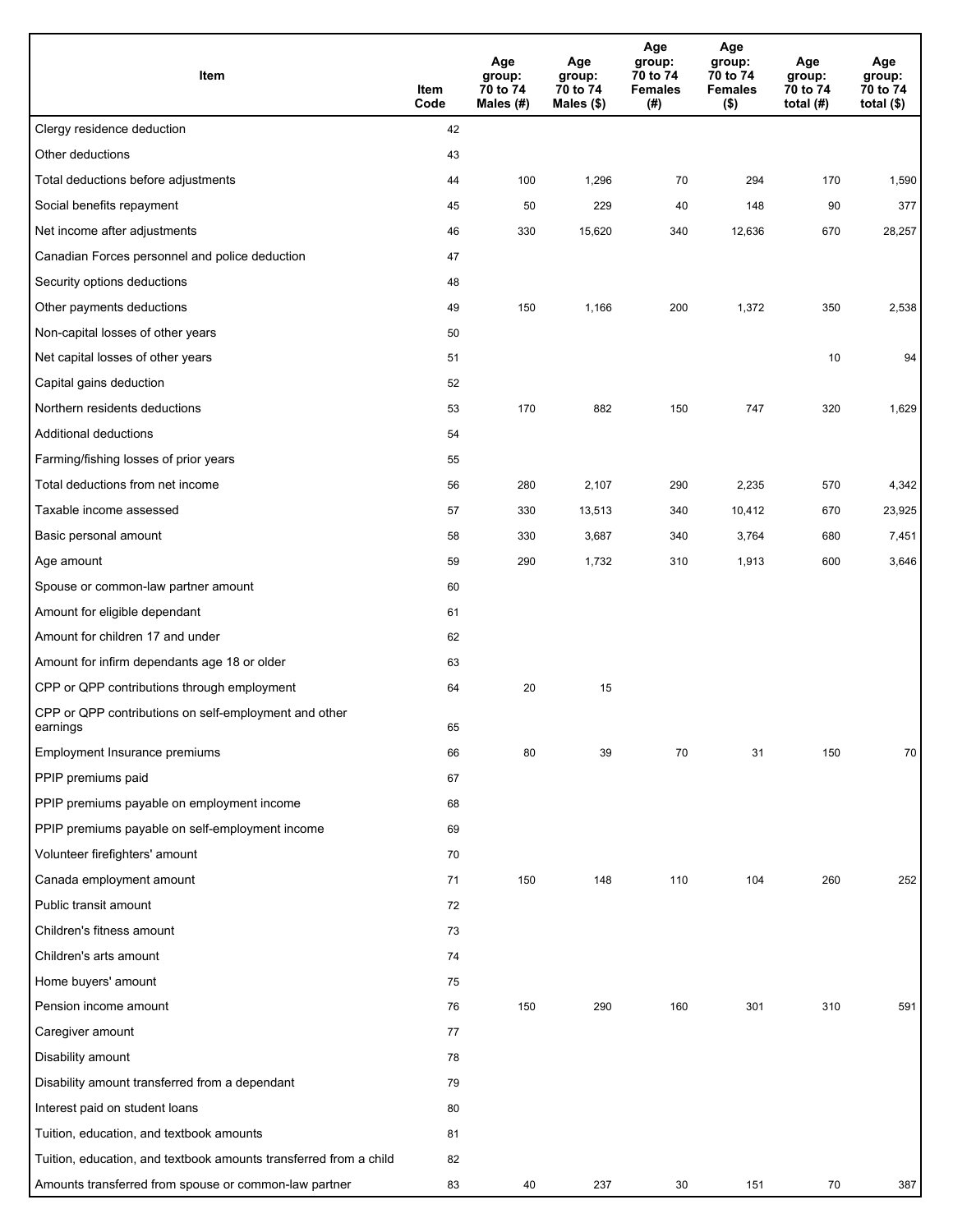| Item                                                | <b>Item</b><br>Code | Age<br>group:<br>70 to 74<br>Males $(H)$ | Age<br>group:<br>70 to 74<br>Males (\$) | Age<br>group:<br>70 to 74<br><b>Females</b><br>(#) | Age<br>group:<br>70 to 74<br><b>Females</b><br>$($ \$) | Age<br>group:<br>70 to 74<br>total $(H)$ | Age<br>group:<br>70 to 74<br>total $($ |
|-----------------------------------------------------|---------------------|------------------------------------------|-----------------------------------------|----------------------------------------------------|--------------------------------------------------------|------------------------------------------|----------------------------------------|
| Medical expenses                                    | 84                  |                                          |                                         |                                                    |                                                        |                                          |                                        |
| Total tax credits on personal amounts               | 85                  | 330                                      | 962                                     | 340                                                | 973                                                    | 680                                      | 1,935                                  |
| Allowable charitable donations and government gifts | 86                  | 60                                       | 111                                     | 70                                                 | 111                                                    | 120                                      | 223                                    |
| Eligible cultural and ecological gifts              | 87                  |                                          |                                         |                                                    |                                                        |                                          |                                        |
| Total tax credit on donations and gifts             | 88                  | 60                                       | 31                                      | 70                                                 | 31                                                     | 120                                      | 62                                     |
| Total federal non-refundable tax credits            | 89                  | 330                                      | 993                                     | 340                                                | 1,003                                                  | 680                                      | 1,996                                  |
| Federal dividend tax credit                         | 90                  |                                          |                                         | 40                                                 | 66                                                     | 90                                       | 122                                    |
| Overseas employment tax credit                      | 91                  |                                          |                                         |                                                    |                                                        |                                          |                                        |
| Minimum tax carryover                               | 92                  |                                          |                                         |                                                    |                                                        |                                          |                                        |
| Basic federal tax                                   | 93                  | 170                                      | 1,658                                   | 140                                                | 1,046                                                  | 310                                      | 2,704                                  |
| Federal Foreign Tax Credit                          | 94                  |                                          |                                         |                                                    |                                                        |                                          |                                        |
| Federal Political contribution tax credit           | 95                  |                                          |                                         |                                                    |                                                        |                                          |                                        |
| <b>Investment Tax Credit</b>                        | 96                  |                                          |                                         |                                                    |                                                        |                                          |                                        |
| Labour-sponsored funds tax credit                   | 97                  |                                          |                                         |                                                    |                                                        |                                          |                                        |
| Alternative minimum tax payable                     | 98                  |                                          |                                         |                                                    |                                                        |                                          |                                        |
| Net federal tax                                     | 99                  | 170                                      | 1,647                                   | 140                                                | 1,035                                                  | 310                                      | 2,681                                  |
| CPP contributions on self-employment                | 100                 |                                          |                                         |                                                    |                                                        |                                          |                                        |
| Social Benefits repayment                           | 101                 | 50                                       | 229                                     | 40                                                 | 148                                                    | 90                                       | 377                                    |
| <b>Net Provincial Tax</b>                           | 102                 | 160                                      | 700                                     | 130                                                | 425                                                    | 290                                      | 1,125                                  |
| Total tax payable                                   | 103                 | 170                                      | 2,578                                   | 140                                                | 1,608                                                  | 310                                      | 4,186                                  |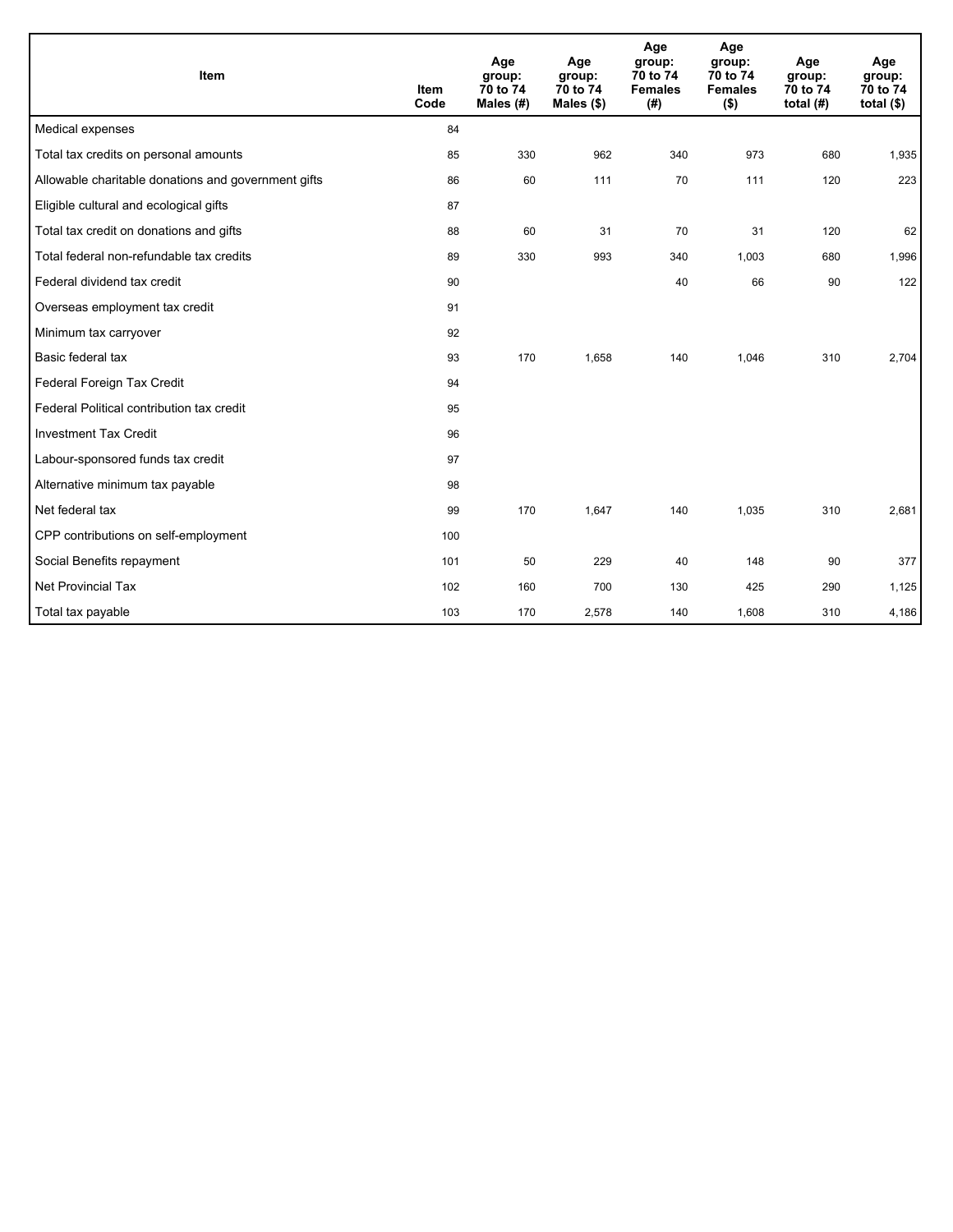| Item                                                                                           | Item<br>Code   | Age<br>group:<br>75 and<br>over<br>Males (#) | Age<br>group:<br>75 and<br>over<br>Males $($)$ | Age<br>group:<br>75 and<br>over<br><b>Females</b><br>(#) | Age<br>group:<br>75 and<br>over<br><b>Females</b><br>$($ \$) | Age<br>group:<br>75 and<br>over total<br>(#) | Age<br>group:<br>75 and<br>over total<br>$($ \$) |
|------------------------------------------------------------------------------------------------|----------------|----------------------------------------------|------------------------------------------------|----------------------------------------------------------|--------------------------------------------------------------|----------------------------------------------|--------------------------------------------------|
| Number of taxable returns                                                                      | $\mathbf{1}$   | 140                                          |                                                | 110                                                      |                                                              | 250                                          |                                                  |
| Number of non-taxable returns                                                                  | $\overline{2}$ | 310                                          |                                                | 390                                                      |                                                              | 690                                          |                                                  |
| Total number of returns                                                                        | 3              | 450                                          |                                                | 490                                                      |                                                              | 940                                          |                                                  |
| <b>Employment income</b>                                                                       | 4              | 100                                          | 1,801                                          | 70                                                       | 544                                                          | 170                                          | 2,345                                            |
| Commissions (from employment)                                                                  | 5              |                                              |                                                |                                                          |                                                              |                                              |                                                  |
| Other employment income                                                                        | 6              |                                              |                                                |                                                          |                                                              |                                              |                                                  |
| Old Age Security pension (OASP)                                                                | $\overline{7}$ | 450                                          | 2,784                                          | 490                                                      | 3,080                                                        | 940                                          | 5,864                                            |
| CPP or QPP benefits                                                                            | 8              | 430                                          | 2,784                                          | 420                                                      | 2,451                                                        | 850                                          | 5,235                                            |
| Other pensions or superannuation                                                               | 9              | 170                                          | 3,243                                          | 180                                                      | 2,348                                                        | 340                                          | 5,591                                            |
| Elected split-pension amount                                                                   | 10             | 10                                           | 80                                             | 30                                                       | 367                                                          | 40                                           | 447                                              |
| Universal Child Care Benefit (UCCB)                                                            | 11             |                                              |                                                |                                                          |                                                              |                                              |                                                  |
| Employment Insurance and other benefits                                                        | 12             |                                              |                                                |                                                          |                                                              |                                              |                                                  |
| Taxable amount of dividends from taxable Canadian corporations                                 | 13             | 50                                           | 509                                            | 40                                                       | 392                                                          | 80                                           | 900                                              |
| Interest and other investment income                                                           | 14             | 90                                           | 198                                            | 80                                                       | 147                                                          | 170                                          | 346                                              |
| Net partnership income (Limited or non-active partners only)                                   | 15             |                                              |                                                |                                                          |                                                              |                                              |                                                  |
| Net rental income                                                                              | 16             |                                              |                                                |                                                          |                                                              | 20                                           | 104                                              |
| Taxable capital gains                                                                          | 17             | 30                                           | 394                                            |                                                          |                                                              | 50                                           | 475                                              |
| Registered retirement savings plan income (RRSP)                                               | 18             |                                              |                                                | 10                                                       | 61                                                           | 20                                           | 85                                               |
| Other income                                                                                   | 19             | 100                                          | 232                                            | 80                                                       | 178                                                          | 180                                          | 410                                              |
| Net business income                                                                            | 20             | 20                                           | 148                                            |                                                          |                                                              |                                              |                                                  |
| Net professional income                                                                        | 21             |                                              |                                                |                                                          |                                                              |                                              |                                                  |
| Net commission income                                                                          | 22             |                                              |                                                |                                                          |                                                              |                                              |                                                  |
| Net farming income                                                                             | 23             |                                              |                                                |                                                          |                                                              |                                              |                                                  |
| Net fishing income                                                                             | 24             |                                              |                                                |                                                          |                                                              |                                              |                                                  |
| Workers' compensation benefits                                                                 | 25             | 20                                           | 125                                            |                                                          |                                                              | 20                                           | 192                                              |
| Social assistance payments                                                                     | 26             | 250                                          | 813                                            | 280                                                      | 722                                                          | 530                                          | 1,536                                            |
| Net federal supplements                                                                        | 27             | 260                                          | 1,382                                          | 330                                                      | 2,018                                                        | 580                                          | 3,400                                            |
| Total income assessed                                                                          | 28             | 450                                          | 14,764                                         | 490                                                      | 12,582                                                       | 940                                          | 27,346                                           |
| Registered pension plan contributions (RPP)                                                    | 29             |                                              |                                                |                                                          |                                                              | 10                                           | 25                                               |
| RRSP deduction                                                                                 | 30             |                                              |                                                |                                                          |                                                              |                                              |                                                  |
| Deduction for elected split-pension amount                                                     | 31             | 60                                           | 602                                            |                                                          |                                                              | 70                                           | 626                                              |
| Annual union, professional, or like dues                                                       | 32             |                                              |                                                |                                                          |                                                              | 10                                           | 4                                                |
| Child care expenses                                                                            | 33             |                                              |                                                |                                                          |                                                              |                                              |                                                  |
| <b>Business investment loss</b>                                                                | 34             |                                              |                                                |                                                          |                                                              |                                              |                                                  |
| Moving expenses                                                                                | 35             |                                              |                                                |                                                          |                                                              |                                              |                                                  |
| Support payments made                                                                          | 36             |                                              |                                                |                                                          |                                                              |                                              |                                                  |
| Carrying charges and interest expenses                                                         | 37             | 20                                           | 43                                             | 20                                                       | 15                                                           | 30                                           | 58                                               |
| Deductions for CPP/QPP contributions on self-employment and other<br>earnings                  | 38             |                                              |                                                |                                                          |                                                              |                                              |                                                  |
| Deductions for provincial parental insurance plan (PPIP) premiums on<br>self-employment income | 39             |                                              |                                                |                                                          |                                                              |                                              |                                                  |
| Exploration and development expenses                                                           | 40             |                                              |                                                |                                                          |                                                              |                                              |                                                  |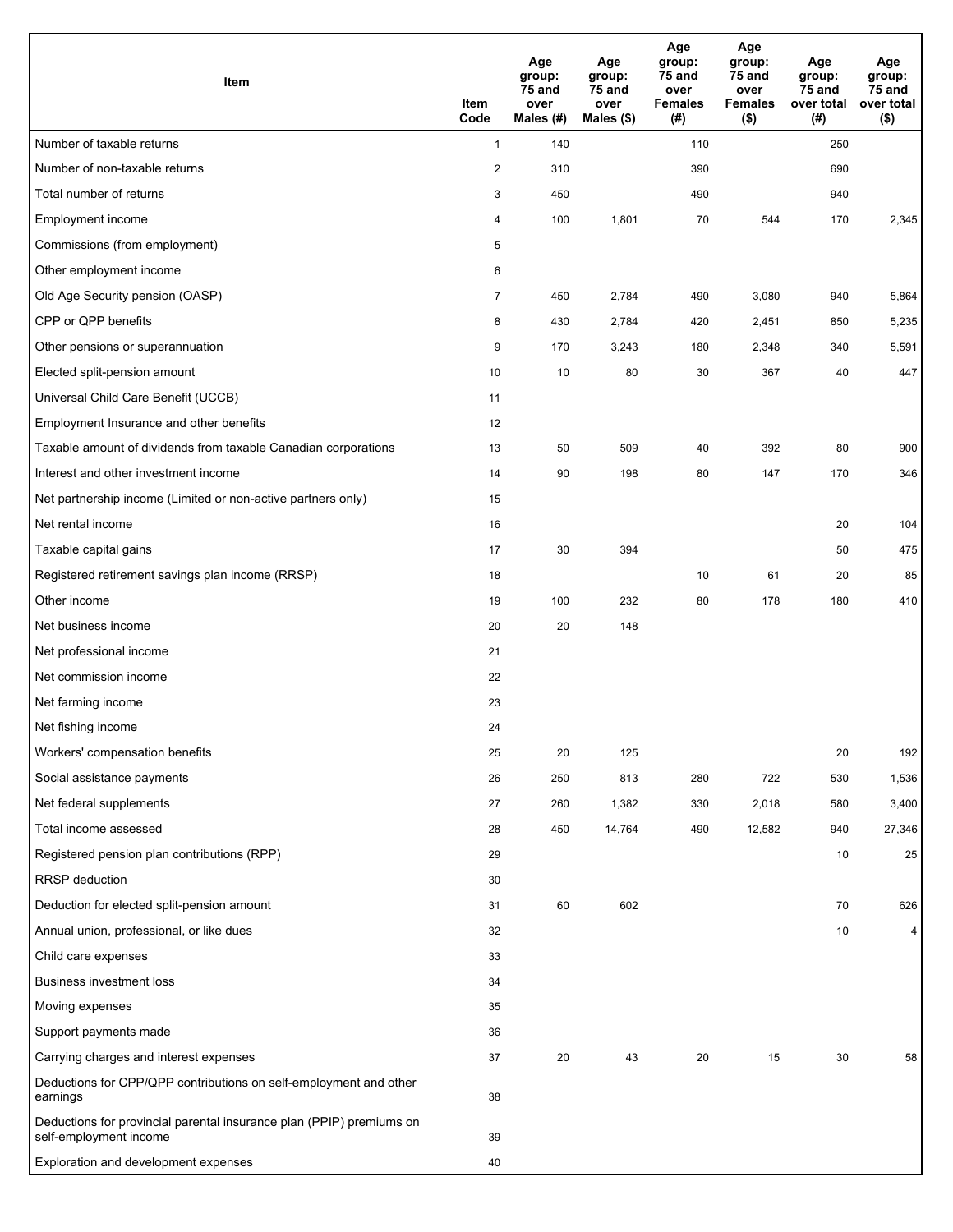| Item                                                              | Item<br>Code | Age<br>group:<br>75 and<br>over Males<br>(#) | Age<br>group:<br>75 and<br>over Males<br>$($ \$) | Age<br>group:<br>75 and<br>over<br><b>Females</b><br>(#) | Age<br>group:<br>75 and<br>over<br><b>Females</b><br>$($ \$) | Age<br>group:<br>75 and<br>over total<br>(#) | Age<br>group:<br>75 and<br>over total<br>$($ \$) |
|-------------------------------------------------------------------|--------------|----------------------------------------------|--------------------------------------------------|----------------------------------------------------------|--------------------------------------------------------------|----------------------------------------------|--------------------------------------------------|
| Other employment expenses                                         | 41           |                                              |                                                  |                                                          |                                                              |                                              |                                                  |
| Clergy residence deduction                                        | 42           |                                              |                                                  |                                                          |                                                              |                                              |                                                  |
| Other deductions                                                  | 43           |                                              |                                                  |                                                          |                                                              | 20                                           | 47                                               |
| Total deductions before adjustments                               | 44           | 90                                           | 764                                              | 40                                                       | 77                                                           | 130                                          | 841                                              |
| Social benefits repayment                                         | 45           | 30                                           | 98                                               | 20                                                       | 44                                                           | 40                                           | 142                                              |
| Net income after adjustments                                      | 46           | 450                                          | 13,902                                           | 490                                                      | 12,474                                                       | 940                                          | 26,376                                           |
| Canadian Forces personnel and police deduction                    | 47           |                                              |                                                  |                                                          |                                                              |                                              |                                                  |
| Security options deductions                                       | 48           |                                              |                                                  |                                                          |                                                              |                                              |                                                  |
| Other payments deductions                                         | 49           | 290                                          | 2,320                                            | 360                                                      | 2,808                                                        | 650                                          | 5,128                                            |
| Non-capital losses of other years                                 | 50           |                                              |                                                  |                                                          |                                                              |                                              |                                                  |
| Net capital losses of other years                                 | 51           |                                              |                                                  |                                                          |                                                              |                                              |                                                  |
| Capital gains deduction                                           | 52           |                                              |                                                  |                                                          |                                                              |                                              |                                                  |
| Northern residents deductions                                     | 53           | 180                                          | 812                                              | 170                                                      | 712                                                          | 350                                          | 1,524                                            |
| <b>Additional deductions</b>                                      | 54           |                                              |                                                  |                                                          |                                                              |                                              |                                                  |
| Farming/fishing losses of prior years                             | 55           |                                              |                                                  |                                                          |                                                              |                                              |                                                  |
| Total deductions from net income                                  | 56           | 400                                          | 3,181                                            | 440                                                      | 3,554                                                        | 840                                          | 6,735                                            |
| Taxable income assessed                                           | 57           | 440                                          | 10,722                                           | 490                                                      | 8,928                                                        | 930                                          | 19,650                                           |
| Basic personal amount                                             | 58           | 450                                          | 4,925                                            | 490                                                      | 5,444                                                        | 940                                          | 10,369                                           |
| Age amount                                                        | 59           | 430                                          | 2,741                                            | 480                                                      | 3,163                                                        | 910                                          | 5,905                                            |
| Spouse or common-law partner amount                               | 60           | 40                                           | 170                                              |                                                          |                                                              | 40                                           | 226                                              |
| Amount for eligible dependant                                     | 61           |                                              |                                                  |                                                          |                                                              |                                              |                                                  |
| Amount for children 17 and under                                  | 62           |                                              |                                                  |                                                          |                                                              |                                              |                                                  |
| Amount for infirm dependants age 18 or older                      | 63           |                                              |                                                  |                                                          |                                                              |                                              |                                                  |
| CPP or QPP contributions through employment                       | 64           |                                              |                                                  |                                                          |                                                              |                                              |                                                  |
| CPP or QPP contributions on self-employment and other<br>earnings | 65           |                                              |                                                  |                                                          |                                                              |                                              |                                                  |
| Employment Insurance premiums                                     | 66           | 40                                           | 13                                               | 30                                                       | $\overline{7}$                                               | 70                                           | 20                                               |
| PPIP premiums paid                                                | 67           |                                              |                                                  |                                                          |                                                              |                                              |                                                  |
| PPIP premiums payable on employment income                        | 68           |                                              |                                                  |                                                          |                                                              |                                              |                                                  |
| PPIP premiums payable on self-employment income                   | 69           |                                              |                                                  |                                                          |                                                              |                                              |                                                  |
| Volunteer firefighters' amount                                    | 70           |                                              |                                                  |                                                          |                                                              |                                              |                                                  |
| Canada employment amount                                          | 71           | 120                                          | 101                                              | 80                                                       | 57                                                           | 200                                          | 157                                              |
| Public transit amount                                             | 72           |                                              |                                                  |                                                          |                                                              |                                              |                                                  |
| Children's fitness amount                                         | 73           |                                              |                                                  |                                                          |                                                              |                                              |                                                  |
| Children's arts amount                                            | 74           |                                              |                                                  |                                                          |                                                              |                                              |                                                  |
| Home buyers' amount                                               | 75           |                                              |                                                  |                                                          |                                                              |                                              |                                                  |
| Pension income amount                                             | 76           | 170                                          | 337                                              | 190                                                      | 370                                                          | 370                                          | 708                                              |
| Caregiver amount                                                  | 77           |                                              |                                                  |                                                          |                                                              |                                              |                                                  |
| Disability amount                                                 | 78           | 20                                           | 158                                              | 20                                                       | 165                                                          | 40                                           | 324                                              |
| Disability amount transferred from a dependant                    | 79           |                                              |                                                  |                                                          |                                                              |                                              |                                                  |
| Interest paid on student loans                                    | 80           |                                              |                                                  |                                                          |                                                              |                                              |                                                  |
| Tuition, education, and textbook amounts                          | 81           |                                              |                                                  |                                                          |                                                              |                                              |                                                  |